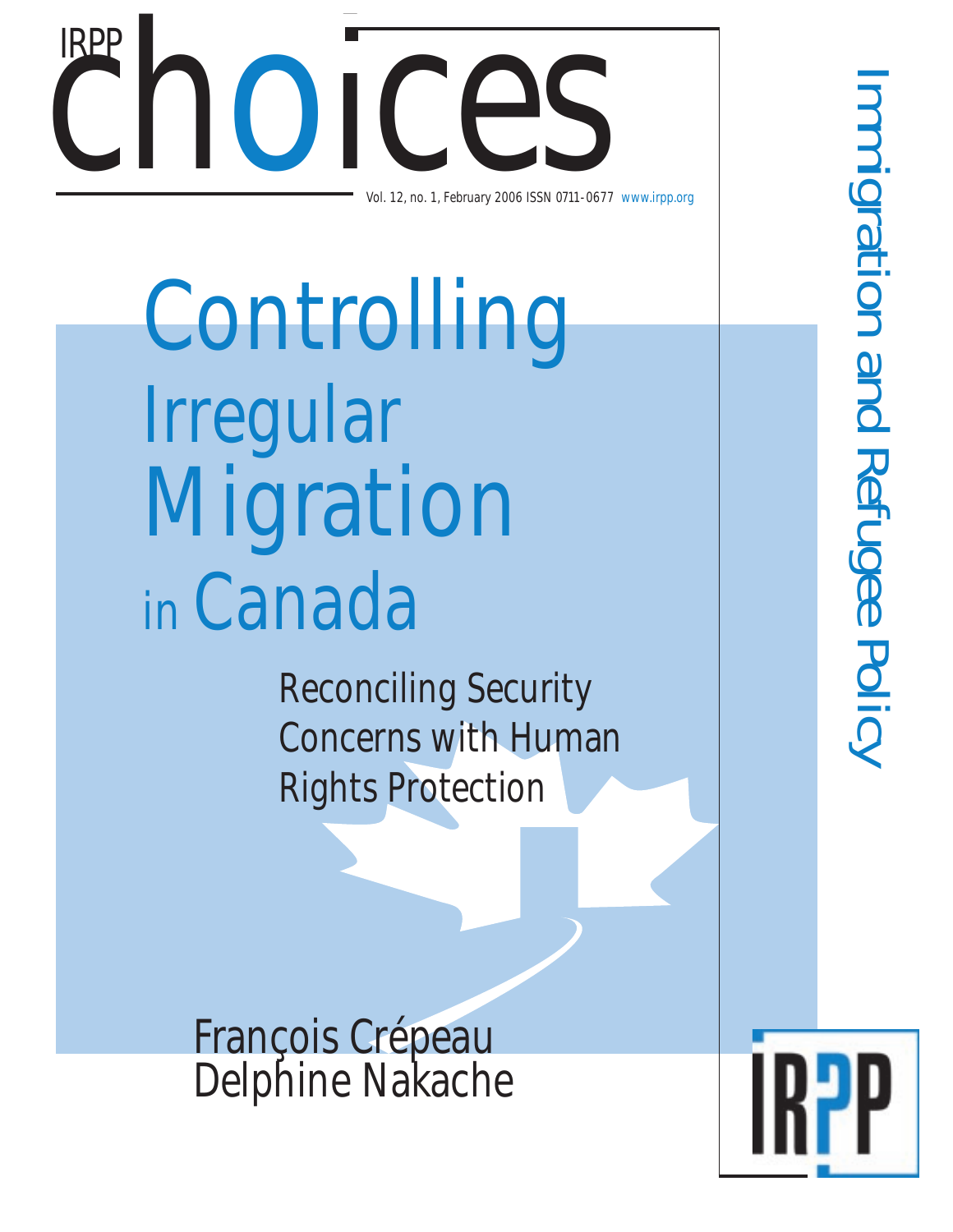

F ounded in 1972, the Institute for Research on Public Policy is an independent, national, nonprofit organization.

IRPP seeks to improve public policy in Canada by generating research, providing insight and sparking debate that will contribute to the public policy decision-making process and strengthen the quality of the public policy decisions made by Canadian governments, citizens, institutions and organizations.

IRPP's independence is assured by an endowment fund established in the early 1970s.

F ondé en 1972, l'Institut de recherche en politiques publiques (IRPP) est un organisme canadien, indépendant et sans but lucratif.

L'IRPP cherche à améliorer les politiques publiques canadiennes en encourageant la recherche, en mettant de l'avant de nouvelles perspectives et en suscitant des débats qui contribueront au processus décisionnel en matière de politiques publiques et qui rehausseront la qualité des décisions que prennent les gouvernements, les citoyens, les institutions et les organismes canadiens.

L'indépendance de l'IRPP est assurée par un fonds de dotation établi au début des années 1970.

**François Crépeau** is a professor of international law at the Université de Montréal, where he also holds the Canada Research Chair on International Migration Law. He is the scientific director of the Centre d'études et de recherches internationales (cerium.ca). He teaches general public international law, international human rights law, international migration law, and the international law of minorities. François Crépeau has given many conferences and published many articles, as well as two books: *Mondialisation des échanges et fonctions de l'État* (1997) and *Droit d'asile: De l'hospitalité aux contrôles migratoires* (1995).

**Delphine Nakache** is finishing her Ph.D. thesis in international law, on the control of irregular migration and the need to reconcile state security concerns with the international obligation to respect the human dignity of involuntarily displaced persons, at McGill University. She is a research associate at the Canada Research Chair on International Migration Law (Université de Montréal) and teaches in the master's program in international law at Université du Québec à Montréal.

This publication was produced under the direction of Geneviève Bouchard, Research Director, IRPP. The manuscript was copy-edited by Timothy Niedermann, proofreading was by Mary Williams, production was by Chantal Létourneau, art direction was by Schumacher Design, and printing was by Impressions Graphiques.

Copyright belongs to IRPP. To order or request permission to reprint, contact:

#### IRPP

1470 Peel Street, Suite 200 Montreal, Quebec H3A 1T1 Telephone: 514-985-2461 Fax: 514-985-2559 E-mail: irpp@irpp.org

All *IRPP Choices* and *IRPP Policy Matters* are available for download at **www.irpp.org**

To cite this document:

Crépeau, François, and Delphine Nakache. 2006. "Controlling Irregular Migration in Canada: Reconciling Security Concerns with Human Rights Protection." *IRPP Choices* 12 (1).

The opinions expressed in this paper are those of the authors and do not necessarily reflect the views of IRPP or its Board of Directors.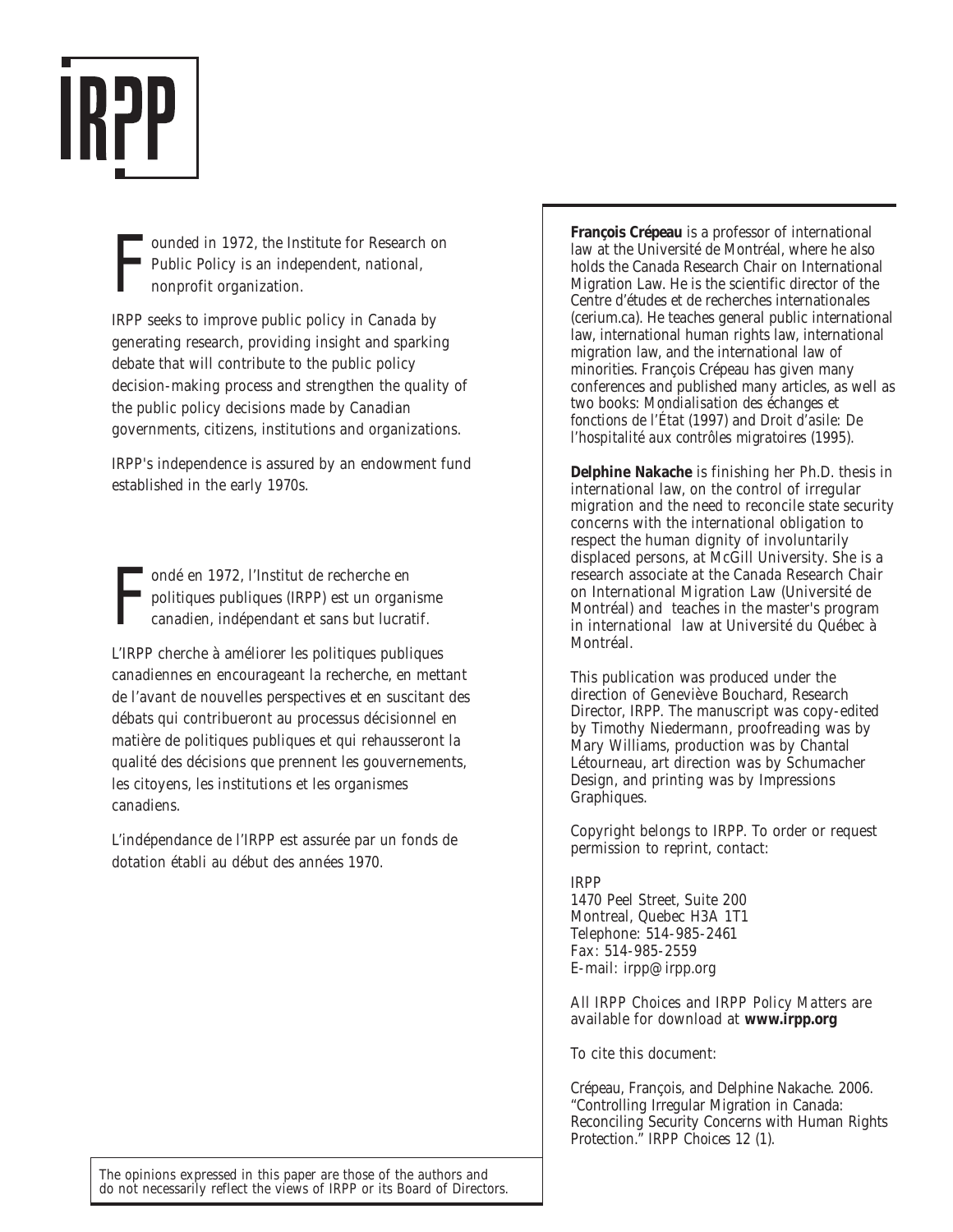Shaping Canada's Future: Immigration and Refugee Policy / Bâtir l'avenir : la politique relative à l'immigration et aux réfugiés

Research Director / Directrice de recherche Geneviève Bouchard

This series comprises individual IRPP<br>Choices and IRPP Policy Matters stud<br>ies on Canadian immigration policy<br>and its challenges, and also on other counhis series comprises individual *IRPP Choices* and *IRPP Policy Matters* studies on Canadian immigration policy tries' immigration and refugee policies. Issues discussed in this research program include the relationship between sovereignty and economic integration, security and border control, and reconciliation of economic and humanitarian objectives.

ette série comprend des études *Choix*<br> *IRPP* et *Enjeux publics IRPP* qui portent sur la politique canadienne et se<br>
pouveaux défis mais également sur les dif-*IRPP* et *Enjeux publics IRPP* qui portent sur la politique canadienne et ses nouveaux défis, mais également sur les différentes politiques d'immigration et de protection de réfugiés à travers le monde. Les questions abordées dans ce programme de recherche touchent aux rapports entre souveraineté et intégration économique, sécurité et contrôle des frontières, conciliation des objectifs économiques et humanitaires.

# Table of Contents

- 3 Introduction
- 6 Increased Protection of the Human Rights of Migrants
- 12 The Canadian Migration Regime: Erosion of Foreigners' Rights
- 18 Migrants, Security and Human Rights
- 25 Conclusion: The Right to Equality and the Role of the Judiciary
- 29 Appendices
- 31 Notes
- 36 References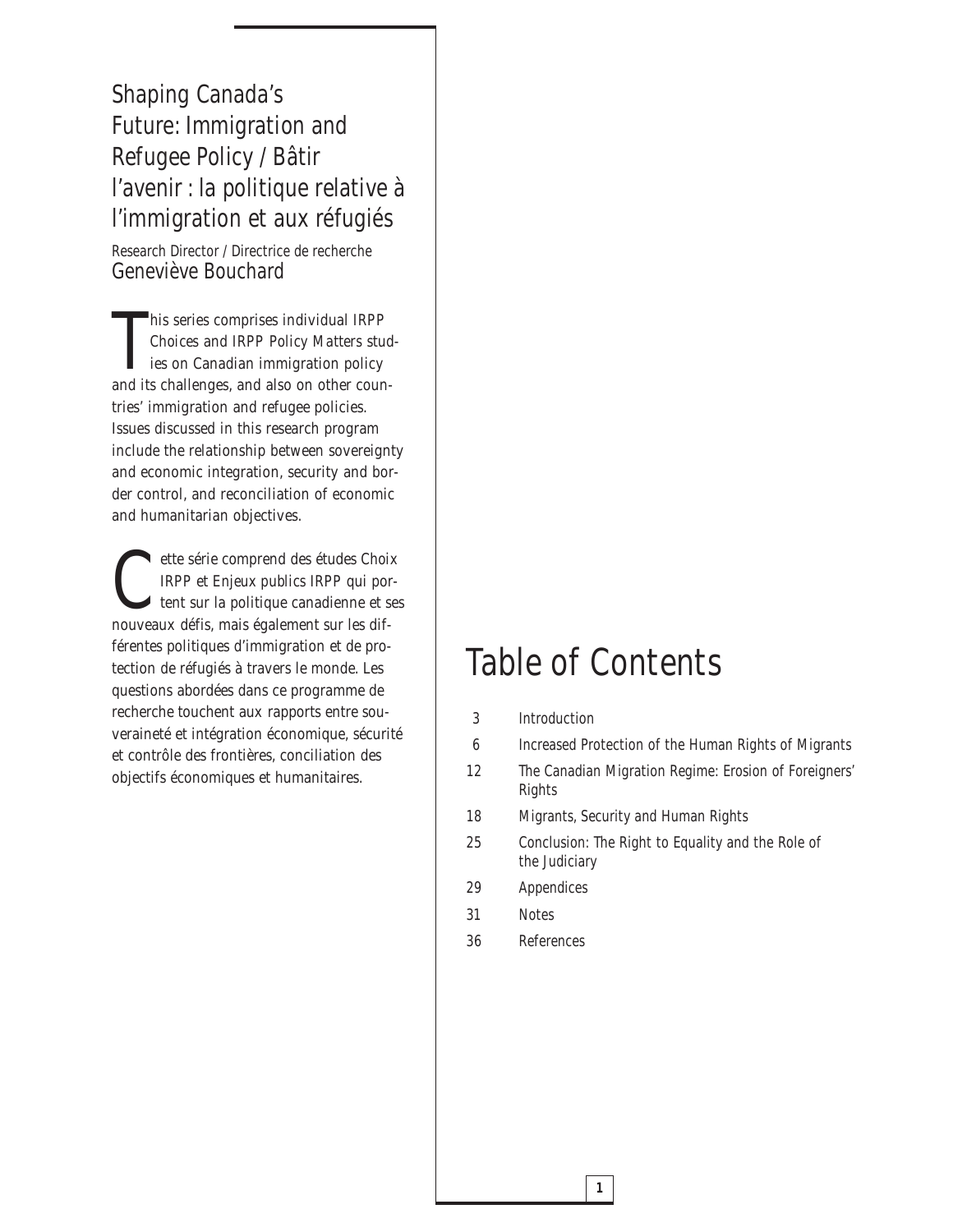# Acronyms

| <b>ATCSA</b>  | Anti-terrorism, Crime and Security Act (UK)   |  |  |  |
|---------------|-----------------------------------------------|--|--|--|
| <b>CBSA</b>   | Canada Border Services Agency                 |  |  |  |
| <b>CCR</b>    | <b>Canadian Council for Refugees</b>          |  |  |  |
| <b>CCRA</b>   | Canada Customs and Revenue Agency             |  |  |  |
| CFC           | Canada Firearms Centre                        |  |  |  |
| <b>CIC</b>    | Citizenship and Immigration Canada            |  |  |  |
| <b>CISC</b>   | Criminal Intelligence Service Canada          |  |  |  |
| <b>CSC</b>    | Correctional Service Canada                   |  |  |  |
| <b>CSIS</b>   | <b>Canadian Security Intelligence Service</b> |  |  |  |
| <b>DHS</b>    | Department of Homeland Security (US)          |  |  |  |
| <b>ECHR</b>   | European Convention on Human Rights           |  |  |  |
| <b>IRB</b>    | <b>Immigration and Refugee Board</b>          |  |  |  |
| <b>IRPA</b>   | Immigration and Refugee Protection Act        |  |  |  |
| <b>NPB</b>    | National Parole Board                         |  |  |  |
| <b>PNR</b>    | Passenger Name Record                         |  |  |  |
| <b>PSEPC</b>  | Public Safety and Emergency Preparedness      |  |  |  |
|               | Canada                                        |  |  |  |
| <b>RAD</b>    | Refugee Appeal Division                       |  |  |  |
| <b>UNCAT</b>  | United Nations Committee Against Torture      |  |  |  |
| <b>UNCERD</b> | United Nations Committee on the               |  |  |  |
|               | Elimination of Racial Descrimination          |  |  |  |
| <b>UNHCR</b>  | United Nations High Commission for            |  |  |  |
|               | Refugees                                      |  |  |  |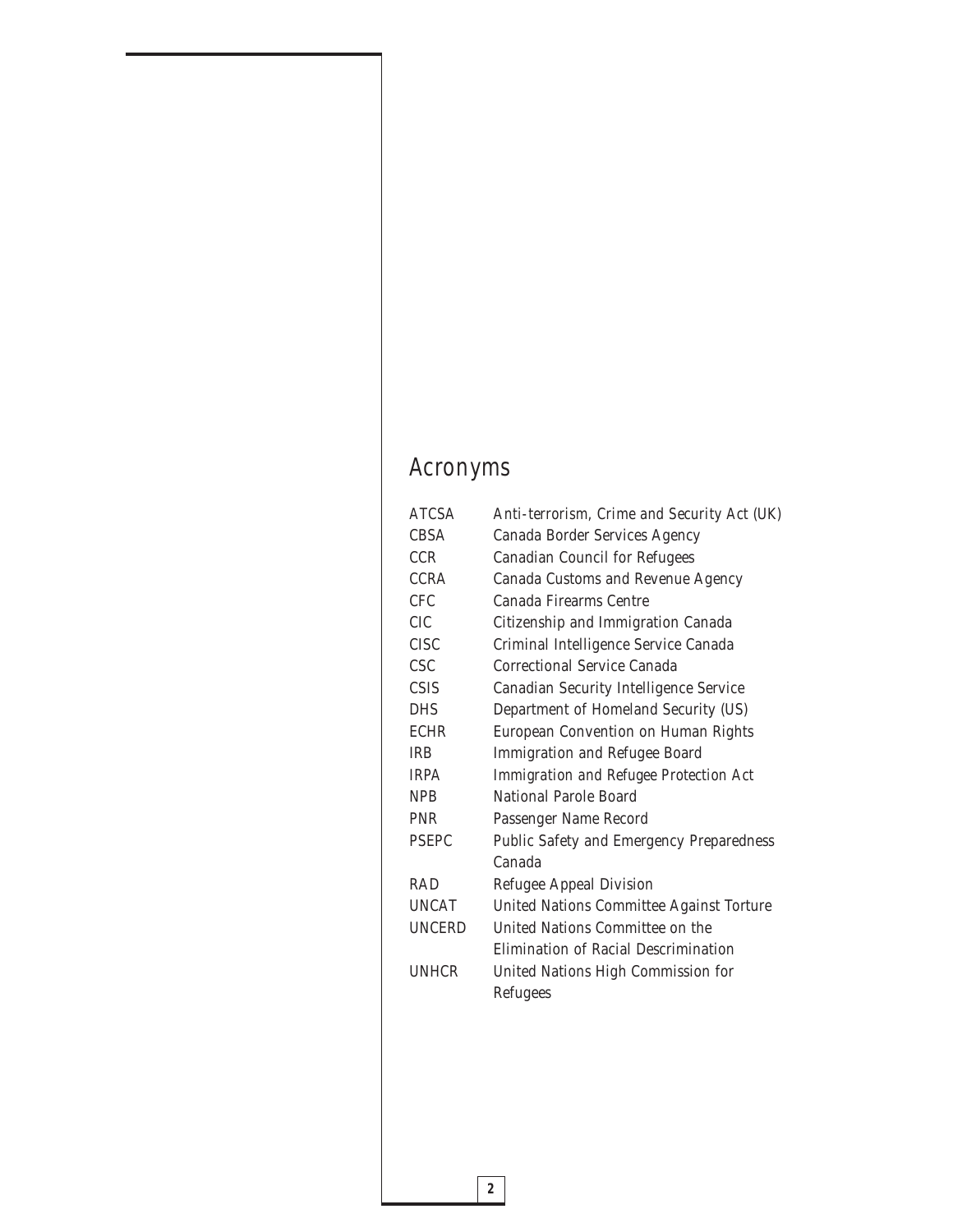# Controlling Irregular Migration in Canada Reconciling Security Concerns with Human Rights Protection

François Crépeau and Delphine Nakache

> International human rights law, international humanitarian law, international refugee law and international criminal law: each chapter of this corpus stands as a fundamental defense against assaults on our common humanity… The very power of these rules lies in the fact that they protect even the most vulnerable, and bind even the most powerful. No one stands so high as to be above the reach of their authority. No one falls so low as to be below the guard of their protection. *Sergio Vieira de Mello, United Nations General Assembly, November 2002*

# Introduction

In the last few years, large numbers of people flee<br>persecution, human rights violations and armed<br>conflicts, or displaced by natural or human-made<br>disasters, have sought asylum in developed countries n the last few years, large numbers of people fleeing persecution, human rights violations and armed conflicts, or displaced by natural or human-made around the globe. However, the UN High Commission for Refugees (UNHCR) reported in March 2005 that the number of asylum-seekers arriving in industrialized countries had dropped 40 percent since 2001, to reach in 2004 its lowest level for 16 years (396,400). Whereas Europe as a whole (44 countries, including countries of the former Soviet Union and former Yugoslavia) saw asylum applications decline by 21 percent between 2003 and 2004, the United States and Canada recorded a 26 percent decrease, and Australia and New Zealand a 28 percent drop, which is the largest fall in asylum requests. Canada was in 2004 the fifth-largest destination country for asylum-seekers, preceded by France (the largest destination country), the United States, the United Kingdom and Germany (UNHCR 2005).

When requesting asylum, some migrants fall within the narrow class of "refugee," as defined by the 1951 Refugee Convention and the Refugee Protocol.<sup>1</sup> Some, though in need of protection and relief, do not. However, in the last few decades, the international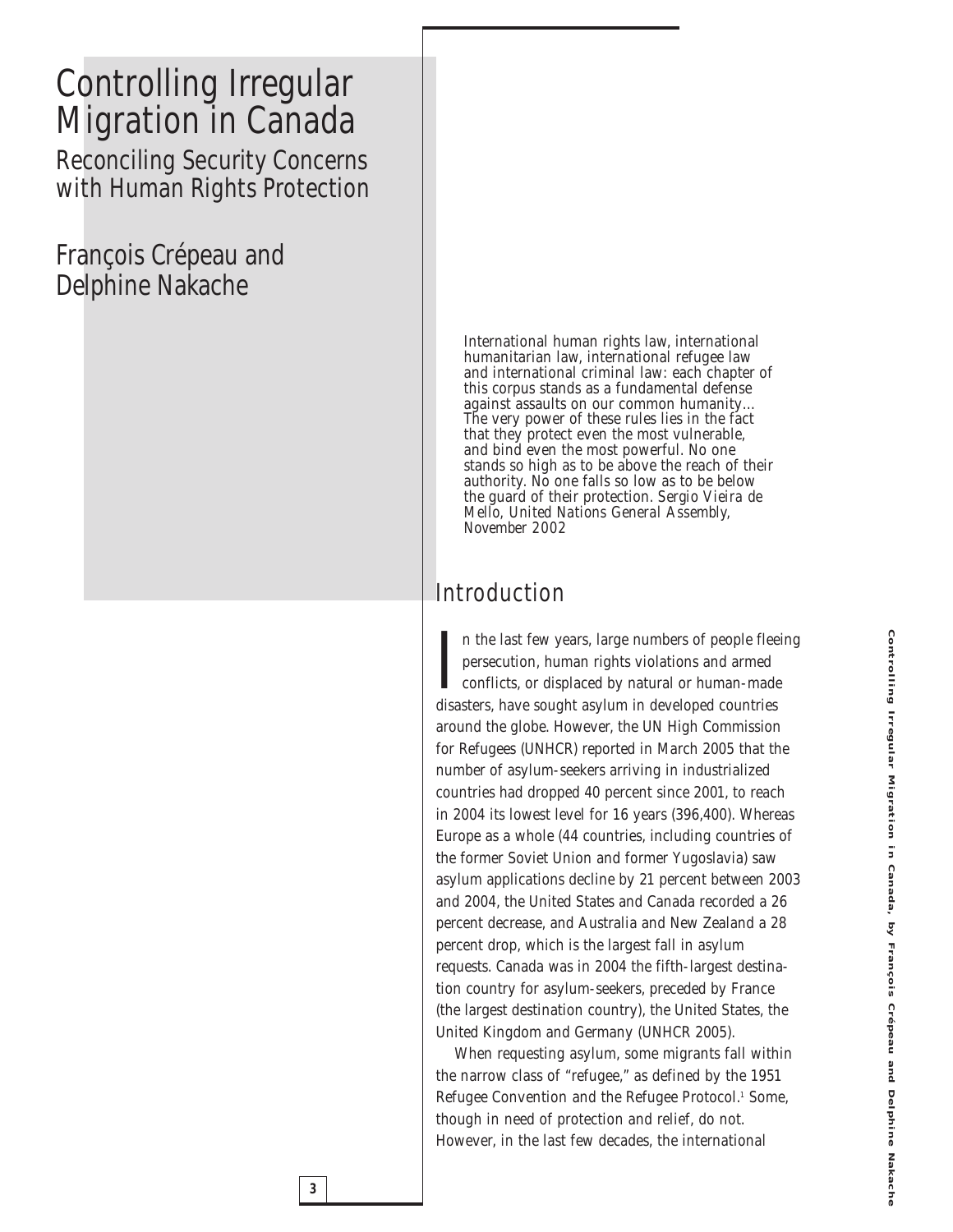community has developed a number of instruments that could potentially affect every person involved in migration. Constitutional, regional and universal standards dedicated to the protection and promotion of rights and freedoms of all in general, and of migrants in particular, are more sophisticated, and implementation mechanisms are more effective than before. These instruments have been developed to impose on states duties toward individuals based not on their nationality but on their humanity. In other words, the central notion of human rights is "the implicit assertion that certain principles are true and valid for all people, in all societies, under all conditions of economic, political, ethnic and cultural life… These principles are present in the very fact of our common humanity" (Stackhouse 1984, 1).

But recently, states whose sovereignty is affected by many aspects of globalization in the economic and social fields, have tried to regain political ground by emphasizing their traditional mission, that of national security. In the past two decades, the phenomenon of the "securitization" of the public sphere has emerged. This phenomenon is defined as the overall process of turning a policy issue (such as drug trafficking or international migration) into a security issue (Faist 2004). This resulted in the definition of new fields of government activity: food security, environmental security, biosecurity, transport security, industrial security, international security and migration security, to name only a few.<sup>2</sup>

In this new context, where migration has been gradually "located in a security logic" (Huysmans 1995, 230), migration controls have become an important part of the securitization agenda, which is a major step in the process of

the creation of a continuum of threats and general unease in which many different actors exchange their fears and beliefs in the making of a risky and dangerous society. The professionals in charge of the management of risk and fear especially transfer the legitimacy they gain from struggles against terrorists, criminals, spies and counterfeiters towards other targets, most notably transnational political activists, people crossing borders or people born in the country but with foreign parents. (Bigo 2002, 63)

The securitization agenda actually emerged years before the events of 9/11, although those attacks gave authorities more incentive to radically change migration policies and make them harsher toward unwanted migrants. This shift has also been attributed to the altered roles of the military and other security forces in the post-Cold War period (Dunn and Palafox

2000). Securitization as a process means that the spheres of *internal* and *external* security are merging after a period of polarization in which those two areas of activity had hardly anything in common. We have witnessed a change in perspective: states — and specifically their external security agencies, which traditionally worked against a foreign enemy — have identified new threats, such as terrorism, international criminality and unemployment, which coalesce in the image of the migrant. These threats affect the state from the inside but are very often publicly defined as having their origin "out there" (Bigo 1994; Bigo 1998; Kostakopoulou 2004, 45).

Securitization is also taken up by political leaders. Indeed, the promise of a threat-free society can be an inspired way to win votes, and states clearly see controlling the number of migrants as an electoral issue. This situation is exacerbated by the fact that noncitizens generally cannot participate in the democratic decision-making process of the state where they reside. As such, their preferences are unlikely to count for much in politicians' calculations. Public opinion usually views the state as an institution made to advance the interests of its citizens rather than those of foreigners, even resident ones. In this context, states feel perfectly justified in implementing migration policies that attach more weight to the potential costs of migrants to citizens than to the rights of migrants themselves, and especially refugees (Aradau 2001; Gibney 2003). The policies of the Howard government in Australia exemplify this phenomenon.

The stronger the state, the more draconian the measures it can take, especially given the new surveillance and military technologies available. Nations have developed an arsenal of measures designed to directly (physical barriers) or indirectly (deterrence) prevent migrants — especially irregular migrants from setting foot on their territories. In the process, they have re-emphasized the role of the border as the traditional and tangible symbol of national sovereignty and, with that, border control as a convenient tool for distinguishing between "us" and "them."

This tightening of migration laws and policies in many of the destination countries has led to a decrease in the legal opportunities for international migration, creating an environment that is very conducive to migrant smuggling. If stricter border controls are imposed, more people will turn to irregular means of migrating, including resorting to smuggling organizations, because they will feel they have little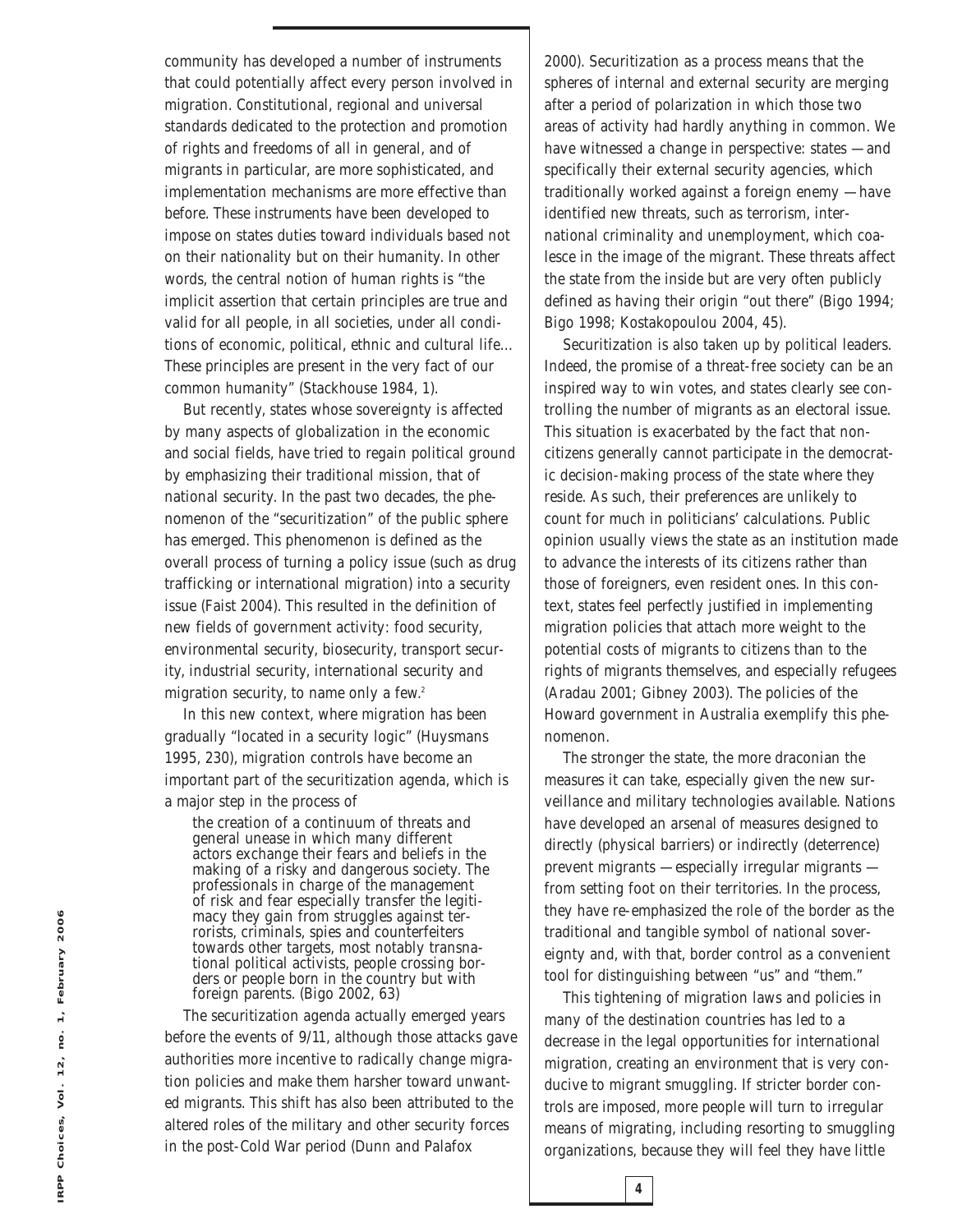choice. Although the information here is very patchy, some 800,000 people may be smuggled across borders every year (Bhabha 2005). In brief, the stricter the controls, the more difficult the journey (price, route, means) and the more people risk their lives crossing the border. This has led observers to challenge the wisdom of the enhanced barriers in the long run:

Much of existing policy-making is part of the problem (of increasing human trafficking and smuggling) and not the solution. Refugees are now forced to use illegal means if they want to access Europe at all. The direction of current policy risks not so much solving the problem of trafficking, but rather ending the right of asylum in Europe, one of the most fundamental of human rights. (Morrison and Crosland 2001, 1)

The situation is further complicated by the fact that there is, today, no clear definition of "irregular migration." The concept covers a number of rather different issues that are implicitly but not explicitly defined in international law. For this paper, the term "irregular migrant" refers to any migrant who is in or tries to enter  $-$  a destination country without proper authorization. This includes those who entered clandestinely, those who entered with forged documents and those whose entry was legal but whose stay in the destination country is not. The term "irregular migrants" then means the same as "illegal migrant," "undocumented migrant" and "clandestine migrant," all of which describe migrants who do not clearly come within one of the national definitions of legal entry, residence and work, and who thus fall into a grey area of the law (Guild 2004, 4).

In brief, we are in a situation where although international human rights law standards stress the fundamental rights of all individuals in the face of state action, states often attempt to define the individual rights of migrants more narrowly by emphasizing the "noncitizen" legal status of such people. Thus, while the gap between "us" and "them" has been constantly reduced through the prism of the international human rights movement (implementing the human rights paradigm, which is *inclusive*), this gap has been widened by states in their continuing search to exercise migration controls through a variety of ever more sophisticated means (based on the territorial sovereignty paradigm, which is *exclusive*). How, then, is it possible to reconcile these two paradigms?

While answering this question, it should be made clear that there is no simple solution in such a complex field as migration. A good example of the inter-

**5**

connectedness of the modern world is the scale of migration and the capacity of many individuals to move among states and regions. While in recent times this movement may have been a result of the increased availability of international travel, it must be remembered that human history has been marked indelibly by migration. "Exclusionary discourses" that assert the homogeneity of "nation states" might seek to deny it, but heterogeneity has always been the norm in human history. The resulting diversity has enriched numerous societies, and host countries have benefited immeasurably from the contributions made by immigrants and refugees. One facet of the response to the increased anxiety about the mobility of some groups (and the call for more stringent regulation) should therefore be to emphasize the benefits of migration and the pluralism it has fostered. It should not lead us to neglect the root causes of migration: people have always moved from unstable and poor environments to more prosperous and secure societies. Thus, as long as there are global inequities in wealth and prosperity on the planet, the migratory pressure on wealthier and more democratic zones will remain.

One key objective in the attempt to reconcile, in law, the sovereignty and human rights paradigms is to recognize that the principle of territorial sovereignty cannot justify unlimited human rights violations based on nationality. This principle will guide our development in this paper of a conception of territorial sovereignty that is compatible with the mechanisms and structures of the international system.

Canada is facing this dilemma, as are all other Western countries. Both paradigms are simultaneously affecting all migrants. Canadian authorities feel the pressure of migration at the borders and have tried to prevent irregular migration with an array of deterrent and repressive measures. Indeed, in a context where migrant smuggling serves approximately half the irregular migrants worldwide (IOM 2003), Criminal Intelligence Service Canada (CISC) presents it as being "evident" in international airports (although it does not provide any figures on human smuggling and trafficking to support this argument). More precisely, according to CISC,

Organized crime groups are involved in transporting smuggled and trafficked individuals to Canada with some individuals destined for the US. Persons trafficked into prostitution, and to a lesser extent into forced labor, in Canada come primarily from southeast Asia and eastern Europe. Asianbased organized crime groups in particular are involved in human smuggling/trafficking in Canada. (2004, 38)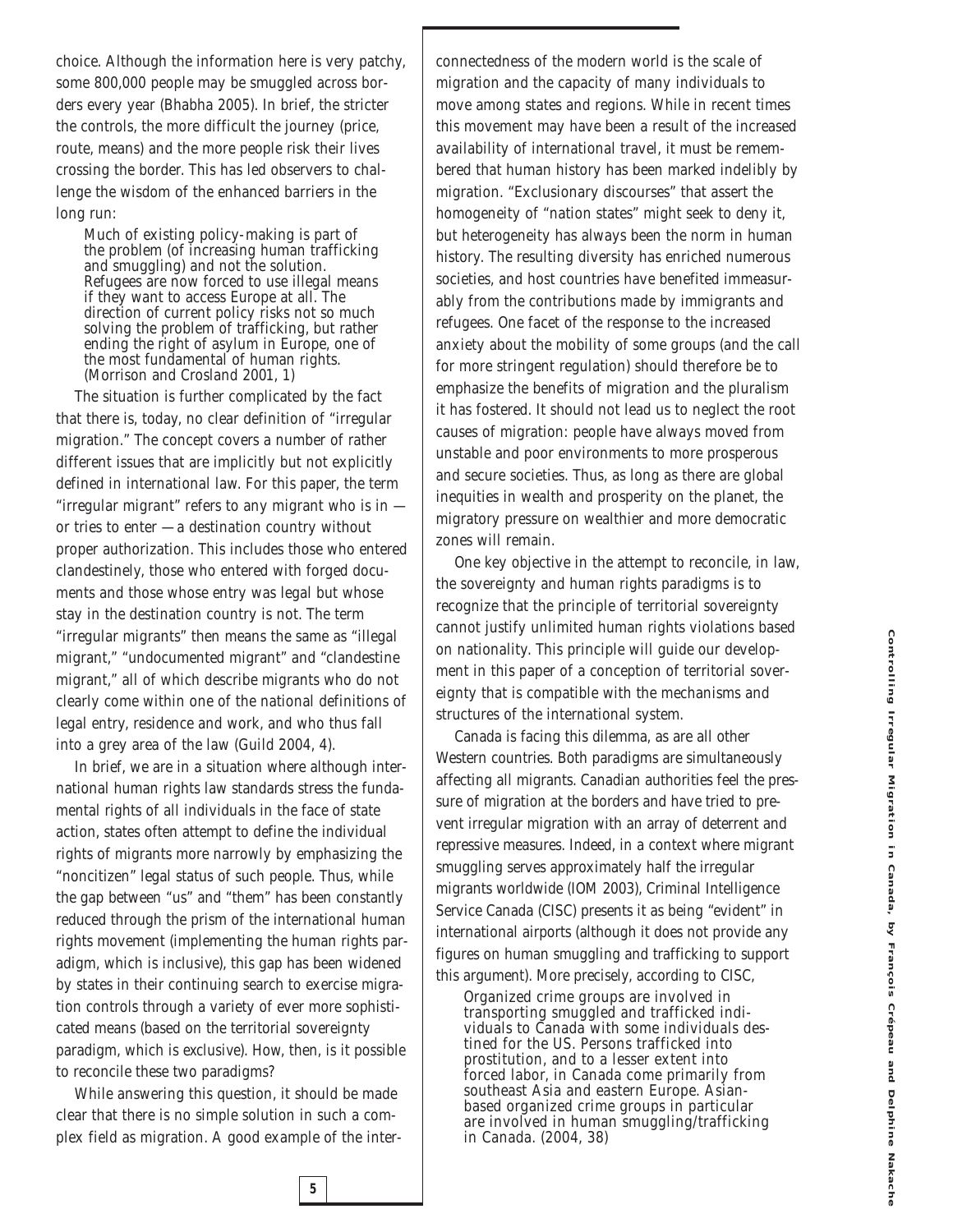Canada has also been at the forefront of the movement to increase the protection of human rights for all. Indeed, the case law created by Canadian courts based on the Canadian Charter of Rights and Freedoms (hereafter the Canadian Charter) is a model that is referred to all over the world. The reconciliation of these two approaches in Canada will be a task for the judiciary: finding clear ways to maintain the societal values that are reflected in the Canadian Charter and that are necessary in a free and democratic society, including protecting rights and freedoms guaranteed to all while ensuring security for all. In fact, the role of the judiciary has not changed, but the international, political and social environment has.

The first part of this study will explain the increasing protection of the human rights of migrants, consonant with the growing human rights culture generally, worldwide and in Canada in particular. The second part will demonstrate how, paradoxically, the rights of noncitizens have been eroded in recent years through the enactment of a stricter migration regime. The third part will focus particularly on the changes that have occurred under various security agendas, especially since 9/11.

# Increased Protection of the Human Rights of Migrants

lacktriangle uman rights instruments have developed to<br>impose on states duties toward individuals<br>based not on their nationality but on their<br>humanity or "personhood" (Harvey 2000). They enimpose on states duties toward individuals based not on their nationality but on their humanity or "personhood" (Harvey 2000). They entitle noncitizens to equality before the law, to a fair hearing before independent and impartial tribunals in proceedings that affect their rights and obligations, and to an effective remedy to enforce their substantive rights under international conventions. The record of UN treaty bodies and other human rights mechanisms in addressing violations of noncitizens' human rights, though still incomplete, is developing in a positive manner on the international scene. What's more, Canadian standards provide noncitizens with a high level of protection (except in state security cases), generally consistent with international human rights norms.

#### **Protecting foreigners within international and regional human rights systems: substantive and procedural standards**

To carry out their pledge under the Charter of the United Nations to take action together and separately in cooperation with the UN, to promote "universal respect for, and observance of, human rights and fundamental freedoms for all without distinction as to race, sex, language or religion" (arts. 55-6), states have engaged in an intense international effort, coordinated by the UN, to codify fundamental freedoms in numerous declarations and treaties. Human rights mechanisms have also been established on a regional basis in Europe, Africa and the Americas (Buergental 1995).<sup>3</sup> No universally accepted codification of the human rights of migrants has yet been achieved. However, numerous international and regional human rights instruments and mechanisms can be employed to protect migrants, whether they be regular or irregular. The limited scope of this study does not allow for a full review of these instruments. The following section briefly describes the potential of international human rights instruments as sources of substantive and procedural standards for enforcement of migrant rights.

#### *The right to seek and enjoy asylum*

The right to seek and enjoy asylum is guaranteed by a range of international and regional instruments.<sup>4</sup> Although there is no universally accepted definition of asylum, it has been described as "the sum total of protection offered by a state on its territory in the exercise of sovereignty" (Harvey 2000, 47). The right to seek and enjoy asylum can be understood as the right of all individuals to escape from countries where they suffer profound violations of their basic human rights. Since those who exercise this right no longer benefit from the protection of their home countries, they are entitled to special protection by the international community. It should be noted, however, that the granting of asylum is exercised at the discretion of individual states: there is no *right* to asylum at the international level.

#### *The principle of nonrefoulement*

Nevertheless, international law recognizes an absolute prohibition against forcibly returning a person to a country where that person may be subjected to torture, and thus requires the implementation of effective remedies to guarantee the protection of this right (Lauterpacht and Bethlehem 2003). The principle of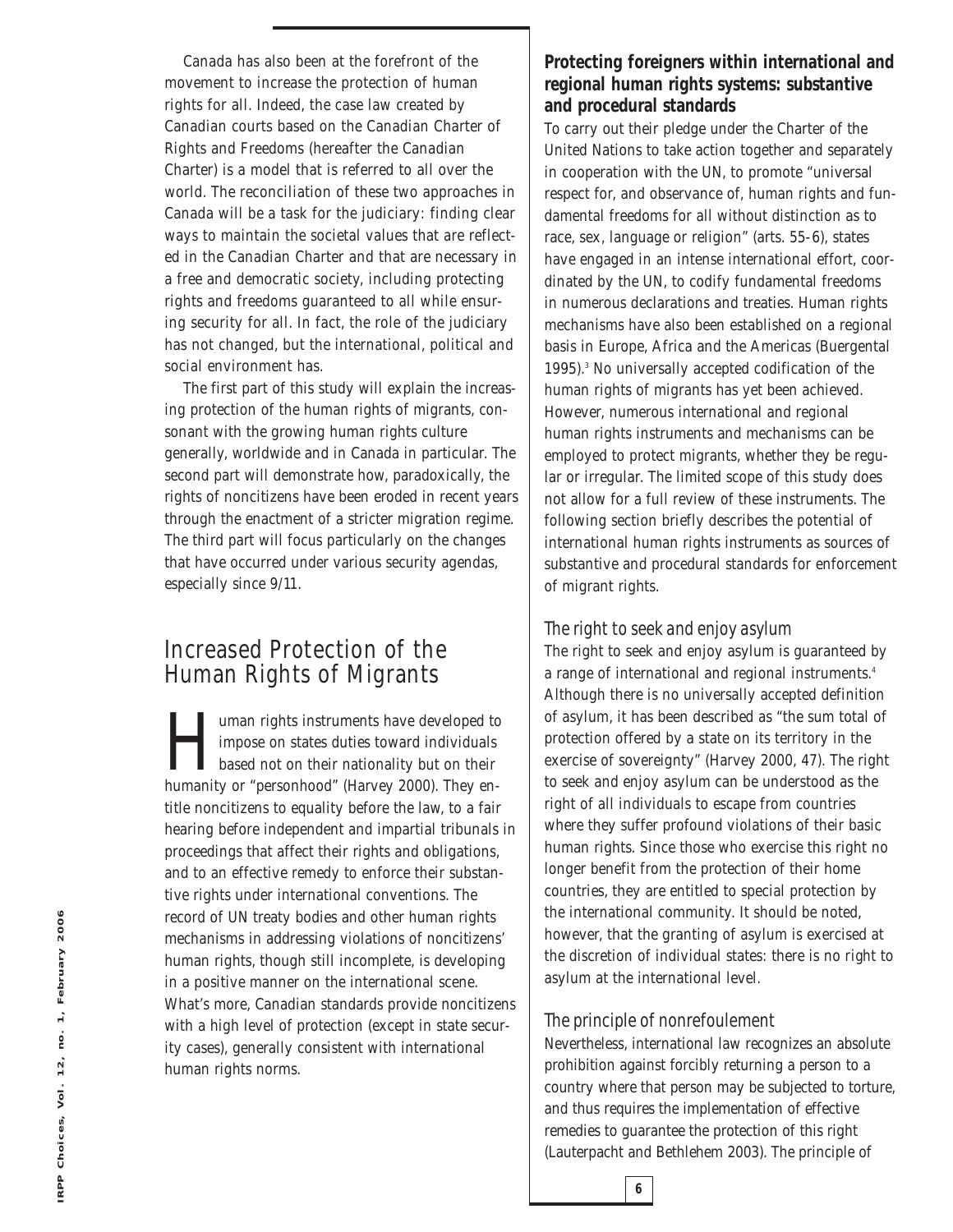nonrefoulement has traditionally been defined in refugee law as the prohibition of the return of a refugee to "territories where his life or freedom would be threatened on account of his race, religion, nationality, membership of a particular social group or political opinion" (1951 Refugee Convention, art. 33). However, the scope of the principle is now broader: it applies to torture and cruelty and to all persons, not only refugees. Nonrefoulement has found expression in various international and regional instruments.<sup>5</sup>

A categorical expression of the principle of nonrefoulement is incorporated into article 3(1) of the Convention against Torture, which is an absolute and nonderogable provision.<sup>6</sup> Of all treaty bodies, the UN Committee against Torture (UNCAT) has to date been the most active in developing case law on behalf of rejected asylum-seekers who, by bringing individual complaints, are looking to human rights treaties for alternative protection against deportation to their countries of origin: this puts political pressure on states not to send a person back to a place where s/he is likely to be tortured. The cases decided by UNCAT have moved the law on refugee protection in a positive direction. Several countries, including Canada, have been involved in the jurisprudence of the Committee against Torture. In a 1994 case, UNCAT found that Canadian authorities had an obligation to refrain from forcibly returning Tahir Hussain Khan a citizen of Pakistan of Kashmiri origin and a rejected asylum-seeker in Canada — to Pakistan.7 In December 2004, the committee, hearing a complaint from a Mexican claimant whose application for refugee status in Canada had been rejected, found that the Canadian refugee determination system had been unable to correct an erroneous decision.8 What is important here is that UNCAT puts the protection of the individual ahead of the sovereign powers of the state. Unless the state disproves the applicant's evidence, the committee will favour protecting the human rights of the noncitizen. In its concluding observations of May 20, 2005, to Canada's fourth and fifth periodic reports, UNCAT expressed concerns at several aspects of Canada's immigration and antiterrorist policies; for instance, the blanket exclusion of the status of refugee or person in need of protection for people falling within the security exceptions set out in the 1951 Refugee Convention; the explicit exception of certain categories of people posing security or criminal risks from the protection against refoulement; Canada's apparent willingness to resort to immigration processes to remove or expel individuals from its territory rather than prosecute them for terrorism and torture offences; and Canada's reluctance to comply with all requests for interim measures of protection, in the context of individual complaints. Among its recommendations, the committee urged that Canada unconditionally undertake to respect the absolute nature of article 3 in all circumstances and to fully incorporate the provisions of article 3 into the Canadian domestic law (UN Committee against Torture 2005).

Other instruments are lending support to the principle of nonrefoulement. As stated in its General Comment 20, the United Nations Human Rights Committee also considers that the prohibition of torture in article 7 of the International Covenant on Civil and Political Rights encompasses the prohibition of forcibly sending persons to countries where they may be subjected to torture or ill-treatment (UN Human Rights Committee 1992).

The principle of nonrefoulement is nowadays generally considered, with respect to torture, as an imperative obligation under customary international law, indeed a part of *jus cogens* (Lauterpacht and Bethlehem 2003). The UN special rapporteur on torture routinely intervenes in cases where there is serious risk of extradition or deportation to a state or territory where the person in question would likely be in danger of being tortured (see UN Commission on Human Rights 2003; 2002, para. 8).

The case law that has developed within the European human rights system upholds protection from expulsion to a country when there are substantial grounds to believe that the person would be at risk of being tortured or subjected to cruel, inhuman or degrading treatment or punishment as defined under article 3 of the European Convention on Human Rights*. 9*

At the domestic level, some states have incorporated the terms of article 3 into their asylum procedures. In Canada, for example, an individual may apply as a "person in need of protection," under section 97(1) of the *Immigration and Refugee Protection Act* (hereafter *IRPA*),<sup>10</sup> if he or she is at risk of torture or cruel and unusual treatment or punishment. In effect, torture has been incorporated as another ground for refugee status (McAdam 2004, 628, 639).

*Procedural rights relating to expulsion of aliens* The right to challenge an expulsion is vital to the right to seek asylum and to the principle of nonrefoulement, as well as to fundamental justice generally. Although it may be distinguished from extradition, the term "expulsion" covers all measures that result in the

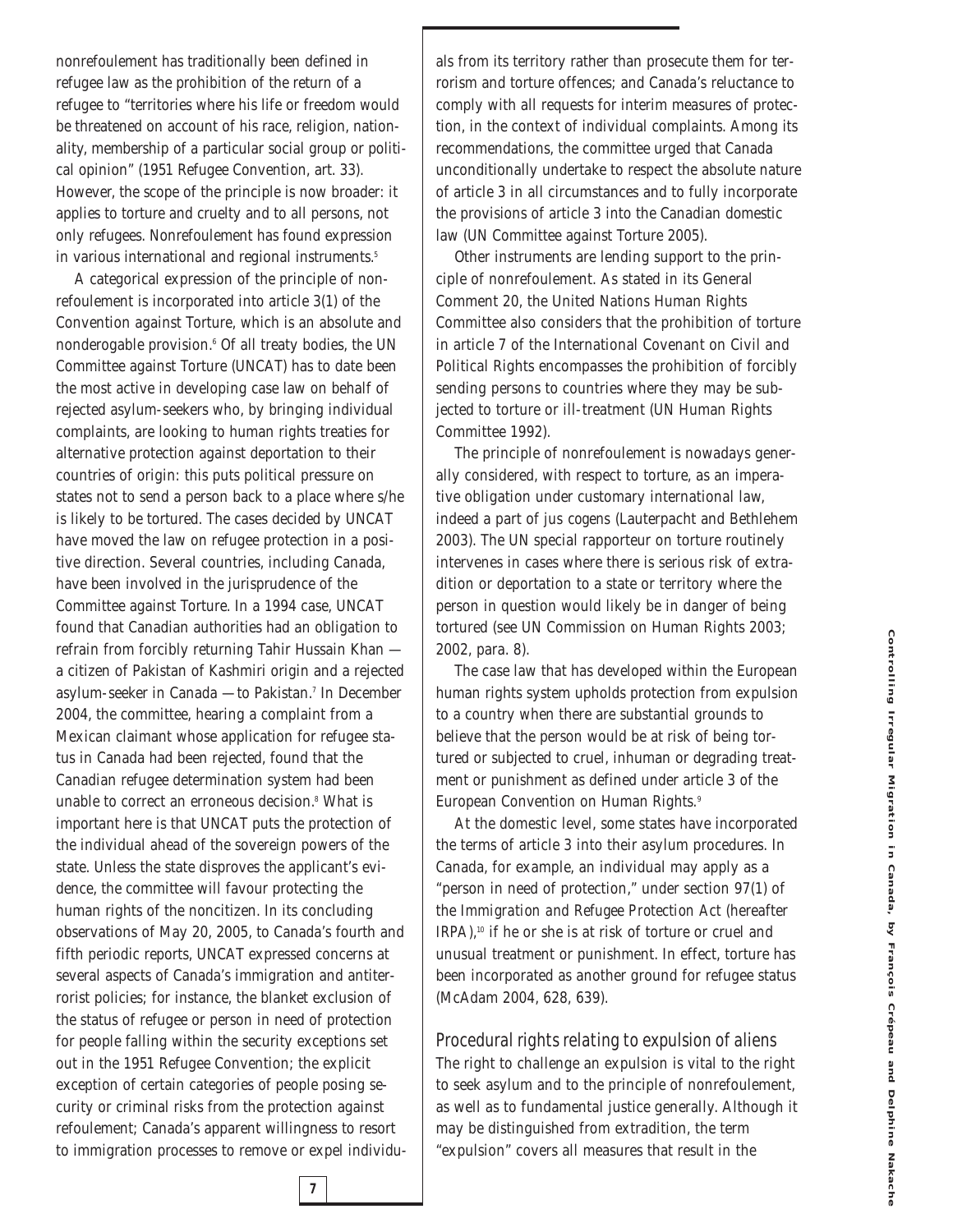migrant being sent outside of the jurisdiction of the receiving state (Pacurar 2003, 17).

Human rights standards relating to expulsion of noncitizens lawfully in the territory of a state (that is, "persons who have entered a state territory in accordance with its legal system and/or are in possession of a valid residence permit and subject to state procedures aimed at their obligatory departure" (Novak 1993, 202) provide that expulsion must be decided by a competent authority in accordance with the law and must allow individuals to give reasons why they should not be expelled.<sup>11</sup> Individuals are entitled both to have the decision reviewed and to be represented before the appeal or review authority (UN Human Rights Committee 1986). The procedural safeguards guaranteed by article 13 of the International Covenant on Civil and Political Rights are considered *minimal*, and, indeed, states may provide for more, such as the right to appear in person at the review proceedings and the right to judicial assistance (Heckman 2003, 225).

Although irregular migrants benefit, to a lesser extent, from the procedural rights relating to expulsion, they are equally protected against collective expulsions. Collective expulsions are indeed clearly prohibited by article 22 of the Convention on Migrant Workers, as well as by regional human rights laws, without distinguishing between lawfully and unlawfully resident foreigners (Council of Europe 2001).<sup>12</sup>

#### *Guarantee of an effective remedy to enforce substantive rights*

Most human rights treaties require states to provide an effective remedy to people whose treaty rights are found to have been violated.<sup>13</sup> Therefore, state procedures affecting such treaty rights must contain a minimum of procedural safeguards and make available certain preventive remedies, such as injunctive relief (Heckman 2003, 229).

In *Chahal*, a refugee and Sikh activist successfully argued before the European Court that judicial review of the minister's decision to deport him as a risk to national security was not an effective remedy because the reviewing courts had been unable to independently assess the evidence for his claim that there was substantial risk of his being subjected to torture upon repatriation. This decision confirmed the absolute nature of the prohibition against torture by outlawing any balancing act between the interests of national security and the right of an individual to be free from torture and showed that effective remedy

provisions in international human rights instruments can be used to challenge the sufficiency of domestic judicial and administrative decision-making and review mechanisms (Heckman 2003, 230).<sup>14</sup>

An appeal mechanism that can review the facts and law of the case is thus essential. The UN Committee against Torture, in its concluding observations of May 20, 2005, to Canada's fourth and fifth periodic reports, recommended that Canada provide for judicial review of the merits, rather than simply of the reasonableness, of decisions to expel an individual where there were substantial grounds to believe the person faced a risk of torture (UN Committee against Torture 2005).

#### *Equality provisions*

The nondiscrimination standard, notable for being included in the United Nations Charter<sup>15</sup> and for being considered *jus cogens,*<sup>16</sup> plays a central role in defining the human rights of migrants. Most international and regional human rights treaties contain equality provisions requiring states to guarantee individuals equality before the law and equal protection of the law without discrimination (Fitzpatrick 2003, 172).

A differential treatment between nationals and non-nationals is permissible where the distinction is made pursuant to a legitimate aim, where it has an objective justification, and where reasonable proportionality exists between the means employed and the aims to be realized (UN Human Rights Committee 1986; 1989, 78).

A state party must ensure that the rights enumerated in the International Covenant on Civil and Political Rights are available to "all individuals within its territory and subject to its jurisdiction" (art. 2[1]), irrespective of reciprocity and nationality (art. 2[1], 26).17 The rights in the International Covenant on Civil and Political Rights as they relate to distinctions against migrants can be divided into five categories (Fitzpatrick 2003, 174):

• Some rights must be provided on an equal basis to nationals and migrants, because the right is absolute or because selective denial would never be reasonable or proportionate: right to life (art. 6); prohibition on torture (art. 7); prohibition on slavery (art. 8); right to leave the country (art. 12[2]); equality before the law and fair trial rights (art. 14); right to recognition as a person before the law (art. 16); freedom of thought, conscience, religion (art. 18) and opinion (art. 19[1]); the right of children to measures of protection (art. 24); the right of minorities to culture, religion and language (art. 27).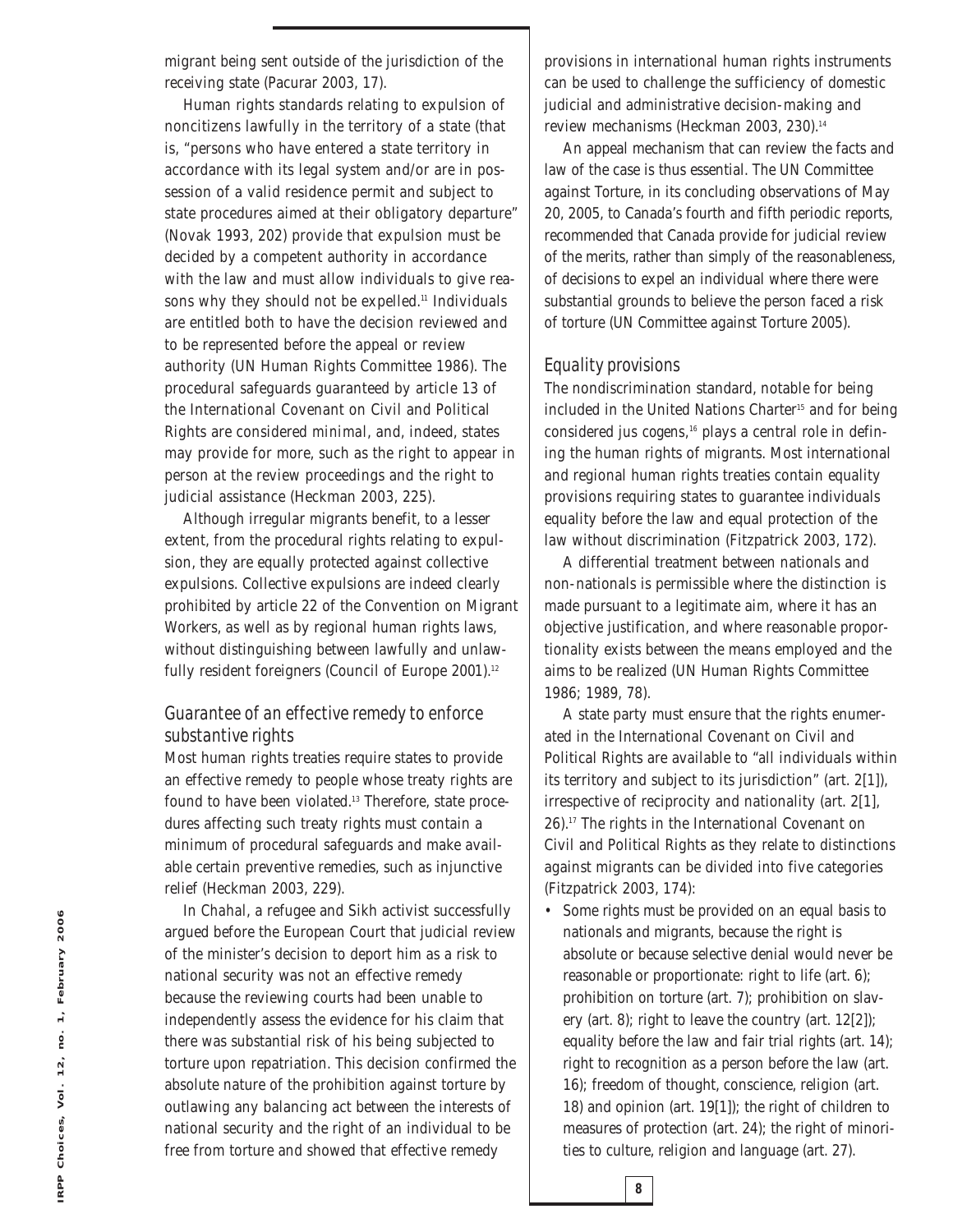- Certain articles prohibit "arbitrary" state action, which may permit narrow distinctions between nationals and migrants. For example, the prohibition on arbitrary arrest and detention does not exclude immigration detention only of migrants, but it limits detention and does not permit migrants to be treated differently in the criminal context. The right to take judicial proceedings to challenge the lawfulness of detention is nonderogable. The family is protected against "arbitrary or unlawful interference" (art. 17).
- Distinctions against migrants may sometimes be justified under limitations clauses permitting restriction on grounds such as national security or public order but subject to the general principles that require legitimate aims and proportional means: manifestation of religion (art. 18), freedom of expression (art. 19), freedom of association (art. 22).
- Certain political rights are explicitly limited to citizens, such as the right to take part in public affairs, to vote, and to have access to public service (art. 25).
- Some provisions specifically protect migrants (art. 13 on expulsion), while others protect only nationals and lawfully present migrants (such as the right to internal freedom of movement in art. 12[1]).

In summary, migrants are entitled to equal protection with respect to many civil and political human rights, especially those relating to security of the person and due process. All nonderogable rights demand equality, but others (such as the right to fair trial) do as well. This will prove especially important when national security issues are at stake.

#### *The human rights of migrant workers*

The Convention on Migrant Workers is the most recent and large-scale effort for a human rights response to migration in international law. Support among nations has been tentative. The convention came into force 13 years after it was opened for ratification and still, as of March 2005, major migrationreceiving states (including Canada) were not among the 27 state parties.

The Convention on Migrant Workers addresses the situation of working migrants, entitling them to the same pay, hours, safety considerations and other workplace conditions that nationals enjoy. However, the convention goes beyond rights in the workplace by enumerating a comprehensive list of protections for migrants' family members, with the goal of acknowledging migrant workers as more than simply economic factors of production.

The Convention on Migrant Workers also protects irregular migrants: "every migrant worker and every member of his or her family shall have the right to recognition everywhere as a person before the law" (art. 24). As a consequence, irregular migrants are ensured some legal rights identical to those afforded to regular migrant workers and their families: fundamental rights (arts. 8-24, 29); national treatment in matters such as equal conditions of work (art. 25), trade union rights (art. 26), social security (art. 27) and basic education (art. 30); preservation of cultural identity (art. 31); and repatriation of savings (art. 32).

In conclusion, the human rights of migrants have been low on the international human rights agenda, but this issue is now finally gaining more visibility. Substantive and procedural standards are being developed or simply applied to them within international and regional human rights systems, thus reinforcing migrants' status as holders of rights and not simply targets of states' sovereign power.

**The Canadian standards: a high level of protection afforded to foreigners** The concept of using international human rights law as guidance in the interpretation of Canadian law standards has been accepted by the Supreme Court of Canada in its case law. Moreover, the enactment of the Charter has engaged the Canadian courts in an intense process of better defining and defending migrants' human rights.

#### *Using international human rights law in interpreting domestic standards*

Given the prevailing dualist approach regarding the role of international law within Canada's legal system, internalizing unimplemented international standards within Canadian law can be problematic.<sup>18</sup> Over the years, however, the Supreme Court of Canada recognized the important role of international law in interpreting the Constitution (Bastarache 2001, 9-10; La Forest 1996).19

The Supreme Court of Canada has articulated some important guiding principles, especially in migration matters. In fact, in Canada, as in Australia and New Zealand, the majority of the case law concerning the use of international human rights standards in domestic law seems to emerge from the administrative realm, and most of those administrative cases concern some aspect of immigration or refugee law (Macklin 2002). One of the reasons for this situation is that, traditionally, state authorities have dealt with foreigners with almost complete discretionary powers. It was believed, in accordance with the principle that

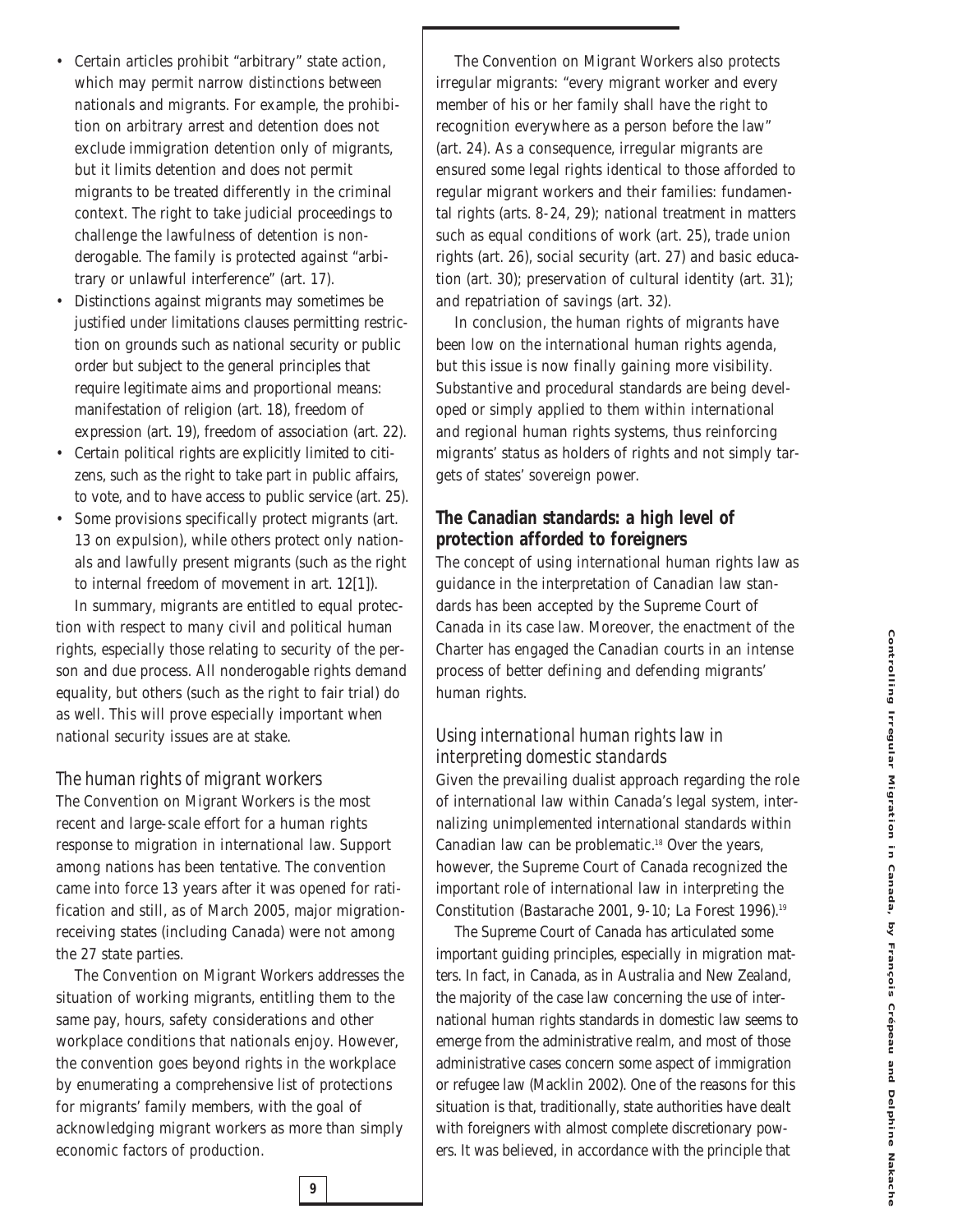immigration is a privilege not a right, that foreigners had no right to oppose any decision affecting them made by competent authorities. With the advent of the constitutional protection of human rights and the recognition of international human rights law as a source of interpretation, however, this situation has changed considerably in Canada.

A good example of this trend can be seen in the way international law is used to interpret Canada's *IRPA*, which itself contains the definition of "refugee" and the exclusion provisions found in the 1951 Refugee Convention. It is not infrequent to see Immigration and Refugee Board (hereafter IRB) decisions using human rights standards elaborated in international instruments in order to determine whether the claimant fears persecution (Macklin 2001, 326).

Decisions from the Supreme Court confirm this trend. In *Pushpanathan*, the majority held that, since the purpose of incorporating article 1F(c) of the 1951 Refugee Convention in the *IRPA* was to implement that convention, an interpretation consistent with Canada's obligations under that convention had to be adopted.20 In *Baker*, the Supreme Court established that, although Canada had never incorporated the Convention on the Rights of the Child into domestic law, the immigration official exercising discretion in deportation cases was nevertheless bound to consider the "values" expressed in that convention, specifically the principle of "the best interests of the child."21 *Baker* was of tremendous importance for administrative law, since it directed administrative decisionmakers to look to those values in conventional international human rights law that resonate with the fundamental values of Canadian society in order to identify the relevant considerations delimiting their discretionary decision-making powers. In *Suresh*, a case decided after 9/11, the court, recognizing that Canada has a legitimate and compelling interest in combatting terrorism but is also committed to fundamental justice, decided that expelling a suspected terrorist to a country where he faced the risk of torture violated the principle of fundamental justice protected by section 7 of the Canadian Charter and confirmed the absolute prohibition of torture and the principle of nonrefoulement "even where national security interests are at stake."<sup>22</sup>

In conclusion, there are important judicial pronouncements on the domestic application of international human rights law standards. Although much depends on the particular circumstances of the case, we see from the Supreme Court's decisions that the

weight of international standards can be important. This is especially significant when trying to limit the discretionary nature of government's decisions regarding foreigners who are suspected of terrorist activities.

#### *The standards in the Canadian Charter of Rights and Freedoms: scope and limitations*

Since 1982, fundamental rights and freedoms have been set forth in the Canadian Charter, providing an essential conceptual framework in asylum and migration issues, as government legislation, programs and policies have been tested against its standards.

*Section 7: fundamental justice is owed to foreigners* The Supreme Court, in *Singh,* held that refugee claimants — that is, claimants who are neither citizens nor permanent residents of Canada — are entitled to claim the protection of section 7 of the Charter, which provides that everyone should enjoy security of the person. This encompasses "freedom from the threat of physical punishment or suffering as well as freedom from such punishment itself."23 Specifically, *Singh* established that the assessment of a risk to the security of the person means an assessment of the threat to any of the three rights guaranteed to a refugee — that is, the right to status determination, the right to appeal a removal or deportation order and the right to protection against refoulement — and stressed that impairment of these rights would threaten security of the person, as they were "the avenues open to [the refugee claimant] under the Act to escape from…fear and persecution."24 The court then determined that the procedure used in Canada to decide a refugee claim (that is, a written record of the examination before an immigration officer) did not comply with the principles of fundamental justice because it did not provide an adequate opportunity for claimants to state their case and to respond to contrary evidence (the right to an oral hearing). The *Singh* decision had a significant impact on refugee law in Canada, pushing the federal government to create the IRB in 1989 to provide an oral hearing to eligible refugee claimants.

Section 7 applies to "everyone," and the court saw no reason to exclude refugee claimants from its scope. In essence, the Supreme Court of Canada embraced a theory of reciprocity of obligations and rights; that is, if asylum-seekers are to be subject to the full force of Canadian law, then they are logically entitled to benefit from Canadian standards of respect for human dignity (Galloway 1994; Eliadis 1995).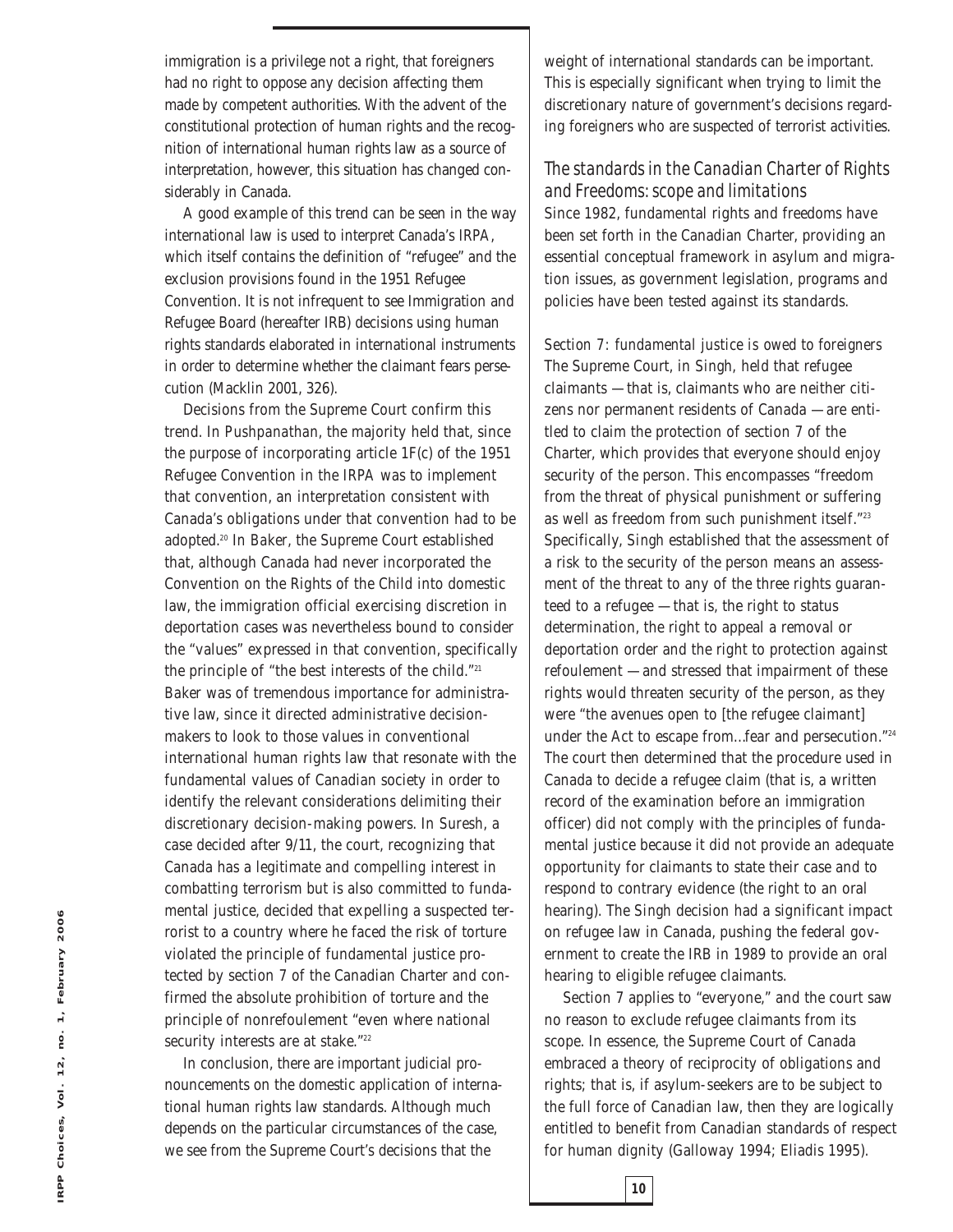Since *Singh*, the Supreme Court has had occasion to examine the Charter rights of noncitizens in a variety of immigration and refugee protection concerns. A more restrictive outlook has characterized cases relating to national security or state sovereignty concerns. As regards the nonrefoulement standard, Charter protection or remedies have been denied, essentially on the basis that noncitizens possess virtually no recognizable life, liberty or security of the person that would be violated by their removal from Canada.25 To date, the courts have also upheld the process on the basis that detainees held under immigration laws are entitled to a diminished level of Charter protection. These decisions constitute a partial retreat from the breadth of *Singh*, and they have been described as "the low point in Canadian jurisprudence as it relates to the protection of noncitizens" (Waldman 1992, para. 2.72.48).

#### *Section 15: the right to equality*

Section 15(1) of the Charter guarantees to an individual equality before and under the law and the right to "equal protection and equal benefit of the law without discrimination and, in particular, without discrimination based on race, national or ethnic origin, color, religion, sex, age or mental or physical disability."

Canadian courts still struggle with section 15 and its interpretation. In *Andrews*, the Supreme Court initially took a broad view of the guarantee of section 15 as it applies to foreigners. The court there held that section 15 prohibits discrimination on the basis of the analogous ground of citizenship. The inference from *Andrews,* then, is that the institutional and procedural safeguards afforded to Canadian citizens should be made available to similarly situated noncitizens. In fact, this has not really happened.<sup>26</sup>

In *Chiarelli*, the Supreme Court rejected the claim that the *Immigration Act* violated section 15 by authorizing the deportation of only noncitizens. This does not mean, however, that the manner in which the decision to deport is taken can be arbitrary in any way. In *Baker* and *Suresh*, the Supreme Court outlined the principles governing the content of the duty of fairness that applies in cases of a deportation order, including participatory rights, but the analysis never developed around the concept of equality before the law.27

The *Andrews* test was revisited in the *Law* case and made more stringent, adding in particular a requirement that the discrimination must constitute a violation of human dignity.<sup>28</sup> In the very few cases where the rights of noncitizens have been at stake

since *Law*, and even more since 9/11, the courts have taken a very positivist attitude and upheld quite systematically the distinctions made by the government or the legislature among citizens, permanent residents and foreign nationals. The courts found no violation of human dignity in the differentiated treatment of foreigners as foreigners.<sup>29</sup> Although the section 15 argument has often not been well substantiated by lawyers, leaving room for further developments, for the present it seems clear that "section 15…with its promise of equality before the law, has no traction when it comes to the exclusionary dimension of immigration law" (Macklin 2004).

In conclusion, Canadian law contains valuable standards for noncitizens in general and asylum-seekers in particular. However, each has limitations, and these limitations are exacerbated by the present immigration context, which is characterized by an emphasis on security and a narrower reading of the rights and interests of noncitizens.

Despite the incidence of abuse, migrants' rights have long been on the margins of the international human rights agenda, essentially because of a lack of data, the gaps between different institutional mandates, the existence of parallel systems for protecting employment rights and human rights, the dearth of reporting by human rights NGOs, the dominance of refugee protection in the migration field, and the fact that, until the Convention on Migrant Workers was drafted, human rights law only made implicit reference to migrants (as non-nationals) in the context of the free movement of labour. In the last two decades, however, there has been greater recognition of the issue of the rights of migrants, with new international standards, new interpretations of existing norms, new data-collecting and new reporting mechanisms strengthening awareness and creating new protection tools (Grant 2005).

The relationship between migration and human rights is extremely complex, however. First, it is multifaceted. Human rights issues arise at all stages of the migration cycle: in the country of origin, during transit and in the country of destination. Second, while international human rights law recognizes the right to leave one's own country, there is no corresponding right to enter another country without that state's permission. There is a genuine tension between international law and the exercise of state sovereignty, particularly in the present era of globalization, when control over the movement of people across national borders has become a last bastion of national sovereignty (Dauvergne 2004). In other words, states adopt migration policies that best

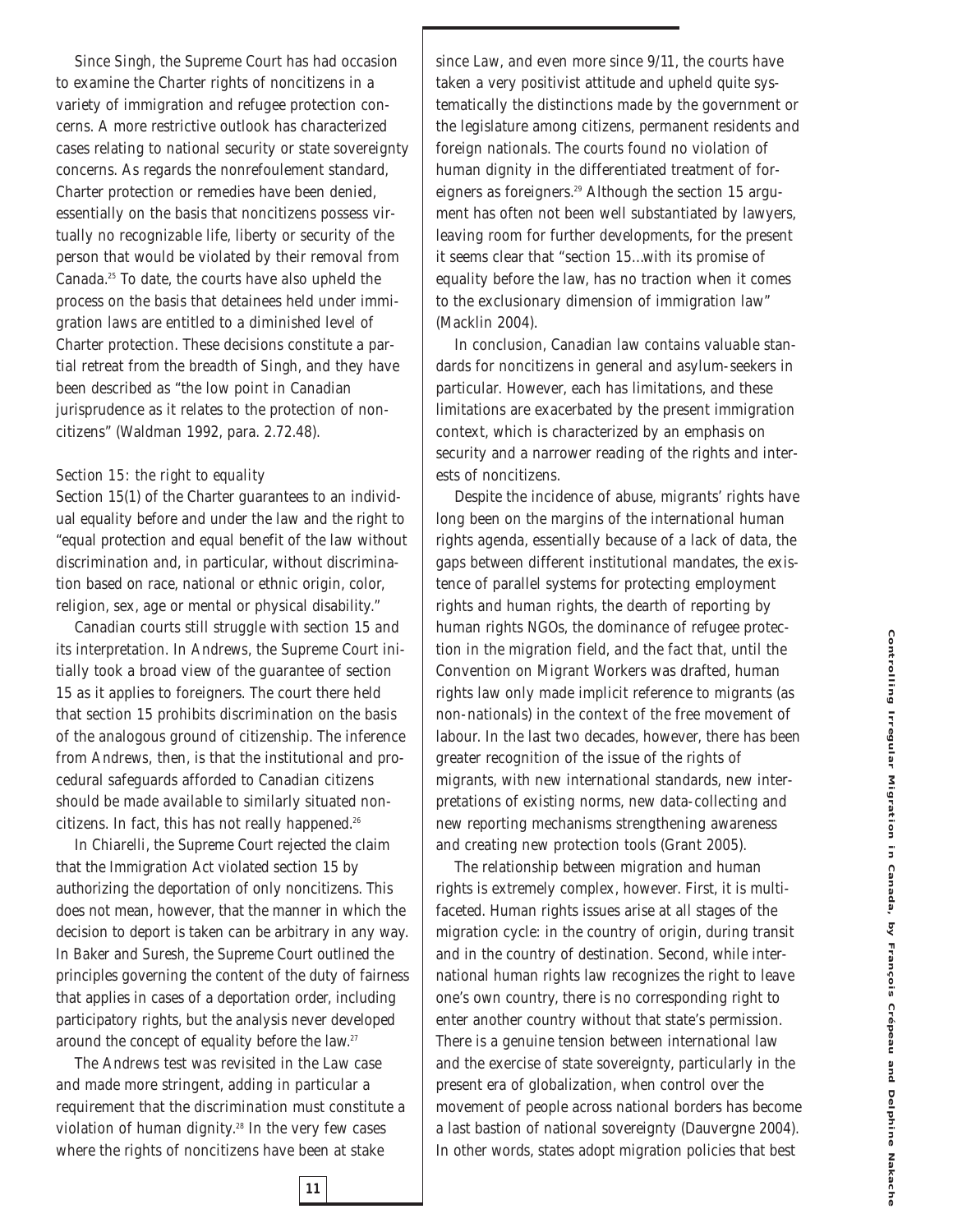suit the interests of the state and its society. Nevertheless, if a state decides that a migrant has entered the country illegally, this decision needs not, in itself, if properly taken, conflict with human rights principles. Third, although the link between migration and security is not new, growing security concerns in the last few years have fundamentally changed the playing field of immigration regulation. And the tendency to view migrants as a threat to national security has coincided with the re-emergence of anti-immigrant politics on the extreme right. It should be remembered, however, that treaty law is an explicit acceptance by nation states of some limitation to their sovereignty as well as an agreement to abide by the standard set out in international law. A migrant who has entered or remained in a country illegally is not per se a criminal, and a migrant's being merely in breach of immigration regulations does not nullify the state's duty under international law to protect his or her basic rights without discrimination.

In brief, Western democracies are increasingly caught between accepted rights-based standard on the one hand, and political and security pressures to effectively and securely control their borders on the other.

# The Canadian Migration Regime: Erosion of Foreigners' Rights

In dealing with security and immigration issues,<br>host countries have taken a number of steps to<br>reduce the rights and freedoms of noncitizens.<br>They have strengthened their control over noncitizens n dealing with security and immigration issues, host countries have taken a number of steps to reduce the rights and freedoms of noncitizens. through harsher immigration measures to police their external borders (Gibney and Hansen 2003). This is true for most Western countries, although in varied ways, since each country has a different legal, constitutional and international setting.

There is a long list of measures from which countries can find inspiration in designing their own strategies. *Preventive measures* are used to prevent irregular migrants from setting foot on the territory, while *deterrent measures* allow for such rash treatment of undesirable foreigners that other foreigners in a similar situation will think twice before trying to reach the territory.

#### **Preventive measures**

Beginning in the early 1980s, a number of immigration policy measures, notably visa regimes and carrier sanctions, were either initiated or retooled in order to prevent the arrival of irregular migrants or asylum-seekers.

#### *Visa regimes*

Many countries now use visa regimes explicitly to prevent the movement of people from source countries to their territory. Australia requires visas for all foreign nationals wishing to enter its territory, whereas Canada, the US and EU member states require visas only for the nationals of countries deemed to produce large numbers of asylum-seekers (such as Iraq and Afghanistan) or overstayers (such as Morocco or Nigeria). Canada and the US have, under the Smart Border Agreement,<sup>30</sup> harmonized visa requirements, resulting in a situation where the citizens of some 175 countries now require visas to enter the two states (DFAIT 2004). A similar harmonization now prevails for all countries in the EU's Schengen area, where undesirable migrants are not only prevented from entering one country, but they are prevented from entering a whole region.<sup>31</sup>

While visa regimes have purposes other than stopping asylum flows, the linkage with asylum has become clear with, for example, the imposition of a visa requirement for Tamils by the British government in 1986, for Algerians by France in the same year and, most recently, for Hungarians by Canada in 2002. In almost all cases, asylum-seekers wishing to travel to the West have to apply for visas, and Western states can simply deny visas to those believed to be seeking asylum (Gibney and Hansen 2003).

Visa requirements are the most frequent migration control device and are most effective when they are used in conjunction with carrier sanctions.

#### *Carrier sanctions*

**12**

Carrier sanctions are fines or other penalties imposed by states on airlines, railways and shipping companies for bringing foreign nationals to their territory without the required documentation (for example, valid passports and visas). These sanctions transfer migration management to private carriers, who, if they wish to avoid substantial fines, must make decisions on the possession and authenticity of the documents presented by travellers. Canada's *IRPA* has several provisions that make carriers responsible for the removal costs of passengers arriving at Canadian airports without proper documents (ss. 148[1][a], 279[1]). Under the *IRPA*, the Canada Border Services Agency (CBSA) charges a carrier an administration fee for each traveller arriving with improper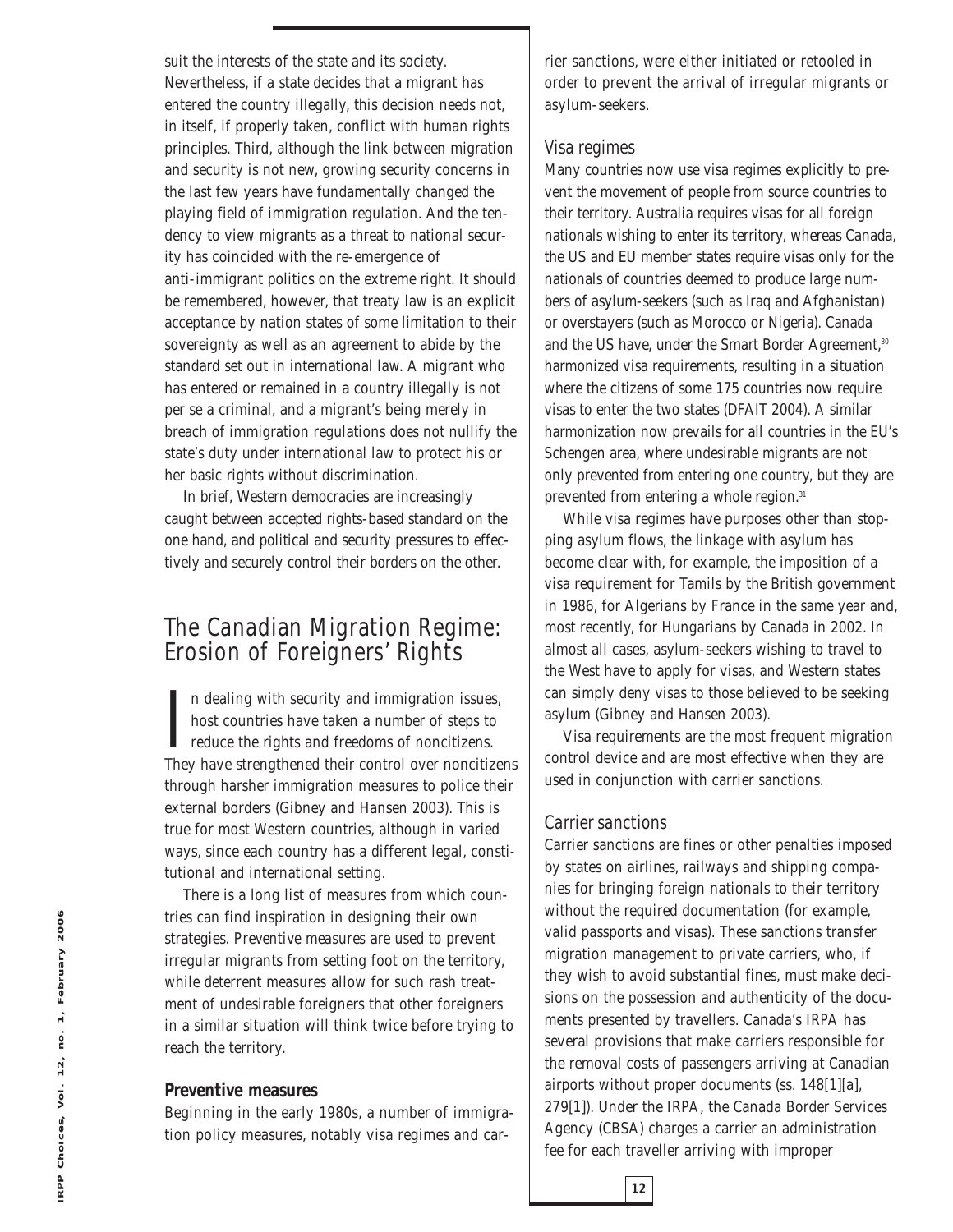documents. The CBSA has signed agreements with most airlines flying regular routes to Canada. Carriers with good performance records pay reduced administration fees. Carriers without signed agreements pay C\$3,200 for each traveller with improper documents. For carriers with signed agreements, the fee drops to between zero and C\$2,400, depending on the carrier's history of transporting undocumented travellers. Airlines, in turn, agree that immigration control officers will train their staff and assist them at foreign airports in identifying passengers with improper travel documents (Crépeau and Jimenez 2004). Preinspection agreements also enable countries to post immigration officers at airports, train stations or ports of foreign countries to screen out improperly documented migrants.

#### *Interdiction and interception mechanisms*

Like most Western countries, Canada has increasingly resorted to interception and interdiction abroad (in countries of origin or of transit) to prevent irregular migrants from entering its territory. Interdiction policies, which convey a strong sense of the "not in my backyard" phenomenon (Morris 2003), place obstacles in the path of the right to seek and obtain asylum, as outlined by the Inter-American Commission on Human Rights in the *Haitian Interdiction* case in 1996.32 Canada maintains that it respects its international obligations toward the protection of refugees, but nothing in the Canadian government's interception and interdiction policies provides for an effective means of allowing migrants in real need of protection to come to Canada. Thirty-two percent of Canada's interceptions in 2000 were made in the migrant's country of origin or in countries that lack a refugee protection system comparable to Canada's (Crépeau and Jimenez 2004).

Canada currently has 45 migration integrity officers (MIOs) in 39 key locations overseas (DFAIT 2004). Australia, the Netherlands and Norway, however, send immigration officials abroad to train local airline staff at foreign airports to recognize fraudulent or incomplete documentation. The work of Canada's MIOs resulted in an interdiction rate of 72 percent in 2003. Although verification is next to impossible, this figure means that, according to DFAIT, of all attempted irregular entries by air, 72 percent (over 6,000 individuals) were stopped before they reached Canada. Since 1999, more than 40,000 people have been intercepted by the MIO network before they boarded planes for North America (DFAIT 2004; see also Canadian Embassy 2005).<sup>33</sup>

While preinspection regimes extend migration boundaries, some states have tried to declare parts of their airports "international zones" in order to deter asylum-seekers. This practice is based on the fiction that the foreigner has not yet been admitted into the country and is still in some kind of international noman's-land. Established in areas accessible only to airport personnel, these zones are set up to "allow" officials to refuse asylum-seekers the protection available to those officially on state territory (for example, the right to legal representation or access to a review process), and to expedite their speedy removal from the country. Although such zones have been rejected in principle by domestic and international courts, the absence of external oversight makes what happens in these areas difficult to control (Crépeau 1995).<sup>34</sup>

The most radical development along these lines was the redefinition by the Australian government of the status of its island territories for immigration purposes. A 2001 act "excised" Christmas Island, Ashmore Reef, Cocos Island and other territories from Australia's "migration zone," so that, according to Australian law, the landing of asylum-seekers on these territories did not trigger the country's protection obligations. While Australia's obligations under international law, including the 1951 Refugee Convention, could not be changed by such a unilateral act, the protections associated with the country's domestic asylum laws (for example, the right to appeal a negative decision) were no longer available to individuals on these territories (Gibney and Colson 2005).

Going further, the US has used its military base at Guantanamo Bay, Cuba, to process Haitian and Cuban asylum-seekers in order to obviate the need to grant them the constitutional protections held by foreigners on US territory (Gibney and Colson 2005). In a similar vein, as one element of the "Pacific solution," Australia took "interdictees" to processing camps on islands in the Pacific (Nauru, Fiji, Papua New Guinea), which those countries accepted in exchange for millions of dollars in aid from the Australian government (Morris 2003).

#### *Effectiveness and legitimacy*

These preventive measures are very convenient for states. First, the extension of state enforcement mechanisms beyond state territory does not carry with it a *clear* obligation to ensure international protection for those who need it. Second, it is extremely difficult to control the actions of states overseas. By using extraterritorial mechanisms, states can pretend that they are free of the international and national legal constraints

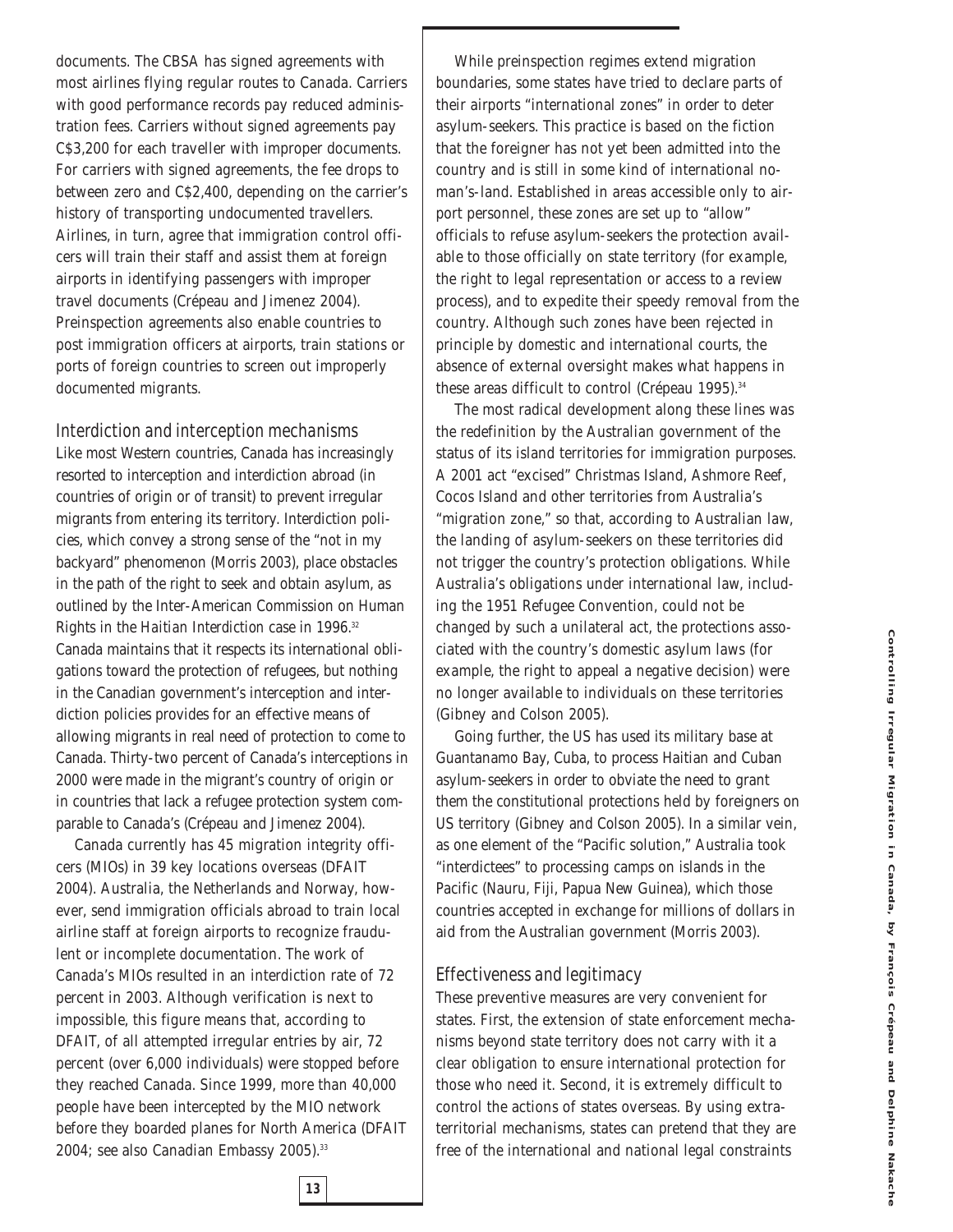and scrutiny they face when migrants arrive on their territory — migrants are "outside" rather than "inside," and thus they do not constitute a domestic political or legal problem anymore. And it is true that media, politicians, public opinion and even NGOs generally are not as attentive to what happens outside their nation's territory.

States are not, however, beyond the bounds of responsibility. The International Law Commission's Articles on Responsibility of States for Internationally Wrongful Acts (2001), which were developed over the course of 30 years by international jurists, provide that responsibility ultimately hinges on whether the relevant conduct can be attributed to that state and not whether it occurs within the territory of the state or outside it. The place where such an act occurs is thus simply not a relevant consideration, and there is today ample authority at the global and regional levels to support this argument (Lauterpacht and Bethlehem 2003, 110; Brouwer and Kumin 2003; Crawford 2002).

The UN Human Rights Committee, which authoritatively interprets the International Covenant on Civil and Political Rights, was extremely clear when it explained in its most recent general comment on article 2:

[A] State Party must respect and ensure the rights laid down in the Covenant to anyone within the power or effective control of that State Party, even if not situated within the territory of the State Party…this principle also applies to those within the power or effective control of the forces of a State Party acting outside its territory, regardless of the circumstances in which such power or effective control was obtained, such as forces constituting a national contingent of a State Party assigned to an international peacekeeping or peace-enforcement operation. (UN Human Rights Committee 2004, para. 10)

This unambiguous view by the committee is reflected in its consistent position on Israel. Indeed, both the UN Human Rights Committee and the UN Committee on Economic, Social and Cultural Rights<sup>35</sup> hold Israel responsible under the covenants in the occupied territories, since Israel exercises "effective control" there.<sup>36</sup>

The extraterritorial applicability of human rights law is further underlined by the jurisprudence of regional human rights systems. The Inter-American Commission on Human Rights has considered that the American Declaration on Human Rights is applicable to acts of foreign forces — for example, during the occupation of Grenada, or, more recently, in the context of the detentions in Guantanamo Bay.37 The

European Court of Human Rights has also repeatedly determined that the protections afforded by the European Convention on Human Rights apply to all territories and people over which member states have effective control. Thus, in *Loizidou*, the court determined that Turkey was liable for breaching the European Convention on Human Rights for actions of the authorities in northern Cyprus, over which Turkey exercised "effective overall control."38

In domestic courts, decisions challenge the manner rather than the principle. For example, the US Supreme Court in *Rasul* held, in June 2004, that foreign nationals imprisoned without charge at Guantanamo were entitled to bring legal action challenging their captivity in US federal courts.<sup>39</sup> In December 2004, the UK House of Lords also held that a preclearance immigration control scheme at Prague airport, conducted pursuant to an agreement with the Czech Republic, constituted direct racial discrimination against Czech citizens of Romani origin in preventing them from travelling to the UK.<sup>40</sup>

Despite a growing recognition of state responsibility under international, regional and domestic law, one must note the paradox between the advent of preventive measures on the one hand, and the advance of a human rights culture on the other. In a context where politics push policies toward closure and restriction, but where the law inches unevenly toward greater respect for the human rights of foreigners, it is no wonder that Western states increasingly resort to nonarrival measures to insulate themselves from claims by migrants, especially asylum-seekers.

#### **Deterrent measures**

While preventive mechanisms directly impede the entry of migrants, deterrent measures operate more indirectly. These attempt to discourage asylum-seekers or irregular migrants from entering the country by making the cost of entry so high, or the benefits so low, that they do not attempt the journey. There is an obvious overlap in practice between preventive and deterrent measures, because many policies that successfully prevent entry also act to deter subsequent migrants from attempting to enter (Gibney and Hansen 2003). In brief, the deterrent policies focus on reducing the privileges and entitlements available to migrants in general and asylum-seekers in particular.

#### *Elimination of appeals*

**14**

Since the early 1990s, Canadian immigration law has undergone distinct changes, eliminating most forms of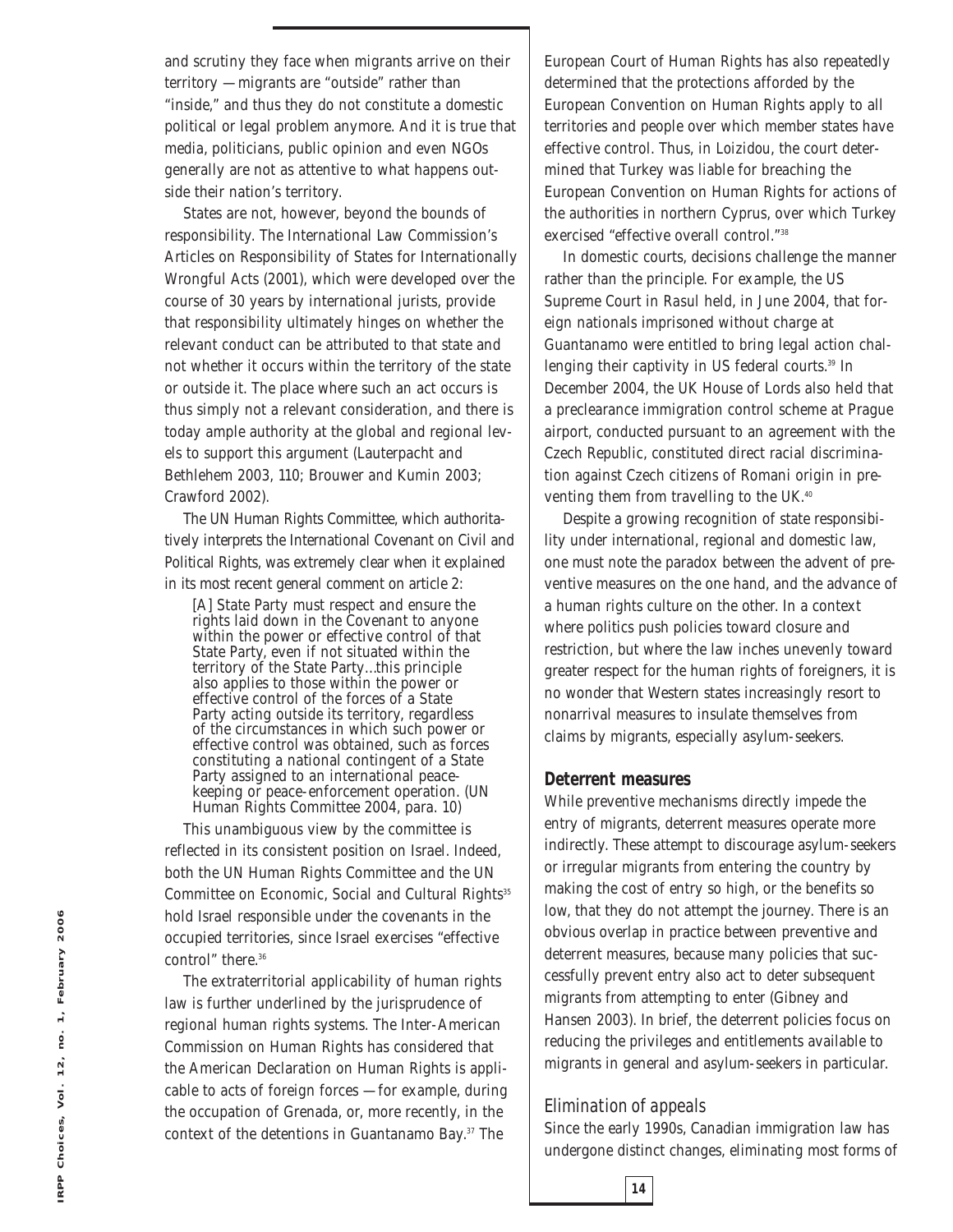appeal previously available to foreigners. These changes do not seem to have occurred to the same extent in other countries. Judicial review remains available in Canada, however. A rejected refugee claimant can apply to the federal courts, but only with leave from the court and essentially only on purely legal issues. Leave is rarely given, and the courts are not required to provide a reason when they deny leave. From 1998 to 2004, 89 percent of the applications to the federal courts for judicial review of refugee claim determinations were denied leave. If we compare the number of applications granted leave during this period (under 4,000), with the number of claims refused by the Immigration and Refugee Board during this period (just under 87,800), we find that only 4 percent of claimants have had the opportunity to have the decision against them reviewed by a federal court (CCR 2005b). Furthermore, when a claimant is granted leave by the court, factual mistakes will generally not be corrected since the court is not required to review the factual analysis unless that analysis is found to have been wholly unreasonable.<sup>41</sup> If the original decision-maker considered all the evidence in a reasonable way but reached the wrong conclusion, the court will not intervene. In this way, the management of immigration files is certainly made more efficient, but human rights protection has been radically diminished, as unanimously observed by the Inter-American Commission on Human Rights, UN Human Rights Committee and UN Committee Against Torture, respectively, in 2000, 2002 and 2004 (CCR 2005b). In 2001, the *IRPA* created the Refugee Appeal Division (RAD), where refugee determinations could be reviewed. This right to an appeal on the merits for refugee claimants was balanced by a reduction from two to one in the number of IRB members hearing a case. In 2002, the government implemented the new law without implementing the RAD, thus delaying indefinitely a migrant's right to appeal.

The Canadian government is joining the ranks of Western governments which are using the political context created by 9/11 to renege on a general commitment to the rule of law. This fact is most marked in the area of immigration and refugee law. Canada is now in flagrant violation of one of the central pillars of the rule of law, the right of access to an independent court to test the legality of decisions affecting basic rights. Judicial review of such decisions is available, but only on leave, which is infrequently granted. That this is an inadequate safeguard has been recognised through a legislative promise to establish a Refugee Appeal Division, a promise which the government

**15**

refuses to implement. In persisting with this refusal, the government exhibits the two-faced stance which is so depressingly common these days whereby governments maintain the facade of the rule of law without delivering its substance. (David Dyzenhaus, quoted in CCR 2005b, 3)

#### *Reduced legal aid*

Recently there have been cuts in legal aid for migrants in most host countries. In Australia, for example, legal aid in immigration matters has been substantially reduced over the last six years. In addition to the applicant being subjected to the means and merits test, legal aid assistance can only be granted in migration matters where (1) there are differences of judicial opinion that have not been settled by the full court of the Australian Federal Court or the Australian High Court, or (2) the proceedings seek to challenge the lawfulness of detention (Parliament of Australia 2004). In April 2004 in the UK, the Legal Services Commission introduced new funding arrangements for legal work on asylum and immigration issues, with the overall aim of reducing spending. The Department for Constitutional Affairs set out the rationale for the cuts, arguing that the system was an increasingly expensive "gravy train" for legal aid lawyers to carry out low-quality and unnecessary work on the cases of people who were not going to win the right to remain in the UK (Asylum Aid 2005).

In Canada, the refugee determination process, based on the Canadian Charter, is quasijudicial and each refugee claimant has the right to a hearing with full interpretation and the right to counsel (see discussion of *Singh,* above). However, it has never been deemed important in Canadian law and policy to provide sufficient legal aid to help migrants prepare their cases. Although the refugee determination system is under federal jurisdiction, legal aid in such matters has been left to the provincial legal aid regimes without ensuring adequate funding. In Ontario, the average legal aid fee for a refugee determination case is still over C\$1,500. In Quebec, it is C\$455, which represents three hours of work if an interpreter is not required. In Manitoba, there is no legal aid for migrant cases. If the mafia boss has a right to legal aid, shouldn't the provision of legal aid in refugee cases, where the consequences of an erroneous decision can be death, torture or prison, be treated as at least as important? (Crépeau and Jimenez 2004; Frecker et al. 2002).

#### *Increased detention*

Although Canada's detention practice is not as harsh as what can be seen in other countries, such as the United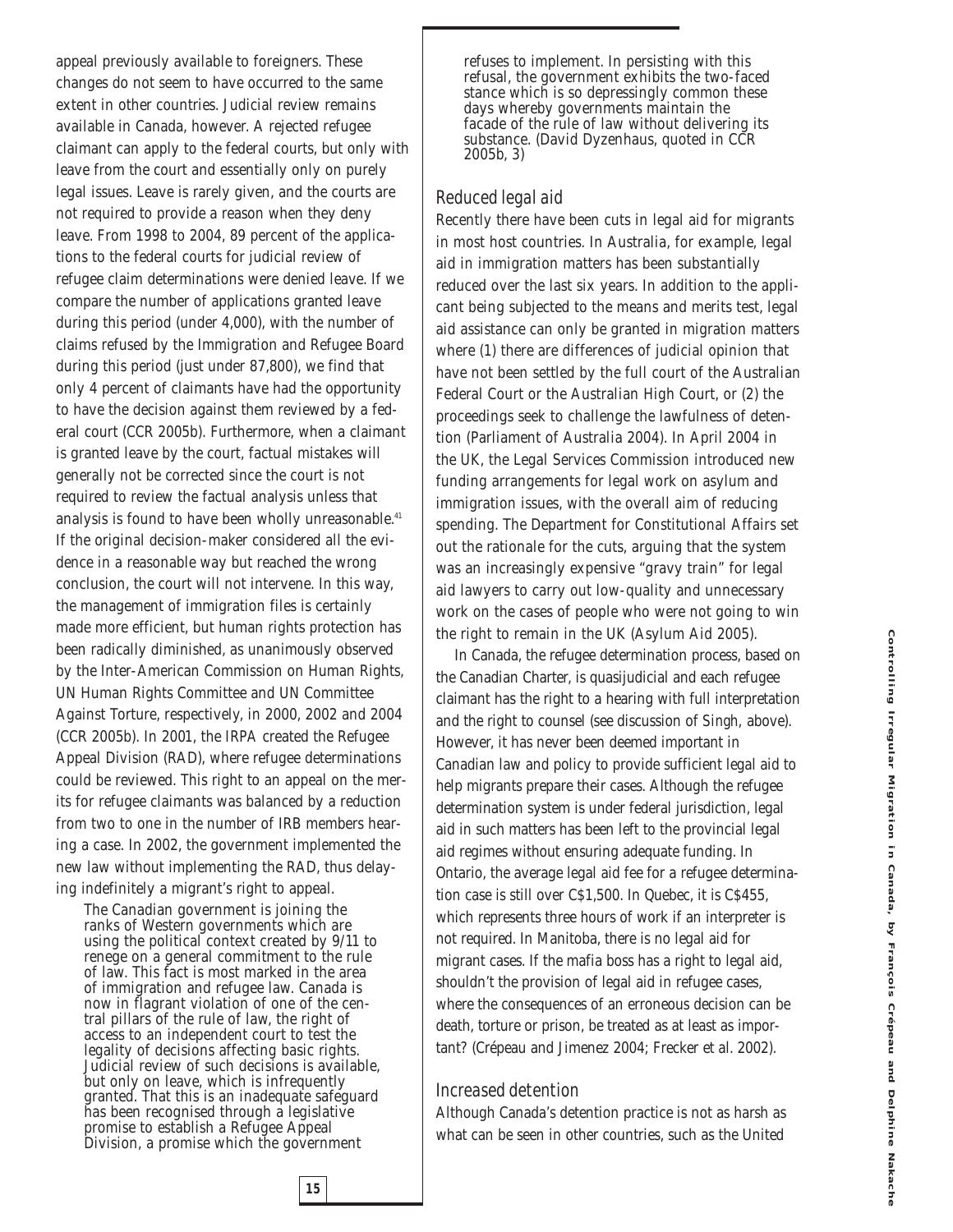States or Australia (the two countries automatically detain most illegal migrants),<sup>42</sup> immigration detention has increased considerably in the past years, essentially because the *IRPA* and its regulations provide the citizenship and immigration minister with stronger authority to arrest and detain people who pose a security risk and those whose identity is in doubt.

As stated in section 55(2) of the *IRPA*, a person may be detained if that person is (1) not likely to appear for an examination, an inquiry or removal, (2) likely to pose a danger to the public or (3) undocumented or improperly documented. While these grounds are the same as in the former legislative regime, the provisions that allow detention are broadened. First, foreign nationals (people other than Canadian citizens or permanent residents) can be detained at any point in the claim process for identity reasons, whereas in the past they could only be detained on the basis of identity at the port of entry. Second, under section 55(3) of the *IRPA*, immigration officers have wider powers to detain all foreign nationals and permanent residents at a port of entry (1) on the basis of administrative convenience (for example, to continue the interview) or (2) when they have "reasonable grounds to suspect" inadmissibility on the basis of security or human rights violations. Third, section 55(2) of the *IRPA* expands the provisions for detention of a foreign national *without a warrant* at any stage of the determination process and for any ground for detention. Whereas there were previously some limited circumstances in which foreign nationals within Canada could be arrested without a warrant, immigration officers are now authorized to arrest all people who are inadmissible, even if they are not about to be removed. The expansion of detention for lack of proper identity documentation is of particular concern. Those seeking asylum are often forced to leave their countries without proper identity documentation because it is precisely their identity that puts them at risk (Gauvreau and Williams 2002, 68). Moreover, one major criterion of detention in this context is the officer's "satisfaction" with the level of the migrant's "cooperation" in establishing his or her identity.43 The utility of requesting that the asylumseeker take all measures to establish his or her identity is, however, questionable because such cooperation is required as soon as people enter the country, when they are under a great deal of stress and, given their experience in their home country, may still have a high degree of distrust of public authorities. Moreover, asylum-seekers may not want to cooperate in estab-

lishing their identities because applying to the authorities of the home country for documentation may put family or colleagues still there at risk of persecution. Asylum-seekers are not compelled by the Canadian authorities to ask their embassies to provide them with identity documents, but they are *strongly urged* to do so, and the willingness to do so is viewed as clear evidence of cooperation. In such a context, how can one evaluate the noncollaboration of someone who is scared? How can one evaluate the lack of cooperation of someone who remains silent out of fear that his or her family still in the country of origin may be adversely affected if he or she does cooperate (Nakache 2002)?44

In addition to broader legal power to detain noncitizens, the government is making more use of the detention power. In the new budget allocations made by the federal government in December 2001, part of the funding for security included more money for immigration detention, the objective being to increase the number of people detained as well as the length of detention (DFAIT 2003). In 2003-04, 13,413 people were detained. This is an increase of 16 percent over the numbers for 2002-03 (11,503), of 40 percent over the numbers for 2001-02 (9,542), of 52 percent over the numbers for 2000-01 (8,786) and of 68 percent over the numbers for 1999-2000 (7,968) (CBSA 2004; CIC 2003). The number of detention days is not given by the newly established Canada Border Services Agency in its performance report, but we know from Citizenship and Immigraton Canada's 2003 performance report that, in 2002-03, noncitizens were in detention for a total of 165,070 days, which is a 17 percent increase in the number of detention days over the previous fiscal year (141,202) (CIC 2003). Despite security concerns, most of the money allocated to increased detention capacity is not being used to detain people considered threats to security; it is being used to respond to the increase in the detention of migrants with no adequate identification. From June to December 2003, for example, 56 percent of detentions were on grounds of flight risk, 10 percent because of a lack of satisfactory identity documents and only 1 percent on security grounds (Dench 2004). CIC has also tried other detention practices. For example, it has employed private security companies to implement deportation orders. In one such case, a security company kept one person in detention in several successive countries for several weeks, without any authority to do so, before using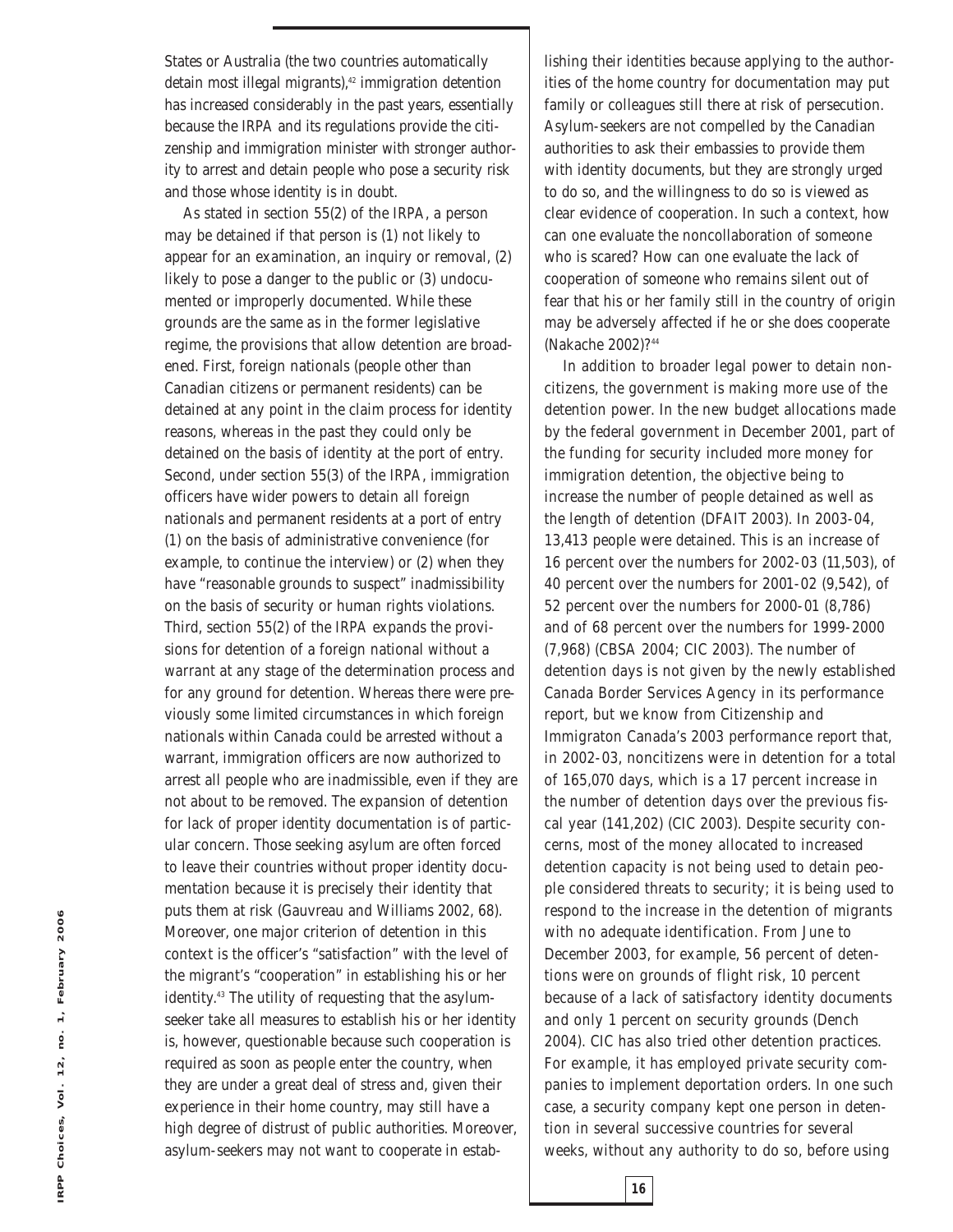forged documents to return the person to a country that may not even have been the person's country of origin (Crépeau and Jimenez 2004).

#### *Excessive penalties for migrant smuggling*

Trafficking in people and migrant smuggling must be distinguished from one another. Despite the human rights concerns associated with smuggling and trafficking, it is actually law enforcement concerns (the war against terror, organized crime and irregular migration) that have moved this issue up on the international policy agenda. In 2000, two new protocols to the Convention against Transnational Organized Crime were drafted, dealing with trafficking and smuggling, respectively. The trafficking and the smuggling protocols are framed on a central distinction between coerced and consensual irregular migrants. While people who are trafficked (and end up in forced labour or prostitution) are assumed not to have given their consent and are thus considered to be "victims," migrants who are smuggled are considered to have willingly engaged in the enterprise (Bhabha 2005). In other words, a person who is trafficked is kept under the control of the traffickers, whereas a migrant-smuggler simply facilitates the migrant's clandestine entry into a country. It is easy to forget, however, that many irregular migrants, even those who are smuggled, need protection against human rights violations in their country and should not therefore be considered simply criminals, since they did only what many of us would do in similar circumstances: try to find the best way to protect themselves and their families. And even if they might have technically broken the immigration laws of the host country, they retain certain rights and freedoms under the rule of law.

Although the two Palermo protocols stipulate that the migrants themselves should not be subject to criminal prosecution because of their illegal entry, the protocols require state parties to criminalize the conduct of traffickers or smugglers and to cooperate with other states to strengthen international prevention and punishment of these activities (Bhabha 2005). These protocols were ratified by Canada in May 2002. The new *IRPA* consequently modified the penalty for migrant smuggling. The new Act imposes tougher maximum penalties for organizing irregular entry into Canada. For example, helping 10 individuals or more to cross the border irregularly, without any threat to persons or property (that is, not trafficking in people for slavery or prostitution purposes), is an offence

punishable by life imprisonment. This is more than the punishment for rape at gunpoint, which carries a maximum sentence of 14 years, and it is the same as that imposed for acts of genocide or crimes against humanity. This is also much more than the legislation of other host countries, where the criminal penalties are a maximum of 5 to 10 years of imprisonment (US State Department 2004, 115; see also European Union 2002). Last, but not least, the Canadian legislation does not distinguish between people who are motivated by humanitarian concerns and others. Contrary to the Smuggling Protocol*,* the *IRPA* does require remuneration or a benefit. Thus, someone who helps a family member flee persecution can be refused an asylum hearing or lose permanent residence without the possibility of appeal (Crépeau and Jimenez 2004). The deterrent effect of such grossly exaggerated penalties is doubtful, especially when, because of the "Western fortress," most irregular migrants and most asylum-seekers must use help of some kind to enter Western countries for any reason (Morrison and Crosland 2001).

#### *The Canada-US Safe Third Country Agreement*

In December 2002, Canada and the US signed a safe third country agreement, which came into force in December 2004. This agreement allows each country to send back all the asylum-seekers who have reached its territory by way of the other. The rule applies only at a land port of entry; it does not apply to claims made at an airport, port or ferry landing (even by those coming from the US) or to claims made inside Canada. Figures provided by Citizenship and Immigration Canada (CIC) indicate that from 1995 to 2001, approximately onethird of all refugee claims in Canada (31 percent to 37 percent annually) were made by claimants known to have arrived from or through the US. Concretely, the agreement is expected to severely reduce the numbers of the now approximately 15,000 refugee claimants who arrive yearly in Canada from the United States (see Canada 2002; Manley 2001; US Committee for Refugees and Immigrants 2003).

Many nongovernmental organizations in Canada as well as the United Nations High Commission for Refugees have questioned the basic premise that the US is a safe country for all asylum-seekers. Although both the US and Canada are signatories to the 1951 Refugee Convention and the Refugee Protocol, certain US practices are of great concern: detention procedures, the expedited removal process (which excludes a full hearing of the claim and does not provide adequate procedural guarantees against refoulement or

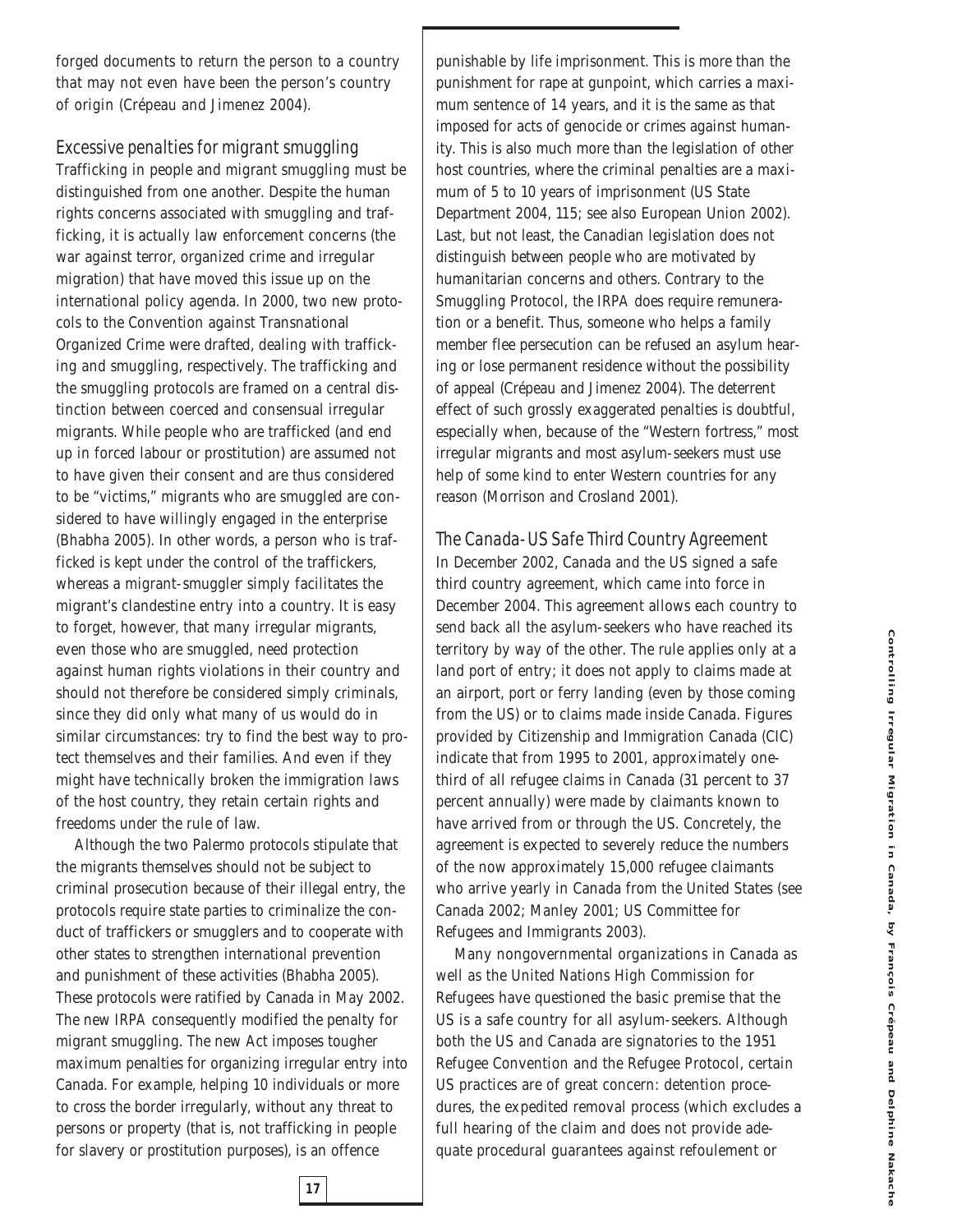return to the country where there is a risk of persecution or torture), the one-year time limit to file a claim in the US, the more restrictive definition of refugee than that used in Canadian case law (especially regarding gender-based persecution), and so on. The difference between the practices of the two states is most striking on the issue of the detention of children for immigration-related reasons. The United States routinely detains unaccompanied minors who lack legal status in the US and may be asylum-seekers, whereas in Canada they are protected according to their "best interest," as stated in *Baker*. This practice has been widely criticized by US and international human rights organizations (Macklin 2003). It is also very difficult for asylumseekers to prove that they meet the exceptions to the safe third country rule (family reunification, unaccompanied minors, nationals of a country to which Canada has temporarily suspended removals, and so on), in circumstances where documentation is scarce (Macklin 2003).

Last, but not least, the safe third country agreement will probably create a lucrative market for smugglers, who transport asylum-seekers across the border illegally. This is exactly what happened in Europe with the implementation of the safe third country provisions in the 1990 Dublin Convention. A study of the implementation of that convention, funded by the European Commission and carried out by the Danish Refugee Council, revealed, *inter alia*, that the "Dublin system" gave refugee claimants incentive to destroy identity and travel documents and to choose illegality and go underground in order to avoid transfer to a country where their claims might be dealt with less favourably. The EU ultimately recognized in that study that the "Dublin system" did not function as expected (Danish Refugee Council 2001). The fact that the safe third country agreement may create a huge market for migrant smugglers will further degrade the image of asylum-seekers, in effect turning them in the court of public opinion into menacing international criminals. Harsher repressive or deterrent measures against migrants will then be easier for governments to justify.

In conclusion, as a result of the recent multiplication of restrictive migration policies, the vulnerability of migrants has increased and their rights have unquestionably been reduced at all stages of the migration process. This erosion of the rights of foreigners is common to all receiving countries. Canada

is probably better protected from from irregular flows of migrants than most comparable countries, considering its relative geographical isolation and the fact that it is also somewhat less likely to enact the harshest measures because of the role played by the Canadian Charter. However, the more recent international security agenda has only reinforced preexisting restrictive tendencies.

# Migrants, Security and Human Rights

fter 9/11, the fear of terrorism led to the adoption of antiterrorist measures and the reinforcement of the security-related policy apparatus in Canada and elsewhere. On October 12, 2001, the minister of citizenship and immigration announced immigration measures to be integrated in the new antiterrorist strategy. The funds to be allocated to this antiterrorism plan between 2001 and 2007 were estimated at C\$7.7 billion (CIC 2001; Office of the Auditor General of Canada 2003). In December 2003, the prime minister created the Public Safety and Emergency Preparedness (PSEPC) portfolio, essentially Canada's equivalent to the American Department of Homeland Security (DHS). PSEPC is designed to coordinate policy, break down organizational bottlenecks and bring a stronger national security focus to the operations of key agencies, including the Royal Canadian Mounted Police (RCMP), the Canadian Security Intelligence Service (CSIS), the Canada Firearms Centre (CFC), Correctional Service Canada (CSC), the National Parole Board (NPB) and the Canada Border Services Agency (CBSA). The CBSA is a new agency in charge of the border control functions of several departments (including Citizenship and Immigration Canada). It is responsible for conducting intelligence screening of visitors, refugees and immigrants and for deporting people. PSEPC has a total annual budget of C\$4.9 billion and employs more than 52,000 people (the DHS's budget is US\$41.1 billion and it employs around 183,000 people, which represents a doubling of its funding since 2001) (White House 2006; Canadian Embassy 2005). This new department is thus in charge of implementing the Smart Border Action Plan, as well as the security measures included in the *IRPA*.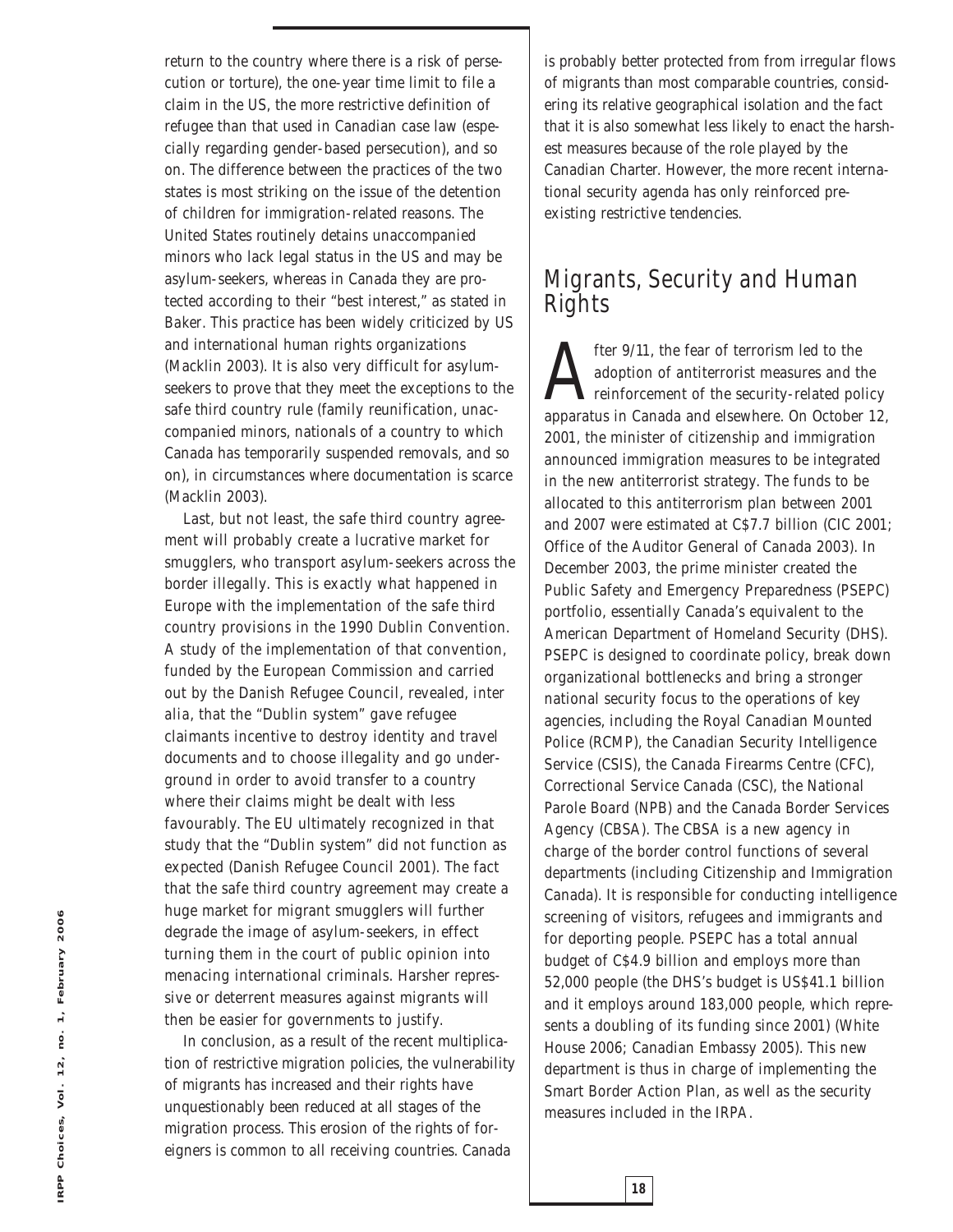#### **Canada-US immigration cooperation: the Smart Border Action Plan**

After 9/11, there were widespread charges that the Canadian border control system was porous and inefficient. A poll showed that 80 percent of Canadians demanded stricter controls over immigration (Adelman 2002, 2). However, on November 28, 2001, Minister of Foreign Affairs John Manley mentioned that in 2000, some 14,000 criminals were stopped from entering the US from Canada, whereas some 21,000 — 50 percent more — were stopped trying to come to Canada from the US (it should be noted, however, that the definition of "criminal" is not entirely clear and may include any irregular migrant). Manley also remarked that a significant proportion of the refugee claimants in Canada entered from the US and that most of the guns used in crimes in Canada were imported illegally from the US (Manley 2001). Furthermore, according to a report released by the House of Commons Standing Committee on Citizenship and Immigration:

[T]he attacks of September 11th were largely orchestrated and carried out by a group of people who entered the United States legally and had nothing to do with individuals attempting to enter Canada to win status as refugees…Canada is not a haven for terrorists. (Canada 2001)

What can be drawn from these conclusions, later confirmed by the 9/11 Commission (US National Commission 2004), is that security at the border may need to be improved, but it is unfair to represent the migration control system as porous or as a security threat justifying stricter controls on the entry of refugees to Canada.

The US and Canada have perhaps the most extensive bilateral relationship in the world, with US\$1.4 billion in goods and services exchanged daily and some 200 million people crossing the border each year. The two countries have cooperated on trade and defence since Confederation. Immigration cooperation is hardly new, since the two countries signed the US-Canada Shared Border Accord 10 years ago.<sup>45</sup> What is new, however, is the US desire to achieve unprecedented levels of control over migration flows. Given the clear tension between strong economic interests in favour of openness and strong security interests favouring restrictiveness, policy-makers have increasingly argued that the only solution is to create "smart borders." Secretary for Homeland Security Tom Ridge made this point clear: "We're working with Canada and Mexico to institute smart borders that will keep terrorists out, while letting the

flow of commerce in" (Rudolph 2004). Thus, on December 12, 2001, Canada and the United States signed the Smart Border Agreement and its companion 30-point action plan.46 The action plan outlines several ways in which these immigration-related commitments will be implemented:

- Develop common biometric identifiers
- Deploy securitized permanent residents' cards
- Increase security screening within refugee/asylum processing and exchange information
- Negotiate a safe third country agreement
- Coordinate visa policy
- Share advance passenger information and agreed-to passenger name records on flights between Canada and the US
- Establish joint passenger analysis units at key international airports in Canada and the US
- Develop compatible immigration databases
- Increase the number of Canadian and US immigration officers at airports overseas
- Undertake technical assistance to source and transit countries

Many of these measures are perfectly understandable improvements on previous practice. However, it is clear that they do not aim at protecting foreigners better, especially refugees. On the contrary, efficient border management includes making sure that fewer persons will be able to reach the border and ask for protection. No provision is made in these instruments for more fully fledged implementation of the 1951 Refugee Convention or other human rights obligations (Crépeau and Jimenez 2004). The provisions relating to the communication of passenger information and to biometrics illustrate this particularly well.

*Communication of passenger information*

In November 2001, US President Bush signed a bill making it mandatory for foreign airlines to communicate to American authorities the lists of their passengers, as well as certain additional information. Since January 2002, the US has refused landing to planes when this information has not been duly transmitted. In December 2001, the Canadian House of Commons gave effect to the requirements of this controversial legislation in an amendment to the *Aeronautics Act*. <sup>47</sup> In October 2002, Canada implemented its passenger information system (PAXIS) at Canadian airports to enable it to collect advance passenger information on individuals travelling to Canada, and in July 2003 it began implementing the passenger name record (PNR) component of PAXIS. Work is underway to develop an automated

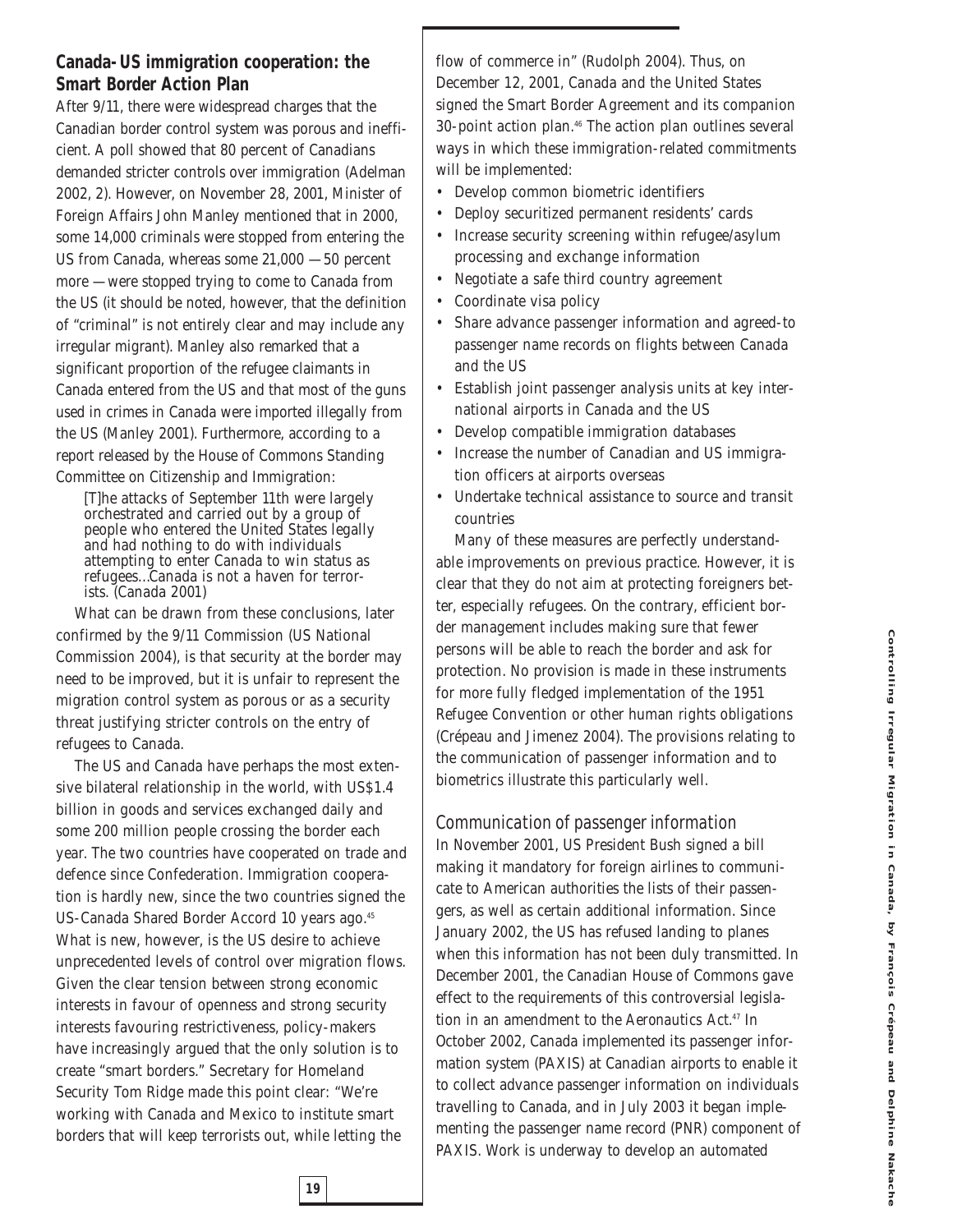process enabling Canada and the United States to exchange immigration data, which was scheduled to be implemented in 2005 (DFAIT 2004). Canada's privacy commissioner strongly denounced this measure: first, because foreign governments could use the extensive information (30 data elements, including where and with whom a passenger is travelling, the method of payment for tickets, contact addresses and telephone numbers, even dietary and health-related requirements communicated to the airlines) as they wished; second, because all this information is available for a virtually unlimited range of governmental and law enforcement purposes. In April 2003, the commissioner acknowledged that the minister of national revenue had brought about important changes to the previous provisions, including better guarantees for privacy:

[I]t would have been preferable, from a privacy perspective, not to have this database at all or to have it absolutely restricted to antiterrorism purposes. But the changes announced by Minister Caplan strike a fair and reasonable balance between the responsibilities of CCRA [Canada Customs and Revenue Agency], particularly with regard to maintaining border security against terrorism, and the privacy rights of Canadians.<sup>48</sup>

The EU and Canada have recently signed a similar agreement.<sup>49</sup>

#### *Biometrics*

In recent years, heightened security concerns arising from the growth of transnational crime and terrorism have led to increased interest and research into biometric technologies' potential to make accurate identity checks. Long used in the realm of criminal proceedings and in the private sector, biometrics has received a great deal of attention as a way of filling the gaps in traditional methods of border control. Biometrics consists of the use of physiological or behavioural characteristics to recognize or verify the identity of a living person. *Physiological characteristics* include fingerprints, hand geometry, iris shape, face, voice, ear shape and body odour. *Behavioural characteristics* include handwriting and the way a person walks (Thomas 2005). Canada and the United States have agreed to develop common standards for the biometrics used in travel documents; they also have agreed to adopt interoperable and compatible technology to read these biometrics. Border authorities in both the European Union and North America have opted for inkless fingerprints and digital facial recognition through digitized photographs. Iris recognition technology has been identified for secondary use (DFAIT 2004).

There are important human rights implications in the collection, processing and distribution of a person's unique physical identifiers, which causes a certain degree of friction between the security interests of policy-makers and the right to privacy of those subject to any of these measures (Thomas 2005). But from a migrant's perspective, the situation has worsened: the development of biometric technology is considered to be discriminatory, and it may also be traumatic. Past experience shows, for example, that several pilot projects have targeted narrow and specific groups of migrants. The United Kingdom's visa registration project targeted visa applicants from five East African countries, as well as asylum-seekers. The American Student and Exchange Visitor Information and National Security Entry-Exit System programs were aimed at foreign students and Arab-Muslim travellers, respectively. In brief, because of the unavoidable consequence of their contact with borders and because of terrorism fears, certain nationals and ethnic groups are deliberately targeted by immigration controls. In addition to the discrimination, people fleeing their countries for fear of persecution may experience such a procedure as very traumatic (Thomas 2005).

*Security cooperation rather than integration* Whereas the Canadian House of Commons report entitled "Hands across the Border" and written in the immediate aftermath of 9/11 — recommended cooperation with the US rather than security integration, a recent trinational report of the Independent Task Force on the Future of North America suggests the contrary. The task force, headed by former Canadian foreign minister John Manley, former Massachusetts governor William Weld and former Mexican finance minister Pedro Aspe, was launched in October 2004. It is jointly sponsored by the US Council on Foreign Relations, the Canadian Council of Chief Executives and the Mexican Council on Foreign Relations. In March 2005, the leaders of Canada, Mexico and the United States underscored the deep ties and shared principles of the three countries through the adoption of the Security and Prosperity Partnership of North America. In May 2005, they released a report calling for the creation of a contiguous external security perimeter and a common "security zone" by 2010, with specific recommendations on how to achieve it (Council on Foreign Relations 2005).<sup>50</sup>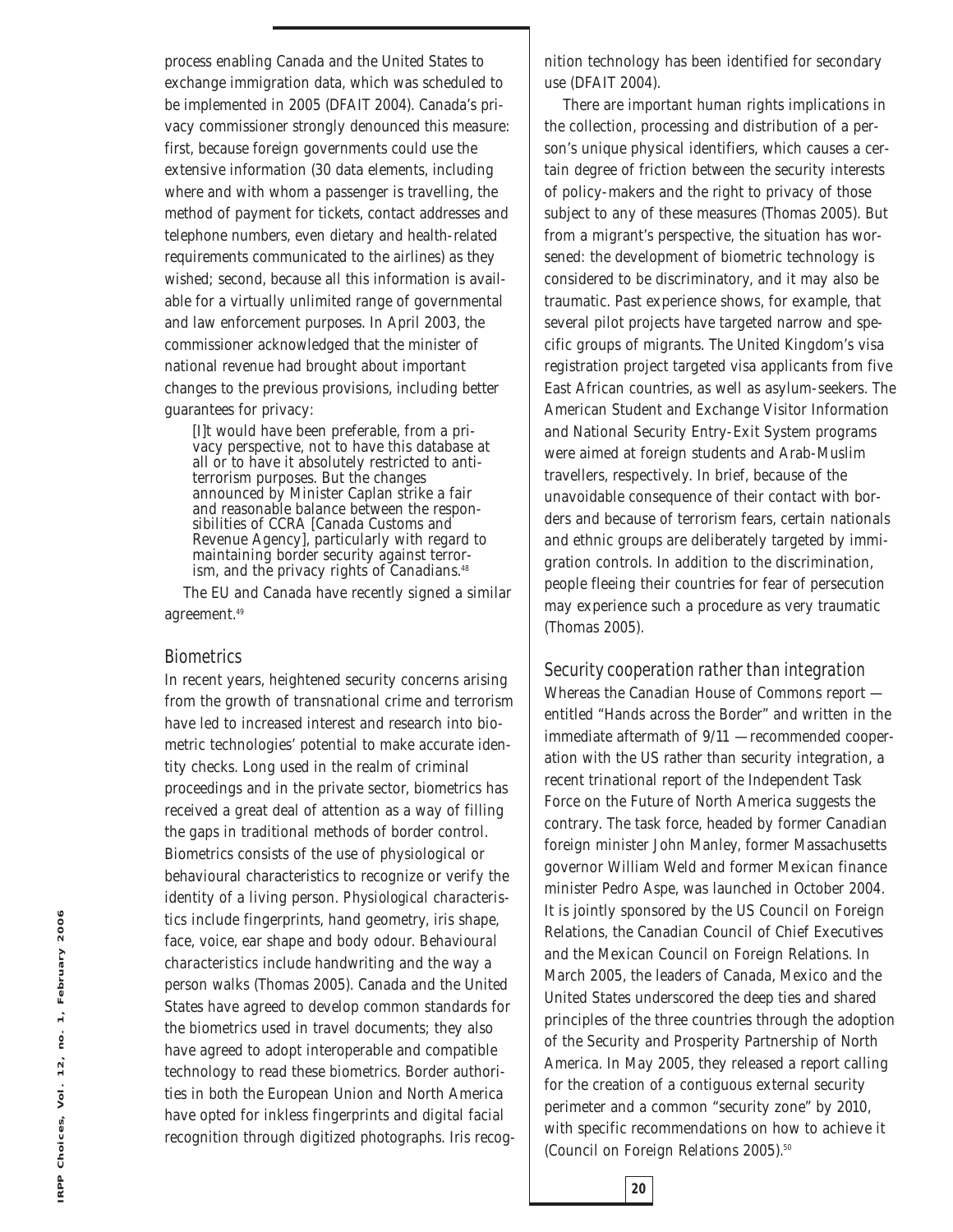The objective is clearly to reinforce previous moves aimed at facilitating faster movement of goods and people, while reinforcing security around the three countries. Assuming that security integration is taking place, despite Canada's refusal to join the American antimissile program, the consequences of this integration in terms of migration and refugee policy are extremely worrying. The trinational report recommends the development of unified visa and refugee regulations by 2010. If Canada and the United States have already enhanced their cooperation on visa policy, their immigration and refugee policies do in fact diverge. For example, although the difference in the quality of protection offered by each country largely depends on the circumstances of each claimant, there are more restrictive rules and a narrower definition of "refugee" in the US than in Canada. Canada adjudicates refugee claims according to a rule that gives the benefit of the doubt to the claimant, while Americans adjudicate on the balance of probabilities; detention of migrants is much more frequent and harsh (often in state prisons with convicted criminals) in the United States; protection of minors is much more of a preoccupation in Canada; Canada has never had the equivalent of the Guantanamo processing centre for Haitian refugees. Recently, the rules diverged even further when the US passed the *Real ID Act of 2005*, which allows judges to base credibility determinations on the applicant's demeanour, responsiveness or inconsistency with any statement made at any time to anyone, and it permits denial of asylum or protection from removal where there is a lack of documentary or "corroborating" evidence in support of the applicant's case, even if the applicant presents specific, detailed and credible testimony.<sup>51</sup>

To conclude, the necessary harmonization of security policies between the US and Canada, although it undoubtedly affects the immigration and refugee policies of each country, should not lead to a harmonization of immigration and refugee policies based on the lowest common denominator. Driven as much by its international commitments as by its Charter obligations, Canada must be able to keep its ability to set policy in these areas and to maintain its internationally recognized position as a country with a good working model in terms of refugee status determination and migrant protection generally.

**21**

#### **National security measures in the** *Immigration and Refugee Protection Act*

The introduction of counterterrorism legislation is included as an objective in the Smart Border Action Plan. As a result, President Bush signed the *USA PATRIOT Act* in October 2001, and in Canada the *Antiterrorism Act* came into force in December 2001.52 In 2003, a counterterrorism subgroup was created under the auspices of the US-Canada Cross-Border Crime Forum (DFAIT 2004). The antiterrorism legislation creates measures to identify, prosecute, convict and punish terrorist groups and provides new investigative tools for law enforcement and national security agencies. Its impact on the human rights of migrants needs to be clearly assessed, but it has been of little effect until now.

One of the reasons why Canada's new antiterrorism legislation has largely sat on the shelf is that Canadian authorities have focussed on using immigration law as a means to detain suspected international terrorists. Although the [*Anti-terrorism Act*] departs from some traditional criminal law principles, it still has requirements such as proof beyond a reasonable doubt of a prohibited act with fault, a three day limit on preventive arrest and the ability of trial judges to stay proceedings if secret evidence will result in an unfair trial. In contrast, the administrative law apparatus of the Immigration and Refugee Protection Act allows preventive detention and the removal of noncitizens on the basis of secret evidence not disclosed to the deportee. (Roach 2005, 2)

Thus the *IRPA* can be seen as one of the legislative responses to 9/11. In effect, "immigration law has been attractive to the authorities because it allows procedural shortcuts and a degree of secrecy that would not be tolerated under even an expanded criminal law," and it has therefore been "the focus of Canada's antiterrorism efforts" (Roach 2005). And it is ironic that the *IRPA* has been criticized in the US Library of Congress report because the reference to refugee protection in its title is "an indication of the prevailing concern for or priority placed upon civil liberties in Canada" (Berry et al. 2003, 147; Roach 2005).

#### **The expansion of security-based inadmissibility grounds**

In 2002, the *IRPA* expanded the inadmissibility categories to permit refusal of entry on the basis, *inter alia*, of security (s. 34), serious criminality (s. 36) and organized criminality (s. 37). According to section 34, permanent residents and foreign nationals can be ruled inadmissible to Canada for espionage or subversion against a democratic government, institution or process; subversion by force of any government; terrorism; posing a danger to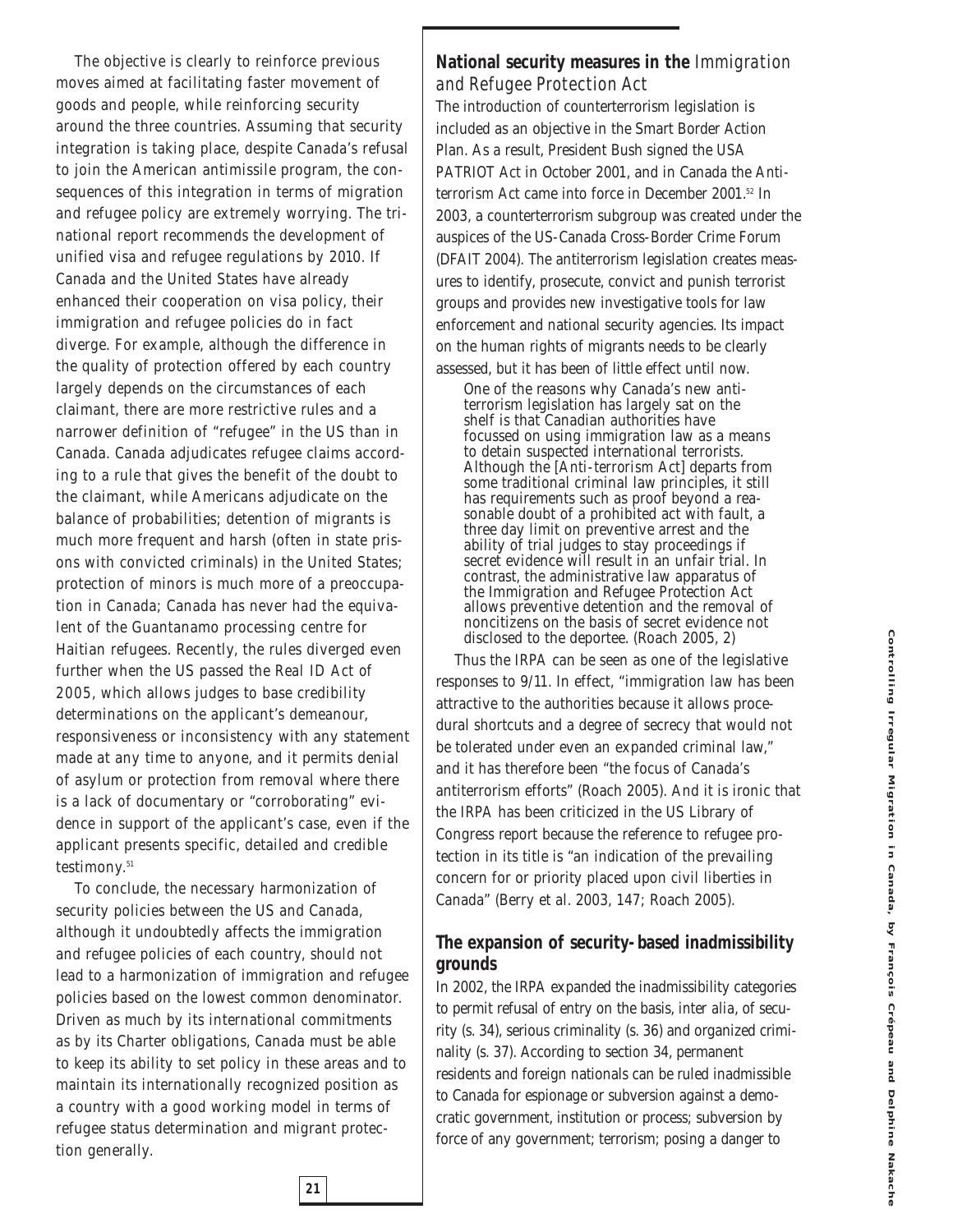the security of Canada; acts of violence that could endanger the lives or safety of persons in Canada; or membership in an organization reasonably believed to engage in (whether in the past, present or future) espionage, subversion or terrorism.

Under the *IRPA*, if security issues arise at any stage of the refugee determination process the claim for refugee status will either be found ineligible for referral to the Immigration and Refugee Board or suspended. Moreover, the *IRPA* removed the power to review removal orders against any person, even a permanent resident, who is inadmissible on the grounds of security, violating human or international rights, serious criminality and organized criminality.

The inadmissibility classes relating to security risks are extremely contentious, in terms of both definition and implementation:

- Their definition is very vague and subject to a wide array of interpretations.
- They rest on evidence taken from unverifiable security intelligence sources.
- They depend in the end on opinion rather than on fact.
- They deal with matters of international politics. Although there are, since the *Anti-terrorism Act of 2001*, definitions for "terrorist activities" and "terrorist group" in the Criminal Code, neither the *IRPA* nor the corresponding immigration regulations actually define "terrorism," though it nevertheless remains a ground for inadmissibility (Crépeau and Jimenez 2004). In any event, terrorism need not be defined or proven if the foreigners are deemed a "danger to the security of Canada," a phrase that the Supreme Court, in *Suresh*, seems to allow a broad degree of interpretation.<sup>53</sup> Even though being member of a terrorist group is not a crime under the *Anti-terrorism Act*, it constitutes grounds for inadmissibility under the *IRPA*. In both cases, "being a danger" or "being a member" need not be proven "beyond a reasonable doubt," as they would be in the criminal justice system. They need only be proven on the balance of probabilities — that is, on the basis of a bona fide belief in a serious possibility based on credible evidence.<sup>54</sup>

Thus, the *IRPA* allows Canadian authorities to treat foreigners in ways the Criminal Code would not permit.

#### *Detention of suspects*

Compared to the *Anti-terrorism Act*, the *IRPA* provides for much broader powers to arrest and detain foreigners on security grounds. Under the *IRPA*, preventive detention can go well beyond the 72 hours

provided for in the *Anti-terrorism Act*; the review is made not by a judge, but by an official of the Immigration Division of the IRB; the continuation of the detention can be based on the ground that "the Minister is taking necessary steps to inquire into a reasonable suspicion that they are inadmissible on grounds of security or for violating human or international rights" (s. 58[1][*c*]); this preventive detention without charge can continue for an indefinite period, with a review every 30 days.

This power to arrest and detain a foreigner without a warrant where an officer has "reasonable grounds to suspect" (s. 55[3][*b*]) that the foreigner is "inadmissible on grounds of security" (s. 34[1]) is very problematic. The normal level of evidence in such matters is that the officer must "believe on reasonable grounds" that a criminal activity will be committed. How low is the threshold of the "suspicion on reasonable grounds," as compared to that of "belief on reasonable grounds"? How would a court identify a suspicion based on "unreasonable grounds"? These questions remain only partially answered in Canadian law and policy. Following a lead given by the Supreme Court of Canada on customs issues in *Jacques*, <sup>55</sup> Citizenship and Immigration Canada has differentiated the two standards:

Reasonable grounds [to believe] are a set of facts and circumstances that would convince a normally prudent and informed person. They are not mere suspicions. The opinion must have an objective basis.

Reasonable grounds to suspect, a lower standard than to believe, is a set of facts or circumstances that would [lead] the ordinarily cautious and prudent person to have a hunch or suspicion. (CIC 2005, 17)

Contrary to what might be true in most customs cases, the dramatic consequences for the individual of the adoption of a "suspicion on reasonable grounds" standard in immigration cases have already been amply illustrated. During the summer of 2003, some 20 people, most of them Pakistani or Indian citizens studying in Canada, were arrested without a warrant, with a sensationalist news release suggesting they might constitute a sleeper cell for al-Qaeda. This suggestion was based on such information as their being registered in a flying school, being registered in a then-defunct business school, having two different residential addresses in order to avoid paying higher auto insurance premiums, and having documents on the dimensions of the CN Tower in Toronto. No charges were ever pressed. Most of the detainees were released on bail after a few months. The Immigration and Refugee Board member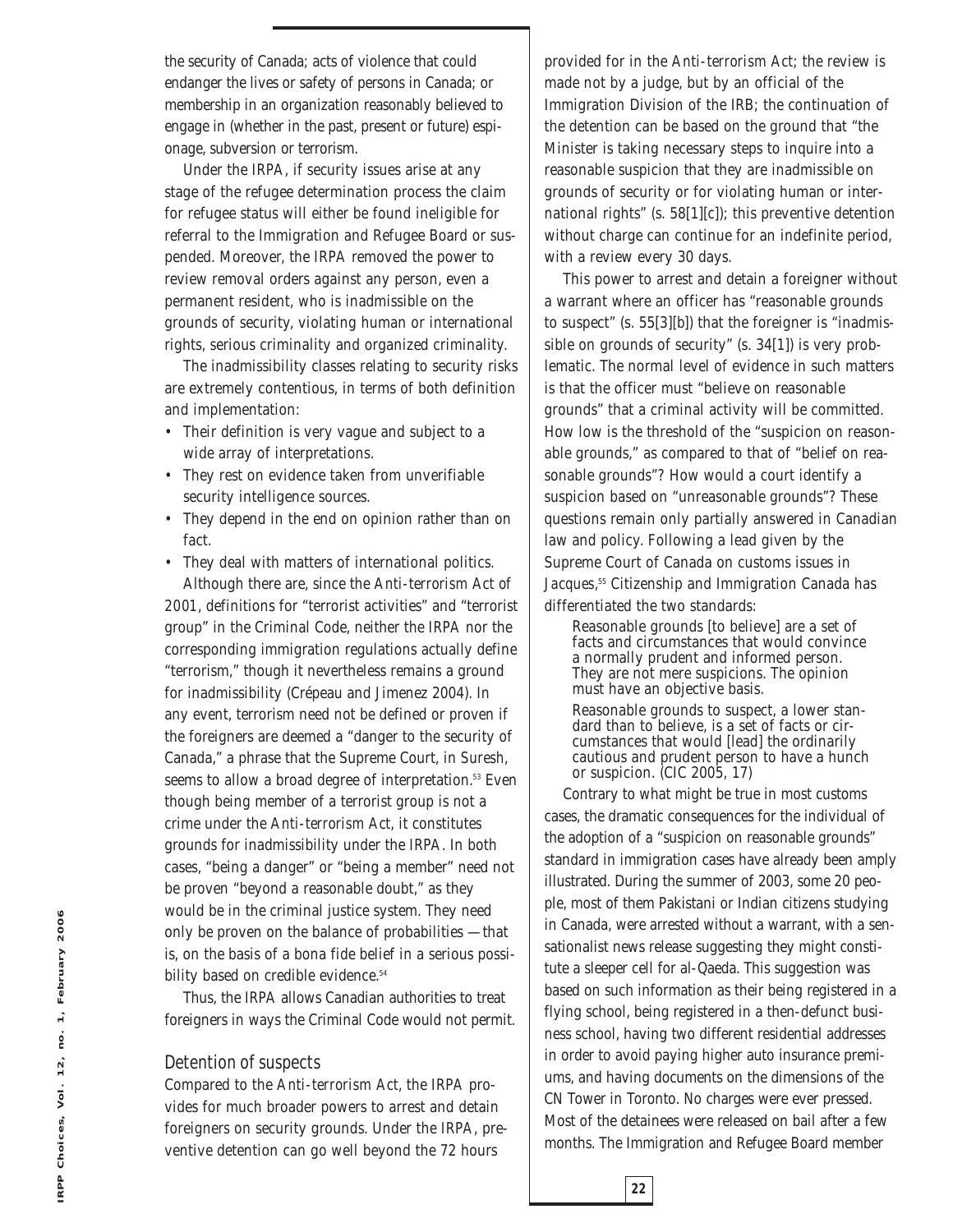who authorized their release noted that the activities deemed suspect were not special or unusual among potential new immigrants (Canadian Council for Refugees 2003).

#### *Security certificates*

Security certificates, as an instrument for removing permanent residents and foreign nationals who pose a threat to the security of Canada, have been available under Canadian immigration legislation since 1991. The *IRPA* strengthens the security certificate process, including suspension or termination of a claim for protection, broader provisions on organized crime, elimination of appeals and streamlining the removal process (Crépeau and Jimenez 2004).

According to the *IRPA*, a certificate must be signed by both the minister of public safety and emergency preparedness and the minister of citizenship and immigration (s. 77). The decision to sign a security certificate is based on either a security intelligence report issued by CSIS or a criminal intelligence report issued by the RCMP.<sup>56</sup> Once signed, a security certificate is referred to the federal court for judicial review, but it pre-empts all other immigration proceedings, including applications for refugee status: these proceedings are suspended until the federal court makes a decision on the certificate. The procedure adopted by the federal court for reviewing security certificates is extraordinary under section 78 of the *IRPA* because it involves the judge being required to hear the evidence in private and in the absence of the person named in the certificate or their counsel. The judge hears the evidence and information in private "to protect national security or the safety of any person." Such information can be used by the judge to determine the reasonableness of the certificate, but it cannot even be included in a summary of other evidence that can be provided to the person named in the certificate.<sup>57</sup> The Supreme Court of Canada upheld a somewhat similar procedure in the earlier immigration legislation but stressed the importance of providing at least a summary of the evidence to the person named in the certificate.<sup>58</sup> The judge will also hear evidence and testimony from the person named in the certificate, but this person and her lawyer will not have access to the reasons that are at the basis of the certificate. Somewhat similar procedures are available under the *Anti-terrorism Act* with respect to preserving the confidentiality of information obtained in confidence from a foreign entity or for protecting national defence or national security. The criminal trial judge has the right, however, to make

any order, including a stay of the entire criminal proceedings, that he or she "considers appropriate in the circumstances to protect the right of the accused to a fair trial" (s. 38[14]). Such orders are not contemplated under Canadian immigration law. Indeed, if the judge upholds the security certificate as reasonable, the person named is subject to removal without appeal and without being eligible to make a claim for refugee protection. If the judge determines that the certificate is unreasonable, the certificate is quashed (s. 81) (Roach 2005).

The breach of traditional standards of due process and adjudicative fairness in the name of national security was acknowledged by a judge of the federal court:

We do not like this process of having to sit alone hearing only one party and looking at the materials produced by only one party and having to try to figure out for ourselves what is wrong with the case that is being presented before us and having to try for ourselves to see how witnesses that appear before us ought to be cross-examined. (Hugessen 2002)

The judge ended his speech by suggesting a more proportionate alternative to the present system, one based on the British system of allowing lawyers with security clearances to have access to confidential information and play the role of the defence lawyer for the individual in the national security context. Unfortunately, this suggestion has not yet been taken into consideration (Roach 2005).

Foreign nationals who are the subject of a security certificate are automatically detained until the certificate has been reviewed by the judge. Permanent residents may also be detained if there are reasonable grounds to believe that they are "a danger to national security or the safety of any person or unlikely to appear at a proceeding or for removal" (*IRPA*, ss. 82-4). The detention warrant is subject to a judicial review under subsection 83(1) within 48 hours of the initial detention and is subject to a mandatory review every six months thereafter under subsection 83(2). There is no limit on the time that a person subject to a security certificate may be detained. During the review of the deportee's detention, the judge may hear evidence in the absence of the deportee, refuse disclosure of information to the deportee, deny crossexamination and rely on evidence that would otherwise not be admissible. Lastly, there are no provisions for release comparable to section 515 of the Criminal Code, which allows for the release of even the most dangerous individuals on surety bail or cash deposit. *Jaballah*'s example is instructive: he was denied interim release notwithstanding the fact that 14 individuals were prepared to act as sureties.<sup>59</sup>

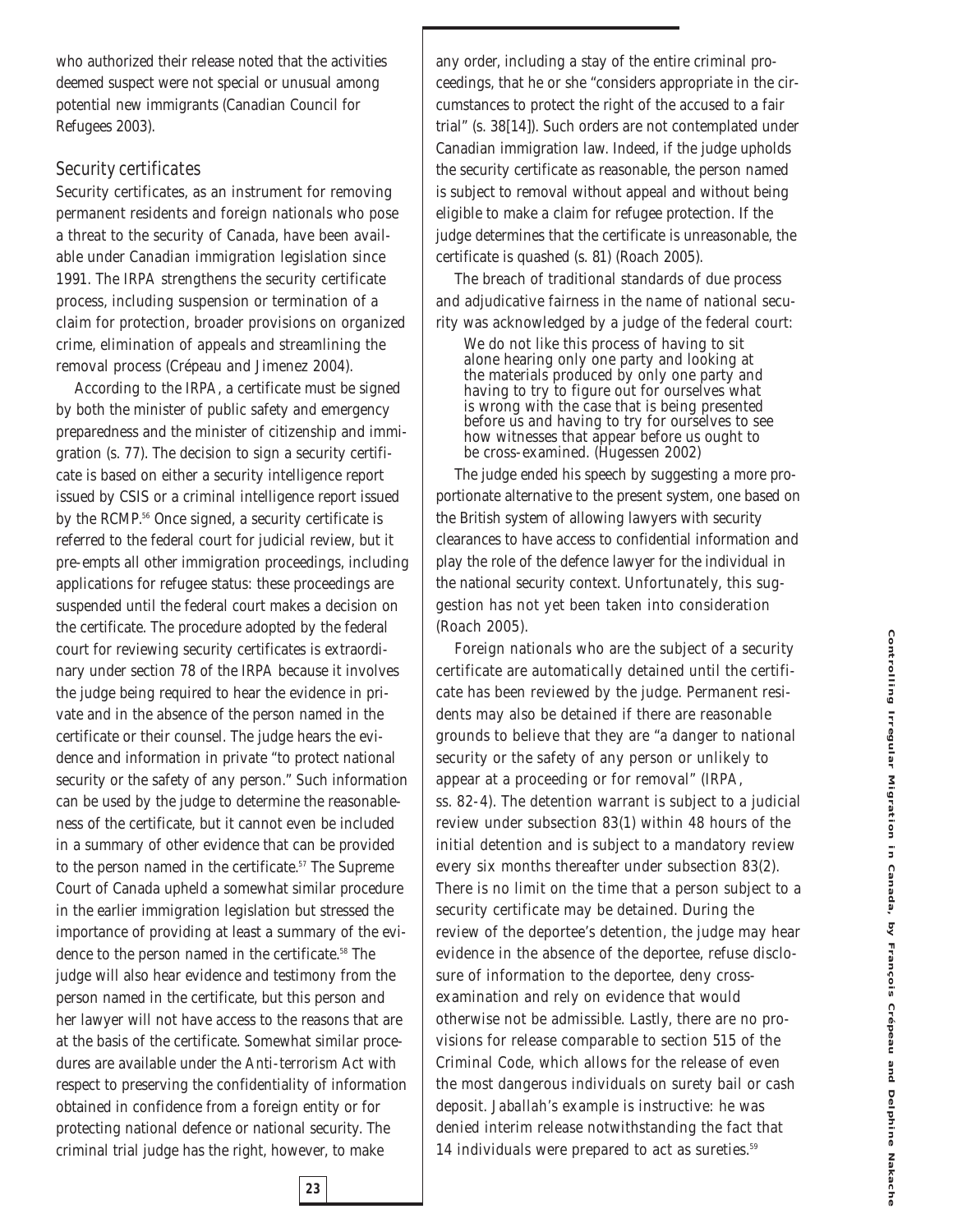The security certificate process provides the person subject to a security certificate with the option of initiating, at any point prior to a finding by a federal court judge that the security certificate is reasonable, an "application for protection" (*IRPA*, s. 112[1]). This application is on the basis that he or she is a "person in need of protection" — that is, a person who, if returned to his or her country of nationality or former habitual residence, would face a substantial risk of death, torture, or cruel and unusual treatment or punishment. However, even if the minister finds that the person will face a risk of death or torture, the application for protection may be refused under "exceptional circumstances."60 The Canadian courts have also refused to stay deportations to allow United Nations committees such as the Human Rights Committee and the UN Committee against Torture to hear complaints that individuals would be tortured if deported from Canada (Roach 2004).<sup>61</sup>

To conclude, security certificates initiate a quasijudicial process that reduces considerably the procedural safeguards guaranteed by the Canadian Charter, including the right to disclosure of the case, the right to confront and cross-examine one's accusers, the right to a public proceeding and the right of appeal. Deportees are also subject to lengthy terms of preremoval incarceration and might face torture or inhuman treatment in their destination country. To date, however, the courts have upheld the process on the basis that detainees held under the *IRPA* are entitled to a diminished level of Charter protection. In *Ahani,* and more recently in *Charkaoui,* the federal court stated indeed that the rights of noncitizens who do not have an unqualified right to enter or remain in the country must be balanced against national security issues, such as the prevention of terrorism and the protection of informants, in favour of the latter.<sup>62</sup> In September 2005, the Supreme Court of Canada granted Mr. Charkaoui the permission to appeal.

The measures taken by Canada (as well as most other major receiving countries) in its fight against unwanted migration, combined with intrusive new technologies, are a threat to the security and the privacy of the noncitizen. These powers are not necessarily recent, but in the past they were either temporary or exceptional and in any event would be subject to the zealous supervision of the courts. What is new is their amplification and the related attempt to limit the supervisory jurisdiction of the courts.

These measures have received a new legitimizing discourse since 9/11. For instance, Canada's thenminister of justice, Anne McLellan, defended the new antiterrorism laws by insisting that they would be "Charter-proof" — a point that could prove true in light of the recent deferential posture of the Supreme Court of Canada. This combination of new powers and limited judicial review suggests that we may be in the midst of a fundamental shift in criminal and constitutional law from a paradigm of liberty to a paradigm of security (Ramraj 2002).

This shift could not be better exemplified than by the plight of Maher Arar. It has recently been discovered that the Canadian Security Intelligence Service approved of the American decision to send Mr. Arar to Syria — without the foreign minister being informed and rejected any idea of his repatriation of to Canada, for the reason that, under the Canadian Charter principles, there wasn't enough evidence to detain Mr. Arar, and it was therefore "much better," for intelligencegathering purposes, to keep interrogating him in Syria (Den Tandt and Laghi 2005). This twisted reasoning shows clearly what is at stake here: the rule of law is considered a nuisance when it comes to security issues, and using migration tools in such cases can help lower rule-of-law standards. The only reason the Arar case made the headlines is because Arar is a Canadian citizen. We may draw several conclusions from this. First, he would probably never have been deported had he been called Smith or Tremblay. In that sense, he was treated as if he were a foreigner. Second, it is a good thing that we care enough about the fate of Canadian citizens that a citizen's ordeal attracts attention when a public inquiry tries to uncover what really happened. Third, it is sad that the similar fate of numerous foreigners does not attract the same media attention. Fourth, it seems essential to place better legal checks on the security services and require full accountability from them in situations where a person's rights and freedoms may be at stake. The risk of costly blunders is just too high.

State migration controls lead to several paradoxical effects on human rights. First, while governments may finance campaigns against racism and xenophobia, they simultaneously act in a contradictory fashion by instituting — often in full view of the media — harsher treatment for irregular migrants, increased policing and other policies that act to restrict migrants' rights. Second, it seems to have become crucial for governments to keep out of their territories those who, in fact, could make legitimate and successful claims for asylum. Third, forced migrants coming from "refugeeproducing" countries can no longer realistically hope to legally enter the territory of the countries whose

**24**

IRPP Choices, Vol. 12, no. 1, February 2006 **IRPP Choices, Vol. 12, no. 1, February 2006**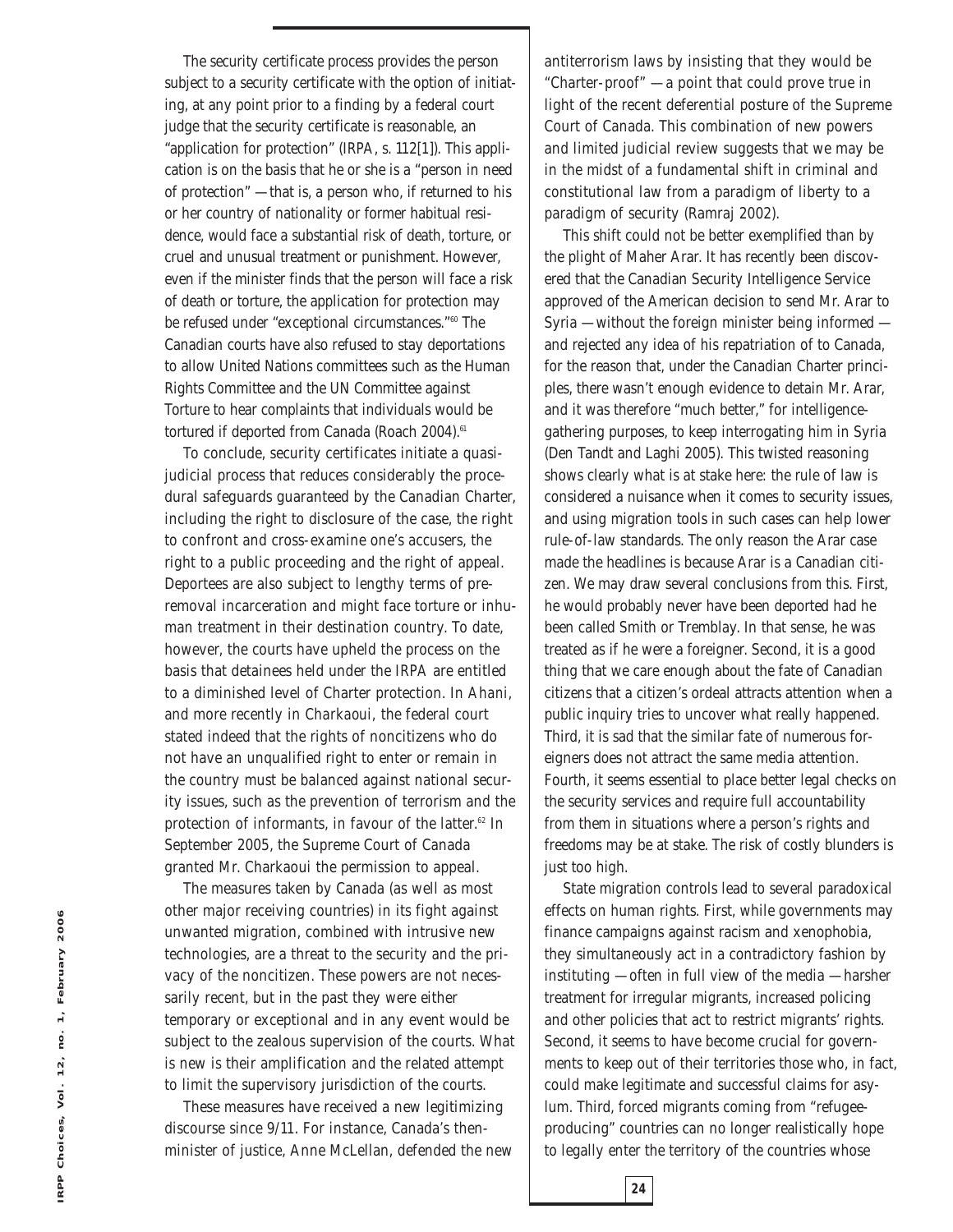protection they are seeking. This, of course, further increases the perception held by the citizens of Western countries that the majority of asylum-seekers are bogus, that they are actually economic migrants. This brings us to the ultimate paradox: humankind has largely enshrined human rights, but, at the practical level, those who are being denied these rights in their home countries are simultaneously prevented by potential host countries from moving there and receiving protection there.

# Conclusion: The Right to Equality and the Role of the Judiciary

Musical be done? There is no clear-cut<br>answer to such a question, but the solution is definitely to ensure that states' secule<br>measures duly respect their obligations regarding answer to such a question, but the solution is definitely to ensure that states' security measures duly respect their obligations regarding the fundamental rights of all — including migrants since protection of these rights has become the overarching legitimacy test for all government action.

One key element is to recognize that the principle of territorial sovereignty cannot justify unlimited violations of individuals' rights and freedoms that are based on nationality. In other words, territorial sovereignty has to be conceived in a way that is compatible with existing international and national human rights regimes. It is essential therefore to recognize and clarify the rights of noncitizens in the state sovereignty context. Unfortunately, too often, for most politicians as for public opinion in these troubled times, "laws that arouse deep concern about civil liberties when applied to citizens are standard fare in the immigration context" (Macklin 2001, 11). It need not be so.

A closer look at the nondiscrimination standard will show how foreigners ought to be treated in free and democratic societies. International human rights treaties prohibit discrimination and permit only reasonable and proportionate differences in treatment, but state security measures often specifically target migrants as they are perceived to pose more of a security risk than citizens. It is therefore important to clearly identify and justify all security exceptions that are made to the normally acceptable state response to migration.

In human rights law, security exceptions are explicit and take two forms: limitation clauses and derogation clauses. Limitation clauses restrict a particular right. The International Covenant on Civil and

**25**

Political Rights is typical in allowing certain rights to be subjected to restrictions so long as the restrictions are "provided by law…necessary to protect national security, public order, public health or morals or the rights and freedoms of others" (art. 12). In a context of security and public order, such limitation clauses should be construed *narrowly*:

In other words, "to be provided by law," a restriction must not be purely administrative or executive, but rather must have a clear legislative origin. To be "necessary," a restriction must be narrowly tailored and proportional to the interest addressed. "National security" in this context is reduced to protection of territorial integrity against foreign threats of force concerning the entire nation. However, "public order," derived from the French doctrine of "ordre public" is much broader, encompassing the full police powers of the state to ensure the orderly functioning of society. (Martin, Fisher and Schoenholtz 2003, 100)

The International Covenant on Civil and Political Rights (art. 4), the European Convention on Human Rights (art. 15) and the American Convention on Human Rights (art. 27) also include derogation clauses allowing many of the rights protected to be abrogated in exceptional circumstances (UN Human Rights Committee 1986, 140). In the International Covenant on Civil and Political Rights and the European Convention on Human Rights, derogation requires an officially proclaimed "public emergency" that "threatens the life of the nation." Although none of the human rights instruments or treaty monitoring bodies has developed a catalogue of the situations that qualify as a "public emergency," this was intended to be an extremely difficult burden to meet. Article 4 of the International Covenant on Civil and Political Rights requires indeed that any derogation be applied (1) only "to the extent strictly required by the exigencies of the situation," (2) consistent with the state's other obligations under international law and (3) without "discrimination solely on the ground of race, colour, sex, language, religion or social origin." The Human Rights Committee's approach to state reports has also indicated that it believes that derogation under article 4 must be temporary, subject to some sort of parliamentary and judicial control, and responsive to an apparent violent situation that cannot otherwise be controlled, above and beyond mere social unrest (Martin, Fisher and Schoenholtz 2003, 98). In conclusion, even in situations threatening the life of the nation, a state must still demonstrate that any derogation of a particular right is justified in scope and duration by the specific circumstances it is facing.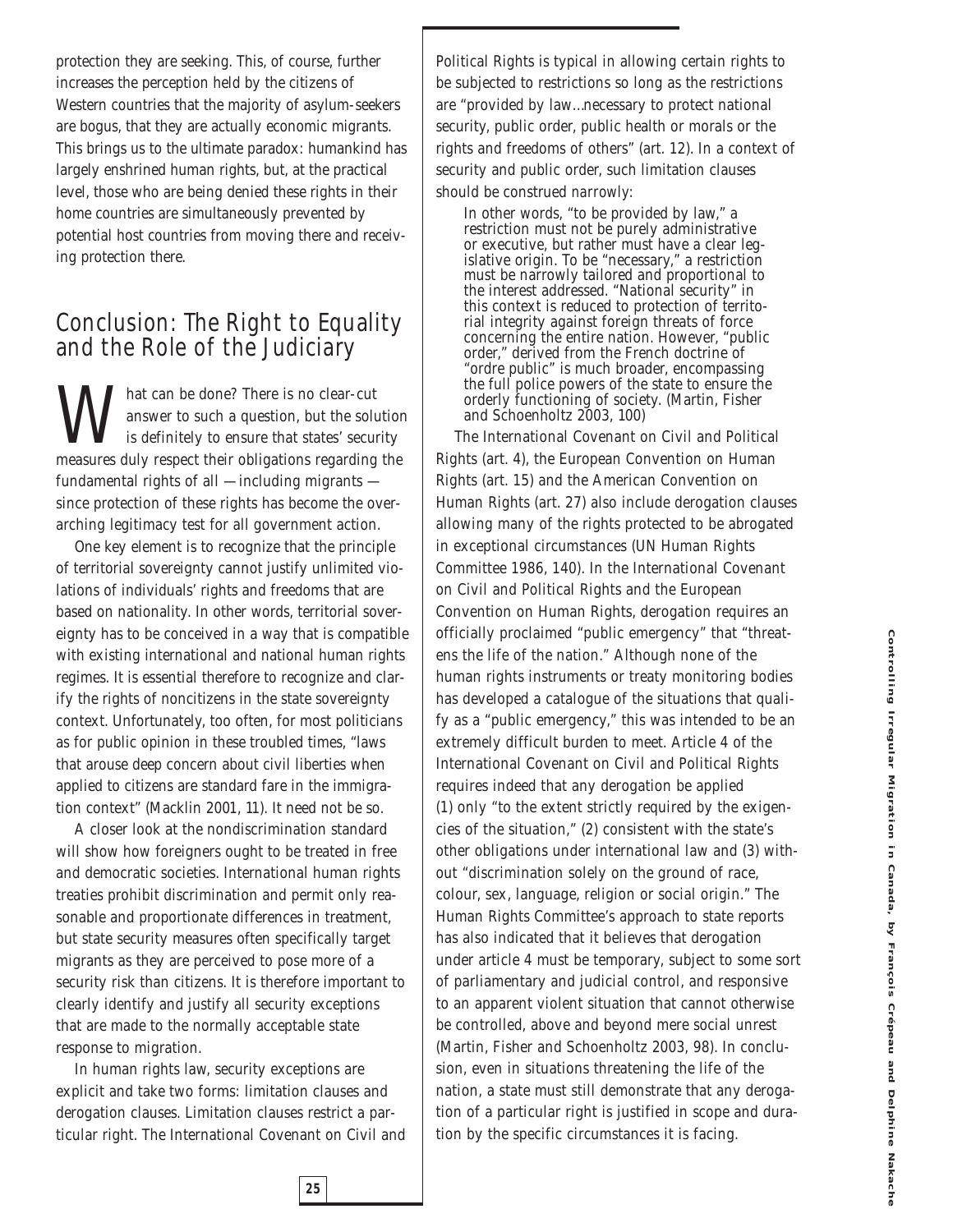Nondiscrimination provisions are not subject to specific limitation clauses for reasons of security, and derogation clauses prohibit a suspension of rights in a discriminatory manner. However, according to the general doctrine of nondiscrimination that has emerged in the case law of human rights treaty bodies, differential treatment is permissible where the distinction is made pursuant to a legitimate aim, has an objective justification, and reasonable proportionality exists between the means employed and the aims. Otherwise, the differentiation constitutes discrimination and is illegal (Clark and Niessan 1998; Fitzpatrick 2003; Martin, Fisher and Schoenholtz 2003). Moreover, the equality principle requires that migrants *never* be deprived of basic protections of physical security and fair trial, and consequently selective denial of those protections would never be reasonable or proportionate (Fitzpatrick 2003).

The standard against discrimination has not yet been applied to impose demanding requirements in evaluating states' grounds for admission and expulsion of migrants. This may change in the future, since the Committee on the Elimination of Racial Discrimination adopted General Recommendation 30, "Discrimination against Noncitizens," in August 2004. This recommendation clarifies general principles for responsibilities of states parties to the convention visà-vis noncitizens and deals in particular with issues of protection against hate speech and racial violence; administration of justice; expulsion and deportation of noncitizens; and economic, social and cultural rights. It recommends that states parties "ensure that any measures taken in the fight against terrorism do not discriminate, in purpose or effect, on the grounds of race, colour, descent, or national or ethnic origin and that noncitizens are not subjected to racial or ethnic profiling or stereotyping" (UN Committee on the Elimination of Racial Discrimination 2004, para. 10). It also stipulates: "Under the Convention, differential treatment based on citizenship or immigration status will constitute discrimination if the criteria for such differentiation, judged in the light of the objectives and purposes of the convention, are not applied pursuant to a legitimate aim, and are not proportional to the achievement of this aim" (para. 4). It is thus possible to provide some restrictions on states' actions in the immigration realm by imposing on states the following general guidelines:

• There is no possible differentiation between citizens and noncitizens regarding basic protections for physical security and fair trial.

• A differentiation between citizens and noncitizens is legal if a state can make out a "reasonable and objective case" that differing treatment of applicants of a particular national origin is required for its security (Martin, Fisher and Schoenholtz 2003).

This, of course, implies some supervision by national courts and international treaty bodies. In Canada, most of the new security measures introduced since 2001 have yet to be tested in the Supreme Court. But the decisions taken at a lower level to date show a judiciary that is ready to recognize a large margin of deference toward the national government on security issues. The UN Committee against Torture has been more stringent in its recent criticism of Canada's antiterrorist measures, and we can hope that this important voice will be echoed by the Canadian judiciary (UN Committee against Torture 2005).

According to section 1 of the Canadian Charter, Canadian courts have a duty to uphold the human rights and freedoms guaranteed to all by the Constitution, subject only to those limitations that are provided by law and are justifiable and reasonable in a free and democratic society. This is the legal test for restricting a right. In the Canadian Charter, only sections 3 (right to vote and be elected), 6 (right to enter and remain in the country) and 23 (minority language education rights) specifically protect only citizens. All other rights, as already stated, have to be equally available to *all* people under the purview of the Charter, and the Supreme Court has said that this means *every* person physically present in Canada and therefore subject to Canadian law. But what does this mean concretely?

Let's take the example of the constitutional guarantee of the right to equality before the law.63 This right has often been interpreted as inapplicable to proceedings relating to foreigners whose situation is irregular. The reasoning behind this exemption is that such proceedings do not correspond to anything to which a citizen could be subjected. However, if an effect-based interpretation is adopted (like the one favoured by the Canadian Supreme Court in *Andrews*), there would be no reason to distinguish the detention of a foreigner from any other person's detention, since the effect of the detention in both cases (that is, the deprivation of physical liberty) is exactly the same. Deportation proceedings can also be distinguished by reference to their consequences. If the risk posed to an individual by a particular proceeding is death, torture or detention, or cruel, inhuman or degrading treatment, there is no reason to consider that proceeding to be less serious than those that would subject citizens to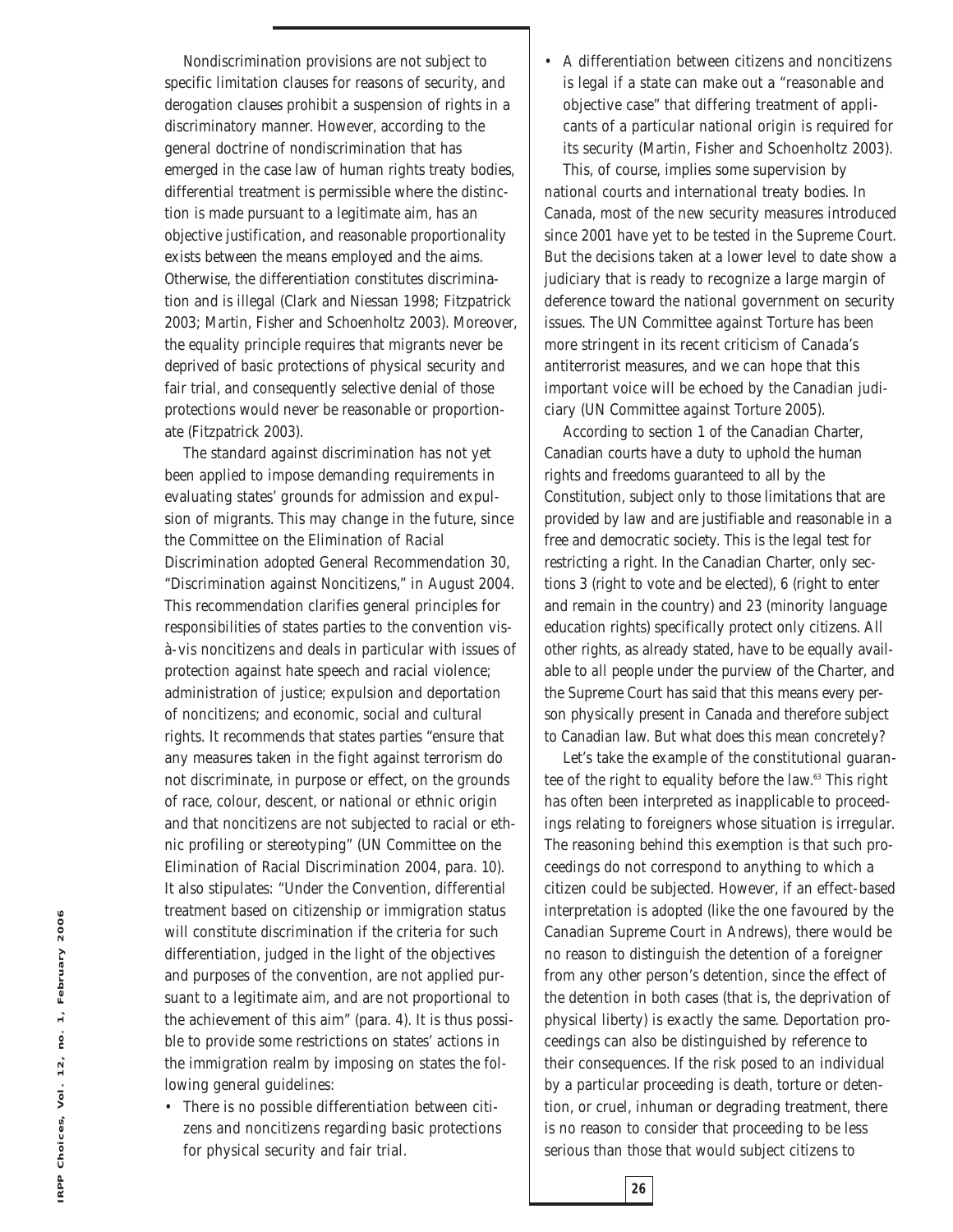similar treatment, such as criminal or extradition proceedings (Crépeau and Jimenez 2004).

The right to a fair trial is still understood to apply only to criminal proceedings. The whole of the treatment applied to foreigners whose situation is irregular, such as detention or deportation, is still regarded as administrative procedure to which fair trial provisions do not apply. This attitude originates in an era where administrative law was embryonic, and human rights instruments did not yet envisage the development of administrative law, much less its impact on rights and freedoms. If more modern human rights instruments are considered, one can see that the fair trial provision is being expanded to cover all proceedings under the law that can affect fundamental rights, regardless of their criminal or administrative character. The recent Charter of Fundamental Rights of the European Union does not make such a distinction. Article 47 of the charter extends the right to an effective remedy and to a fair trial to *everyone* whose rights and freedoms are guaranteed by the law of the union and have been violated.

In brief, the Supreme Court of Canada has opened the way in the past to the rights of foreigners in the country. The challenge today is to define the scope of the right to equality for foreigners in "times of crisis." In other words, the judiciary will have to address the issues raised by the new immigration and security measures, as their counterparts have already started doing so.

In the UK, for example, the British Law Lords ruled in a December 2004 judgment that the nation's *Antiterrorism, Crime and Security Act 2001* (*ATCSA*) undermined basic human rights.64 The *ATCSA* was introduced as emergency legislation after 9/11. One of the more notable powers in the *ATCSA* permitted the indefinite detention without charge and without prospect of trial of non-British citizens suspected either of having committed terrorist acts or of posing a threat to national security. The justification offered for enacting the new powers was that some foreigners were reasonably suspected of being involved in international terrorism but could not be prosecuted because there was insufficient admissible evidence to sustain a prosecution. At the same time, the presence of these individuals in the UK was a risk to national security, but they could not be deported to their countries of origin because of a fear that they would be tortured there, or to any other country because none was willing to admit them. Thus, the government argued that the only solution was to detain such people until they no longer presented a risk to national

security or until some other third country was willing to take them. Since these new executive powers were clearly incompatible with article 5(1) of the European Convention on Human Rights (ECHR), which sets out a very limited set of specific circumstances in which a state may deprive people of their liberty, the British government purported to "derogate" from (that is, opt out of) its obligations under article 5.65 In December 2004, the Law Lords ruled by a majority of eight to one that the powers of detention conferred by the *ATCSA* were incompatible with the UK's obligations under the ECHR. First, they were disproportionate, since the measures taken could not rationally be held to be "strictly required by the exigencies of the situation," the legal test for suspending rights under article 15 of the ECHR. Second, the powers of detention were discriminatory on the ground of nationality  $-$  that is, they were contrary to article 14 of the ECHR, since they applied only to foreign nationals suspected of terrorism, despite a comparable threat from terrorism suspects with UK nationality. This decision thus reaffirms the principle of equality under the law as a cornerstone of the legal system in democratic countries around the world. In brief, as Lord Hoffmann pointed out in this judgment:

This is a nation which has been tested in adversity, which has survived physical destruction and catastrophic loss of life. I do not underestimate the ability of fanatical groups of terrorists to kill and destroy, but they do not threaten the life of the nation. Whether we would survive Hitler hung in the balance, but there is no doubt that we shall survive Al-Qaeda. The Spanish people have not said that what happened in Madrid, hideous crime as it was, threatened the life of their nation. Their legendary pride would not allow it. Terrorist violence, serious as it is, does not threaten our institutions of government or our existence as a civil community… [S]uch a power in any form is not compatible with our constitution. The real threat to the life of the nation, in the sense of a people living in accordance with its traditional laws and political values, comes not from terrorism but from laws such as these. That is the true measure of what terrorism may achieve. It is for Parliament to decide whether to give the terrorists such a victory. [emphasis added]<sup>66</sup>

This part of the *ATCSA* was replaced by the *Prevention of Terrorism Act 2005* in March 2005. This Act replaces detention in prison with "control orders" that allow for the imposition of an extensive and nonexhaustive set of conditions on the movements of the suspected person, which may amount to house arrest. Unlike the former provisions, the powers in the *Prevention of Terrorism Act 2005* can be applied to British and non-British suspected terrorists alike.

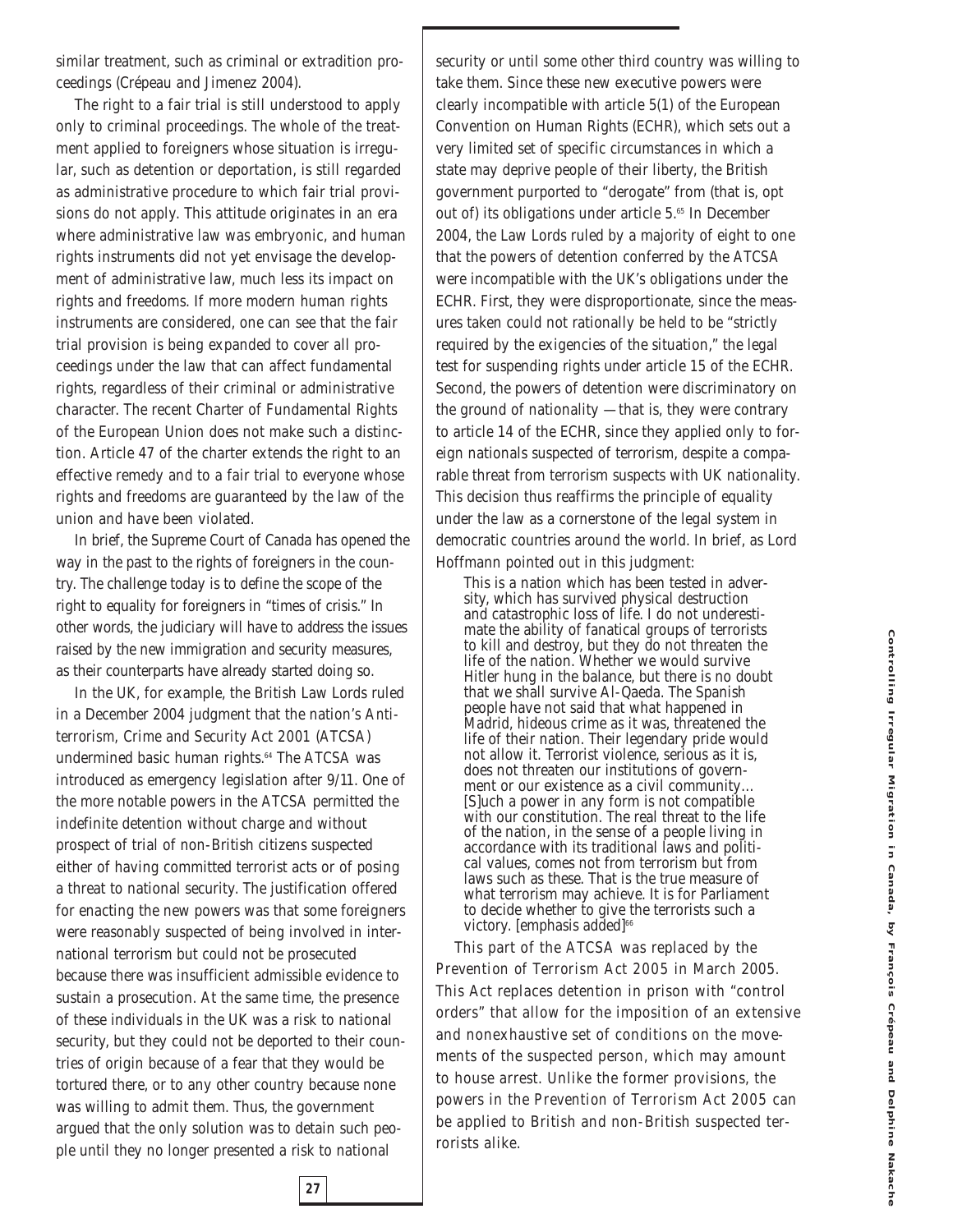In December 2004, the House of Lords also found that a policy of greater scrutiny of Roma as opposed to non-Roma passengers travelling to the UK from the Prague airport was discriminatory on the basis of race or national origin and therefore in breach of both the *Race Relations Act 1976* and the UK's international and regional obligations.<sup>67</sup> The UK concluded in 2001 an arrangement with the Czech authorities allowing the UK's immigration service to set up a pre-entry clearance procedure at the Prague airport. As Czech citizens were not required to obtain a UK visa to travel to the UK, the travellers were stopped on the allegation that they were not genuinely seeking entry for the limited period allowed for visitors and business travellers. Most of those stopped were Roma. Section 19D of the *Race Relations Act* permitted discrimination on the basis of national or ethnic origin in the discharge of immigration functions. Although the operation at the Prague airport did not purport to apply section 19D, the Law Lords linked the two procedures and endorsed the conclusion of the UN Committee on the Elimination of all Forms of Racial Discrimination that section 19D of the British R*ace Relations Act* was "incompatible with the very principle of non-discrimination" (UN Committee on the Elimination of Racial Discrimination 2003, para. 16). The Law Lords applied this by analogy to the Prague airport situation, stating that: "A scheme which is inherently discriminatory in practice is just as incompatible as is a law authorizing discrimination."68

These British decisions exemplify what Chief Justice John D. Richard of the Federal Court of Canada stated:

The role of the judiciary as resolver of disputes, interpreter of the law and defender of the Constitution remains unchanged in times of crisis. What must change however, are the tools and resources which judges draw upon when they are interpreting and applying the law. The events of September 11 and the response of the world…have created a new environment for judicial decision-making. Within this new climate, judges must adopt a global perspective in performing their role. (Richard 2002)

In applying and addressing the provisions related to the new security and migration legislation, judges should continue to hold Parliament to the high standards embodied in the Charter: the right to life, liberty and security of the person; freedoms of religion, association and expression; the equality provisions, and so on. Courts have consequently an immense role to play not only in defining the right to equality as it applies to foreigners, but also in encouraging societal

recognition that meaningful equality implies protecting foreigners against human rights abuses to the same extent as citizens are protected. Societal recognition facilitated by the judiciary is extremely important in a period when sensationalist media and alarmist politicians call for strict border control, detention of asylum-seekers and deportation of illegal migrants, which they purport to justify by singling out migrants as being responsible for a whole range of social problems, including rocketing domestic crime rates, fundamentalist terrorism, collapsing welfare systems and mass unemployment.

The public reaction to situations like these is very strong and sometimes gives rise to worrying developments, such as extreme right-wing political movements, the escalation of racist violence and initiatives such as the Minuteman Project at the American-Mexican border. In Canada, the courts' insistence on safeguarding the rule of law, the Constitution and the Charter is a very important avenue for preventing citizens from taking justice into their own hands (Egan 2005).

Therefore, a new equilibrium between the requirements of security and the protection of the rights and freedoms of all — and those of migrants, in particular — will only be achieved by allowing the judiciary to test over time the constitutionality of the new security measures against our Charter standards of procedural fairness, fundamental justice and equal rights.

In a country founded on, and proud of, adherence to the rule of law, judicial review serves crucial functions. It brings independence to the process, an essential component when great individual interests are at stake. Courts also provide the appearance of independence, a vital characteristic of a system that wants not only to do justice but also to be seen as doing justice. The mere prospect of judicial review can have a sobering influence on administrative officials, encouraging them to approach their decisions carefully and explain their reasons intelligibly (Dyzenhaus 2001).

This means that all administrative decisions that affect fundamental rights of foreigners must be fully reviewed by a competent tribunal. Mechanisms must be found to allow them to meet the case made against them. Except for those few rights that are legitimately reserved for citizens, foreigners in Canada should enjoy the same rights as citizens and should be treated in substantially the same way as citizens. There is no rule of law when human rights guarantees are applied selectively.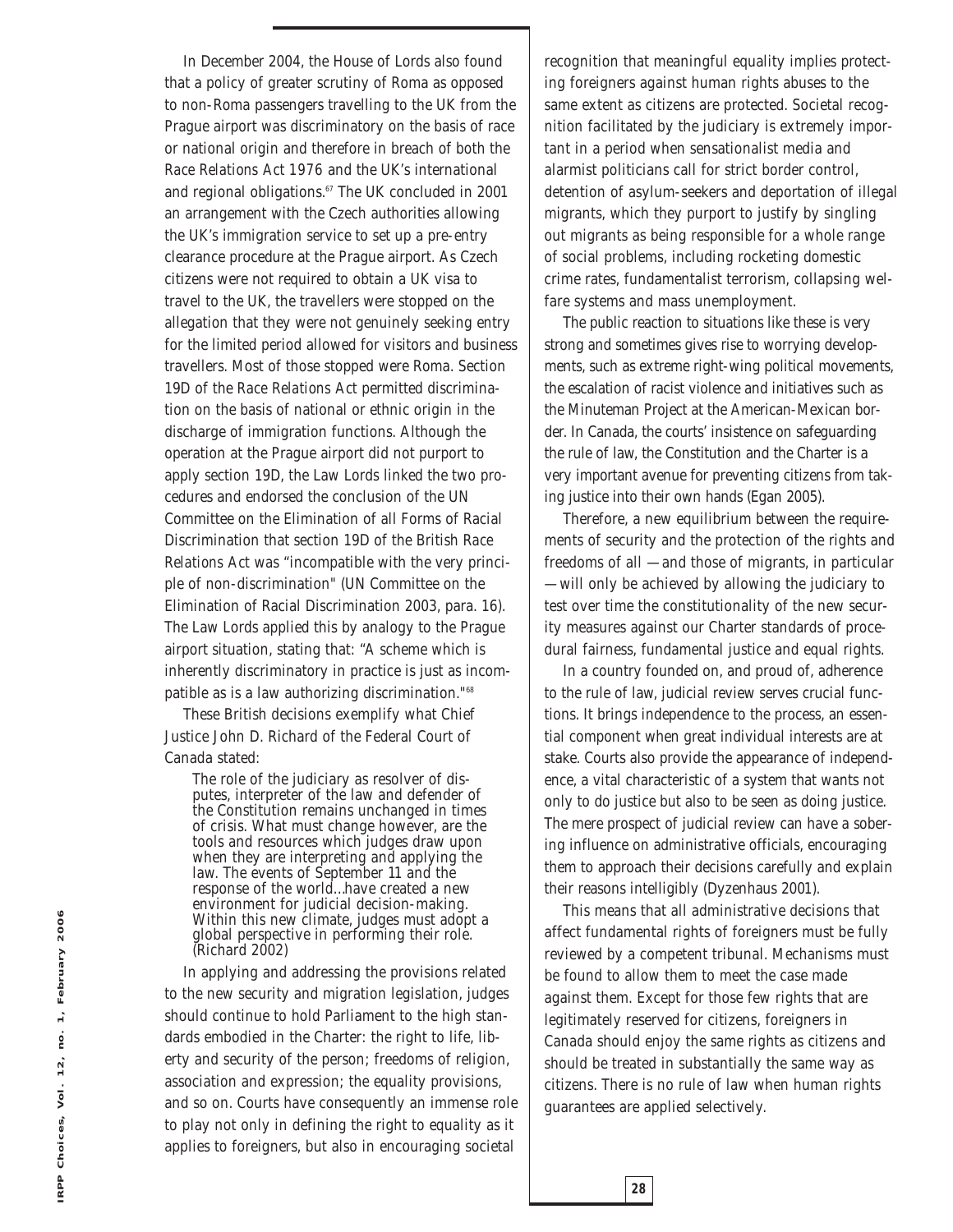### Appendix 1 International and Regional Human Rights Instruments Referred to in the Text

- **American Convention on Human Rights**. Organization of American States, adopted November 22, 1969, entered into force July 18, 1978.
- **African [Banjul] Charter on Human and Peoples' Rights**. Organization of African Unity, adopted June 27, 1981, entered into force 0ctober 21, 1986.
- **American Declaration of the Rights and Duties of Man.** Adopted by the Ninth International Conference of American States, 1948.
- **Canadian Charter of Rights and Freedoms**. Entered into force April 17, 1982.
- **Charter of Fundamental Rights of the European Union**. Adopted December 18, 2000.
- **Charter of the United Nations**. Adopted June 26, 1945, entered into force October 24, 1945.
- **Convention against Torture and Other Cruel, Inhuman or Degrading Treatment or Punishment**. Adopted December 10, 1984, entered into force June 26, 1987.
- **Convention against Transnational Organized Crime**. Adopted November 15, 2000, entered into force September 29, 2003.
- **Convention Governing the Specific Aspects of Refugee Problems in Africa**. Organization of African Unity, entered into force June 20, 1974.
- **International Convention on the Protection of the Rights of All Migrant Workers and Members of Their Families**. United Nations General Assembly, adopted December 18, 1990, entered into force July 1, 2003.
- **Convention on the Rights of the Child**. United Nations General Assembly, adopted November 20, 1989, entered into force September 2, 1990.
- **Declaration on Territorial Asylum**. United Nations General Assembly, adopted December 14, 1967.
- **Declaration on the Human Rights of Individuals Who Are Not Nationals of the Country in Which They Live**. United Nations General Assembly, adopted December 13, 1985.

**29**

• **Declaration on the Protection of All Persons from Enforced Disappearances**. United Nations General Assembly, adopted December 18, 1992.

- **European Convention for the Protection of Human Rights and Fundamental Freedoms**. Council of Europe, adopted November 4, 1950, entered into force September 3, 1953.
- **Protocol no. 4 to the 1950 European Convention for the Protection of Human Rights and Fundamental Freedoms**. Council of Europe, adopted September 16, 1963, entered into force May 2, 1968.
- **International Covenant on Civil and Political Rights**. United Nations General Assembly, adopted December 16, 1966, entered into force March 23, 1976.
- **Inter-American Convention to Prevent and Punish Torture**. Organization of American States, adopted December 9, 1985, entered into force February 28, 1987.
- **International Convention on the Elimination of All Forms of Racial Discrimination**. United Nations General Assembly, adopted December 21, 1965, entered into force January 4, 1969.
- **Convention Relating to the Status of Refugees**. United Nations, adopted July 28, 1951, entered into force April 22, 1954.
- **Protocol Relating to the Status of Refugees**. United Nations, adopted January 31, 1967, entered into force October 4, 1967.
- **Protocol against the Smuggling of Migrants by Land, Sea and Air, Supplementing the United Nations Convention against Transnational Organized Crime**. Adopted November 15, 2000, entered into force January 28, 2004.
- **Protocol to Prevent, Suppress and Punish Trafficking in Persons, Especially Women and Children, Supplementing the United Nations Convention against Transnational Organized Crime**. Adopted November 15, 2000, entered into force December 25, 2003.
- **Universal Declaration of Human Rights**. United Nations, adopted December 10, 1948.
- **Vienna Declaration and Programme of Action**. World Conference on Human Rights, adopted July 12, 1993.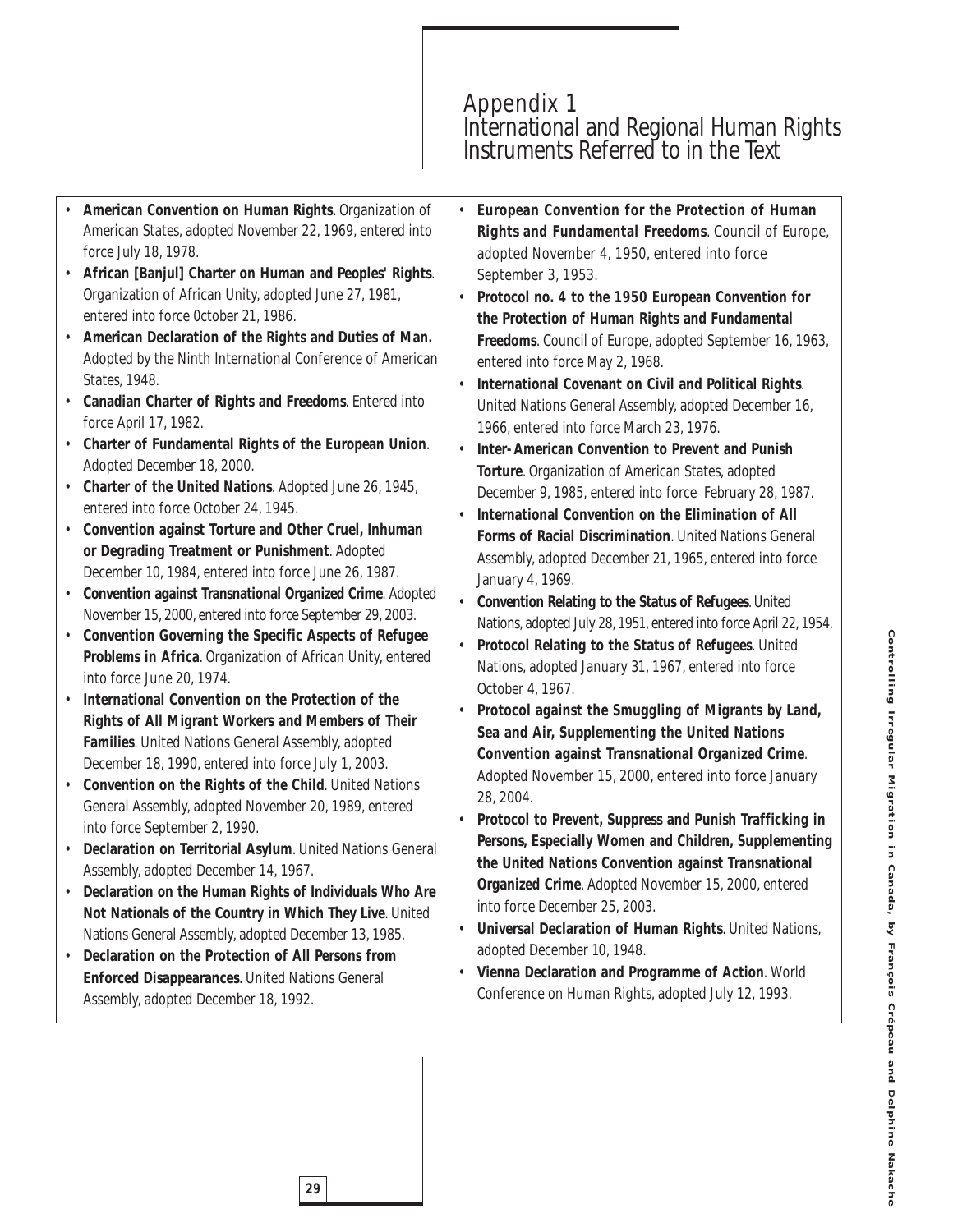# Appendix 2 Multilateral Human Rights Treaties

| Treaties to which Canada is a party <sup>1</sup>                                                                                                                                                                                        |                 |                                     |                               |  |
|-----------------------------------------------------------------------------------------------------------------------------------------------------------------------------------------------------------------------------------------|-----------------|-------------------------------------|-------------------------------|--|
| Treaty                                                                                                                                                                                                                                  | Date<br>adopted | Entry into force<br>internationally | Entry into force<br>in Canada |  |
| Convention against Torture and Other Cruel, Inhuman or Degrading<br>Treatment or Punishment                                                                                                                                             | 10/12/84        | 26/6/87                             | 24/7/87                       |  |
| Convention against Transnational Organized Crime                                                                                                                                                                                        | 15/11/00        | 29/9/03                             | 29/9/03                       |  |
| Convention on the Rights of the Child                                                                                                                                                                                                   | 2/11/89         | 2/9/90                              | 12/1/92                       |  |
| International Covenant on Civil and Political Rights                                                                                                                                                                                    | 16/12/66        | 23/3/76 <sup>2</sup>                | 19/8/76                       |  |
| International Convention on the Elimination of All Forms of Racial Discrimination                                                                                                                                                       | 21/12/65        | 4/1/69                              | 13/11/70                      |  |
| Convention Relating to the Status of Refugees                                                                                                                                                                                           | 28/7/51         | 22/4/54                             | 2/9/69                        |  |
| Protocol Relating to the Status of Refugees                                                                                                                                                                                             | 31/1/67         | 4/10/67                             | 4/6/69                        |  |
| Protocol against the Smuggling of Migrants by Land, Sea and Air <sup>3</sup>                                                                                                                                                            | 15/11/00        | 28/1/04                             | 28/1/04                       |  |
| Protocol to Prevent, Suppress and Punish Trafficking in Persons, Especially<br>Women and Children <sup>4</sup>                                                                                                                          | 15/11/00        | 25/12/03                            | 25/12/03                      |  |
| Treaties to which Canada is not yet a party                                                                                                                                                                                             |                 |                                     |                               |  |
| International Convention on the Protection of the Rights of All Migrant<br>Workers and Members of Their Families (United Nations)                                                                                                       | 18/12/1990      |                                     | 1/7/03                        |  |
| American Convention on Human Rights (Organization of American States)                                                                                                                                                                   | 22/11/1969      |                                     | 18/7/78                       |  |
| Inter-American Convention to Prevent and Punish Torture (Organization of<br>American States)                                                                                                                                            | 09/12/1985      | 28/2/87                             |                               |  |
| <sup>1</sup> In some cases, there are reservations to the treaty. A reservation excludes a state from executing a particular provision of a treaty to which it is a party. This<br>information was taken from Canadian Heritage (2005). |                 |                                     |                               |  |

<sup>2</sup> Except article 41, which came into force March 28, 1979.

<sup>3</sup> Supplementing the United Nations Convention against Transnational Organized Crime.

<sup>4</sup> Supplementing the United Nations Convention against Transnational Organized Crime.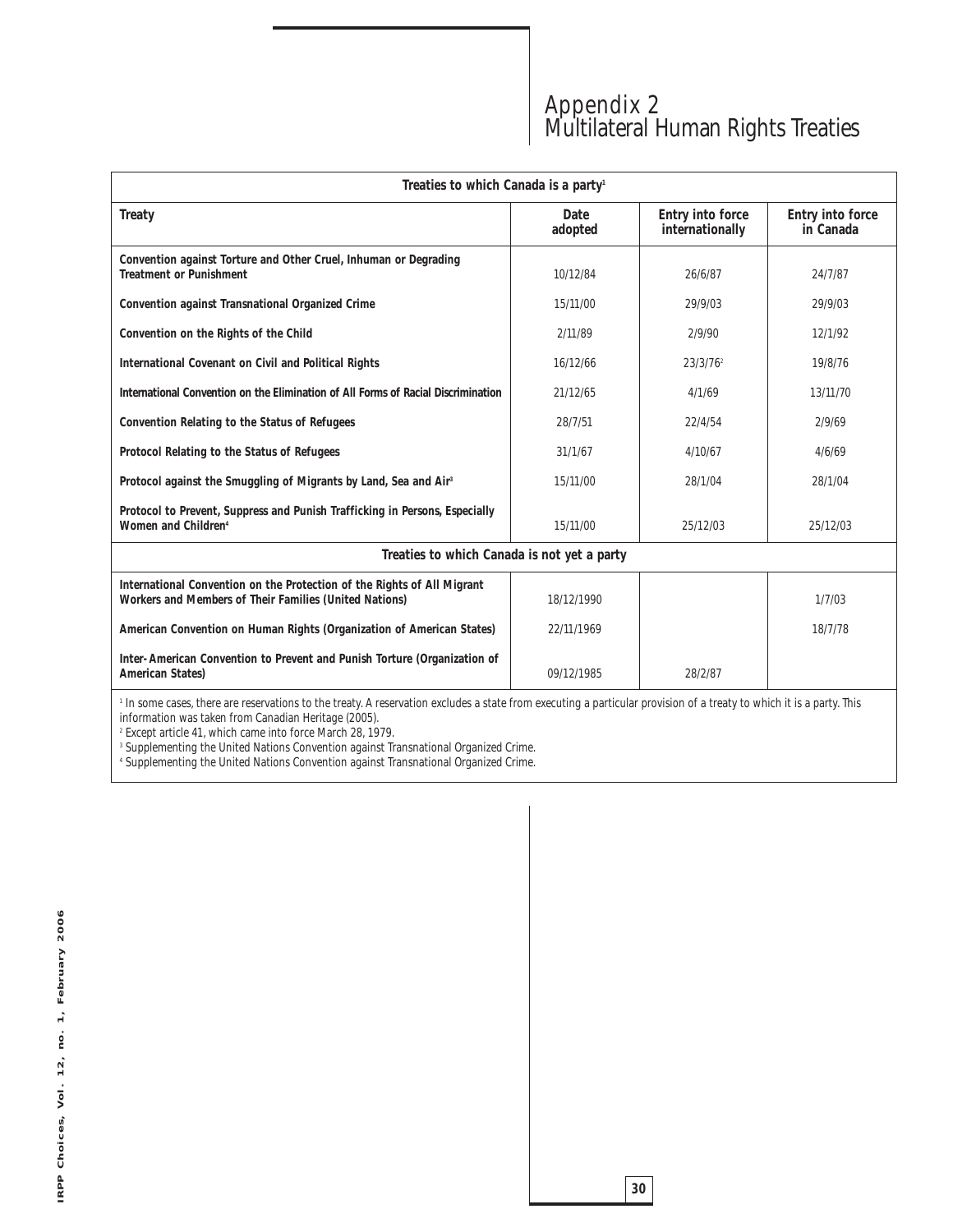**Notes**

- This paper has benefited from the financial support of SSHRC, FQRSC, VRQ and the Canada Research Chairs Program. It is in part inspired by the doctoral research of Delphine Nakache entitled "The Control of Irregular Migration: How to Balance State Security Concerns with the International Obligation to Respect the Human Dignity of Involuntarily Displaced Persons?" It also draws from earlier papers, including, François Crépeau and Estibalitz Jimenez, "Foreigners and the Right to Justice in the Aftermath of 9/11," *International Journal of Law and Psychiatry* 27: 2004, 609-26.
- 1 According to article 1 of the 1951 Refugee Convention, the term "refugee" applies to "any person who...owing to a well-founded fear of being persecuted for reasons of race, religion, nationality, membership of a particular social group or political opinion, is outside the country of his nationality and is unable or, owing to such fear, is unwilling to avail himself of the protection of that country; or who, not having a nationality and being outside the country of his former habitual residence as a result of such events, is unable or, owing to such fear, is unwilling to return to it."
- 2 The concept of securitization has been developed by the Copenhagen School as a theoretical framework in order to allow them to contribute to the so-called "wideningdeepening" debate in security studies, which became particularly intense after the Cold War. The "widening" dimension concerns the extension of security to issues or sectors other than the military one, whereas the "deepening" dimension questions whether entities other than the state should be able to claim security threats. The objective, then, was to enlarge the concept of security without rendering it too broad or meaningless, a fear that has been regularly expressed by those security scholars who have retained a traditional (that is, military and state-centric) understanding of security. Interestingly, the Copenhagen School did not share the traditional perspective of security, which considers security the opposite of insecurity and holds that "the more security, the better." Rather, by questioning whether it was a good idea to "frame as many problems as possible in terms of security," the Copenhagen School has always insisted on the negative impact of securitization, like, for example, the reinforcement of an exclusive logic of "us versus them." For that reason, securitization currently represents the most promising concept that can be used to study migration as a security issue (Krause and Williams 1996; Buzan, Waever and De Wilde 1998; Léonard 2004).
- 3 The European human rights protection system has, to date, developed the most elaborate case law. It has pioneered concepts, created substantial and procedural tests and generally done the groundwork for other human rights protection systems. It is therefore not surprising that it is referred to systematically in other jurisdictions, and in Canada in particular, as a source of inspiration, if not a precedent-setting mechanism.

- 4 See the Universal Declaration of Human Rights (art. 14), 1993 Vienna Declaration and Programme of Action adopted by the World Conference on Human Rights, 1951 Refugee Convention (arts. 26, 31), International Covenant on Civil and Political Rights (arts. 9, 16), International Convention on the Elimination of All Forms of Racial Discrimination (art. 5), American Declaration of the Rights and Duties of Man (art. XXVII), American Convention on Human Rights (art. 22[7]), and the African Charter (art. 12[3]).
- 5 See the Declaration on the Protection of All Persons from Enforced Disappearance (art. 8), Declaration on Territorial Asylum (art. 3[1]), Inter-American Convention to Prevent and Punish Torture (art. 13[4]), American Convention on Human Rights (art. 22[8]), and the Organization of African Unity's Convention Governing the Specific Aspects of Refugee Problems in Africa (art. II[3]).
- 6 "No State Party shall expel, return ('refouler') or extradite a person to another State where there are substantial grounds for believing that he would be in danger of being subjected to torture...For the purpose of determining whether there are such grounds, the competent authorities shall take into account all relevant considerations including, where applicable, the existence in the State concerned of a consisted pattern of gross, flagrant or mass violations of human rights."
- 7 *Khan v. Canada*, Communication no. 15/1994, (CAT/C/13/D/15/1994); U.N. Doc. A/50/44 at 46 (1995).
- 8 *Falcon Ríos v. Canada*, Communication no. 133/1999, December 17, 2004. The committee found that the IRB had discounted strong evidence that Mr. Falcon-Rios had been tortured and that the way the evidence had been treated constituted a denial of justice.
- 9 See *Soering v. United Kingdom*, Judgment of 7 July 1989, Series A, Vol.161; *Nsona v. The Netherlands*, Judgment of 28 November 1996, 1996-V, no. 23; *Chahal v. The United Kingdom*, Judgment of 15 November 1996, 1996-V, no. 22; *Ahmed v. Austria*, Judgment of December 7, 1996, 1996-VI, no. 26; *Scott v. Spain*, Judgment of 18 December 1996, 1996-VI, no. 27; *Loizidou v. Turkey,* Series A, no. 310, Judgment of 18 December 1996 [1996] IIHRL 112; *Boujlifa v. France*, Judgment of October 21, 1997, 1997-VI, no. 54*; D. v. The United Kingdom*, May 2, 1997, 1997-III, no. 37; *Paez v. Sweden*, Judgment of October 30, 1997, 1997-VII, no. 56. Article 8 of the European Convention on Human Rights, which guarantees the right to family life, has also been used by noncitizens in deportation cases: the decision to expel a family member may constitute an undue and disproportionate "interference" with the right to respect for family life. See Rogers 2003; *Beldjoudi v. France*, Judgment of March 26, 1992, Series A, no. 234-A; *Mehemi v. France*, Judgment of September 26, 1997, 1997-VI, no. 1. The right to family life is also affirmed in many other human rights instruments: International Covenant on Civil and Political Rights (arts. 17, 23); American Convention on Human Rights (arts. 17, 19); African Charter (art. 18); Convention on the Rights of the Child (arts. 3, 9, 10, 16).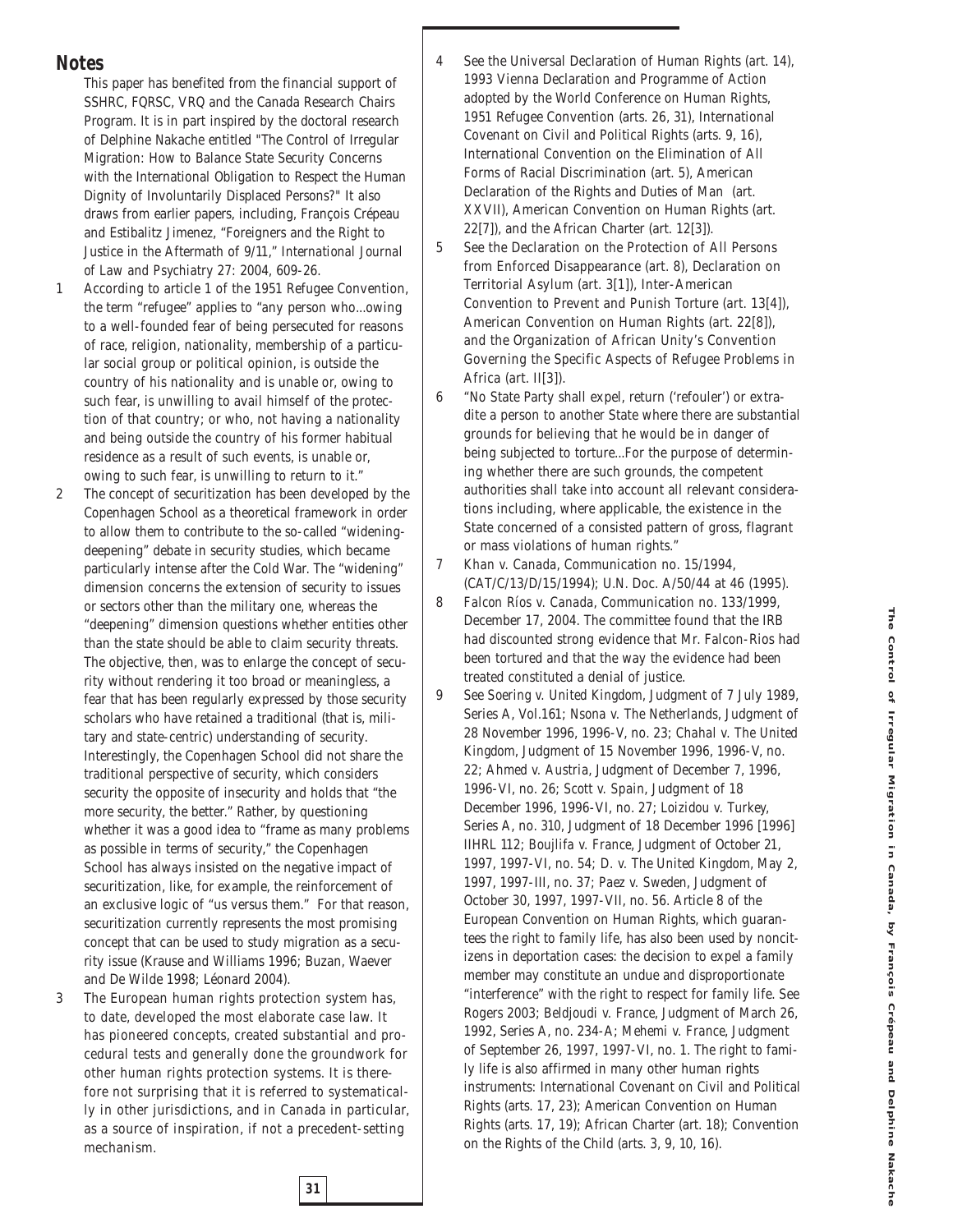- 10 *Immigration and Refugee Protection Act*, 2001, c. 27 (hereafter IRPA).
- 11 See International Covenant on Civil and Political Rights (art. 13); 1951 Refugee Convention (art. 32); Protocol 7 to the European Convention on Human Rights (art. 1); American Convention on Human Rights (art. 22 [6]); African Charter (art. 12[4]); Declaration on the Human Rights of Individuals who are not Nationals of the Country in Which They Live (art. 7).
- 12 See also Fourth Protocol to the European Convention on Human Rights (art. 4), American Convention on Human Rights (art. 22[9]), African Charter (art. 12[5]).
- 13 See International Covenant on Civil and Political Rights (art. 2[3]), European Convention on Human Rights (art. 13), American Convention on Human Rights (art. 25), African Charter (art. 5).
- 14 *Chahal v. The United Kingdom*, Judgment of November 15, 1996, 1996-V, no. 22.
- 15 Charter of the United Nations (arts. 1[3], 55[c]).
- 16 *Case concerning Barcelona Traction, Light and Power Company*, 1970 I.C.J. 33-4.
- 17 For case law, see Human Rights Committee*, Gueye et al. v. France*, Communication no. 196/1985, UNGAOR, 44th Session Supp. no. 40; UN Doc. See also A/44/40 (1989) 189. See also Human Rights Committee, *Joseph Franck Adam v. Czech Republic*, Communication no. 586/1994, UNGAOR, 51st Session, Supp. no. 40, UN Doc. A/51/40 (1996) 165.
- 18 According to dualist theory, the national and international legal orders are two distinct spheres of law, each functioning according to its own rules and conditions. A treaty establishes interstate obligations addressed to the organs of the state, but not to individuals. In dualist systems "statutory incorporation" is therefore mandatory for an international treaty to acquire the force of law in the country.
- 19 See *Reference Re Public Service Employee Relations Act* (Alta.), (1987) 1 S.C.R. 313, at 349-50, wherein Chief Justice Dickson states that the norms of international law "provide a relevant and persuasive source for interpretation of the provisions of the Charter, especially when they arise out of Canada's international obligations under human rights conventions."
- 20 *Pushpanathan v. Canada*, [1998] 1 S.C.R. 982.
- 21 *Baker v. Canada*, [1999] 2 S.C.R. 817. Ms. Baker was an irregular migrant who had lived in Canada for several years and given birth to four Canadian children. In order to prevent her deportation and the resulting separation from her Canadian children, she requested an exemption on humanitarian and compassionate grounds from the rule that one must apply for permanent residency from outside Canada.
- 22 *Suresh v. Canada (Minister of Citizenship and Immigration)*, [2002] 1 S.C.R. 3. Notwithstanding this conclusion, the court left a small window open for the balancing test in "exceptional circumstances," without indicating what exactly these were. Canadian courts have, moreover, refused to abide by the interim measures request of the Human Rights Committee on the

basis that "neither the Committee's views nor its interim measures requests are binding on Canada as a matter of international law, much less as a matter of domestic law," a statement that plainly contradicts the relevant jurisprudence of the Human Rights Committee. See *Ahani v. Canada*, (2002) 58 O.R. (3d) 107 (C.A.), leave to appeal refused, [2002] 1 S.C.R. 72, and the scathing appraisal by Joanna Harrington (Harrington 2003).

- 23 *Singh v. Canada (Minister of Employment and Immigration)*, [1985] 1 S.C.R. 177. This concept of security of the person was further developed to mean "personal autonomy (at least with respect to the right to make choices concerning one's own body), control over one's physical and psychological integrity which is free from state interference, and basic human dignity." *Rodriguez v. British Columbia (Attorney General)*, [1993] 3 S.C.R. 519. See also *Morgentaler v. R.*, [1988] 1 S.C.R. 30.
- 24 *Singh v. Canada (Minister of Employment and Immigration)*, [1985] 1 S.C.R. 177, at 206.
- 25 In *Chiarelli,* the Supreme Court emphasized that "[t]he most fundamental principle of immigration law is that noncitizens do not have an unqualified right to enter or remain in the country." From this reinscription of the distinction between a right and a privilege (derived from common law and Bill of Rights jurisprudence), it is a short step to conclude that the principles of fundamental justice require very little of state actors when deciding to remove noncitizens, unless the person in question is at risk of death or (perhaps) torture. In *Ahani v. Canada* (T.D.), [1995] 3 F.C. 669, and again in *Charkaoui (Re)*, 2003 F.C. 1419, the federal court stated that the imperatives of immigration policy must govern the context (for example, in *Charkaoui* [F.C.], the right of the state to safeguard protected information for reasons of national security) and in *Charkaoui* [F.C.]) again, the right of a permanent resident to be adequately informed of allegations against him so he can defend himself). In both cases, there was an emphasis on the fact that noncitizens do not have an unqualified right to enter or remain in the country.
- 26 *Andrews v. Law Society of British Columbia*, [1989] 1 S.C.R. 143.
- 27 See *Chiarelli v. Canada (Minister of Employment and Immigration)*, [1992] 1 S.C.R. 711; *Baker v. Canada*, [1999] 2 S.C.R. 817; *Suresh v. Canada*, [2002] 1 S.C.R. See also *Cardinal v. Kent Institution*, [1985] 2 S.C.R. 643.
- 28 *Law v. Canada (Minister of Employment and Immigration),* [1999] 1 S.C.R. 497.

**32**

29 See *Lavoie v. Canada*, [2002] 1 S.C.R. 769. See also *Charkaoui (Re),* 2004 F.C.A. 421; *M.A.O. v. Canada (Minister of Citizenship and Immigration)*, 2003 F.C. 1406; *Canada (Minister of Citizenship and Immigration) v. Obodzins*, 2003 F.C. 1080; *Chen v. Canada (Minister of Citizenship and Immigration,* 2003 F.C. 1059; *Khorasani v. Canada (Minister of Citizenship and Immigration)*, 2002 F.C.T. 936; *Mazuryk v. Canada (Minister of Citizenship and Immigration)*, 2002 F.C.T. 257; *Sieradzki v. Canada (Minister of Citizenship and Immigration)*, 2003 F.C.T. 225.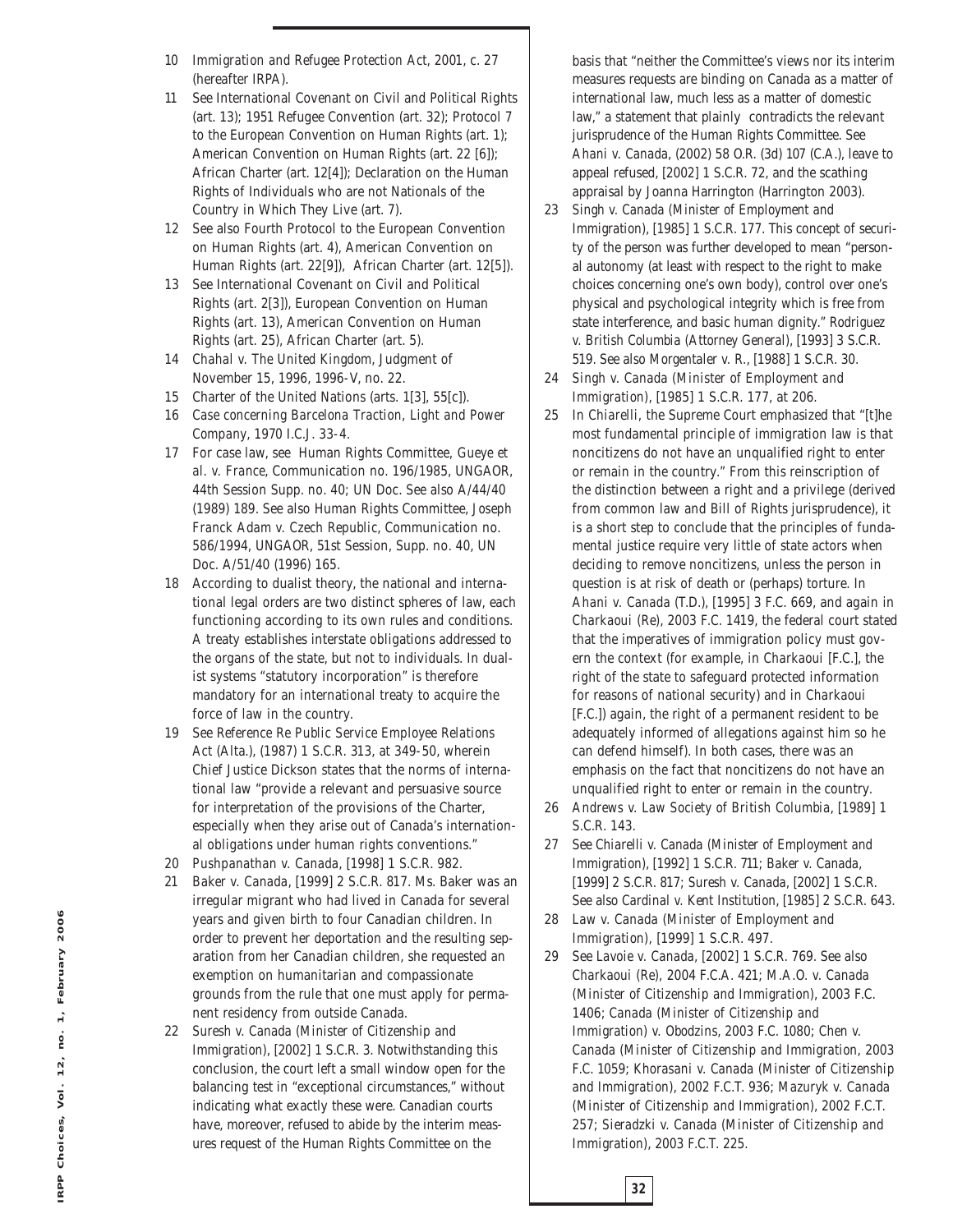- 30 Canada-US Smart Border Declaration, signed December 12, 2001, by John Manley, minister of foreign affairs and international trade (Canada) and Tom Ridge, director of the Office of Homeland Security (US).
- 31 During the 1980s, a debate opened up about the meaning of the concept of "free movement of people." France, Germany, Belgium, Luxemburg and the Netherlands decided in 1985 to create a territory without internal borders. This became known as the "Schengen area," named after the town in Luxembourg where the first agreements were signed. This cooperation expanded to include 13 countries in 1997, following the signing of the Treaty of Amsterdam, which in 1999 incorporated into EU law the decisions taken since 1985 by Schengen group members.
- 32 *Haitian Interdiction v. US*, Report 51/96, Case no. 10.675, Decision as to the Merits, 13 March 1997, Inter-American Commission on Human Rights, Report 1996, 598-602. The court decided that this interdiction, turning away boatloads of Haitian asylum seekers, denied them the right to seek asylum not only in the US, but also in other countries. There was also discrimination in this case, since Haitians were interdicted but not Cubans. There was also no access to the courts in the US.
- 33 The statistics upon which these calculations are made are not accessible, the controls that are computed here are from restricted border areas and it is difficult to know precisely what meaning to assign to the percentages cited by governments.
- 34 See *Amuur v. France*, Judgment of 25 June 1996, 1996-III, no. 11. See also *Shamsa v. Poland*, Judgment of November 27, 2003, nos. 45355/99 and 45357/99. In these two cases, the European Court of Human Rights found that there had been a violation of article 5.1 of the European Convention on Human Rights.
- 35 The term "jurisdiction," in the view of the committee, refers "not to the place where the violation occurred, but rather to the relationship between the individual and the State in relation to a violation of any of the rights set forth in the Covenant, wherever they occurred" (UN Human Rights Committee, *Celeberti de Casariego v. Uruguay,* Communication no. 56/1979, final views of July 29, 1981, 13th session, at para. 12.2). Since the committee initially adopted this position, it has been amply confirmed, especially during the construction by Israel of the fence/wall inside the Occupied Territories: "Nor does the applicability of the regime of international humanitarian law preclude accountability of States Parties under article 2, para. 1 of the Covenant for the actions of their authorities outside their own territories, including in occupied territories. The Committee therefore reiterates that, in the current circumstances, the provisions of the Covenant apply to the benefit of the population of the Occupied Territories, for all conduct by the State Party's authorities or agents in those territories that affect the enjoyment of rights enshrined in the Covenant and fall within the ambit of State responsibility of Israel under the principles of public international law" (UN Human Rights Committee 2003, para. 11). Equally, the commit-

tee stated: "The Committee is deeply concerned that Israel continues to deny its responsibility to fully apply the Covenant in the occupied territories" (UN Human Rights Committee 1998, para. 10). The same position has been adopted by the Committee on Economic, Social and Cultural Rights under the International Covenant on Economic, Social, and Cultural Rights: "The Committee also reiterates its concern about the State Party's position that the Covenant does not apply to areas that are not subject to its sovereign territory and jurisdiction, and that the Covenant is not applicable to populations other than the Israelis in the occupied territories. The Committee further reiterates its regret at the State Party's refusal to report on the occupied territories (E./C.12/1/Add. 27, para. 11)" (UN Committee on Economic, Social and Cultural Rights 2003, para. 15). These views have been strongly endorsed by the International Court of Justice in the advisory opinion it delivered on July 9, 2004, regarding the *Legal Consequences of the Construction of a Wall in the Occupied Palestinian Territory* (paras. 102-13).

- 36 In June 2004, the Israeli Supreme Court (sitting as the High Court of Justice) declared invalid a number of orders under which land was seized to construct the separation barrier in the occupied territories. It decided that a 40-kilometre segment of the barrier disproportionately affected the lives of Palestinians and should be moved. *Beit Sourik Village Council v. Government of Israel,* 2004 H.C.J. 2056/04.
- 37 See Inter-American Commission on Human Rights, *Coard et al. v. United States*, Case 10.951, Report no. 109/99, September 29, 1999, at para. 37; Inter-American Commission on Human Rights, *Request for Precautionary Measures in Favor of Detainees Being Held by the United States at Guantanamo Bay*, March 12, 2002, I.L.M., 2002, vol. 41, at 532-5.
- 38 *Loizidou v. Turkey*, Judgment of December 18, 1996, 1996-VI, no. 26.
- 39 *Rasul v. Bush*, no. 03-334; *al Odah v. United States*, no. 03-343, 542 U.S. \_\_ (2004)(slip. op.); *Rasul v. Bush*, no. 03-334, *al Odah v. United States*, no. 03-343, 542 U.S.  $(2004)$  (oral argument).
- 40 *R v. Immigration Officer at Prague Airport, ex parte European Roma Rights Centre,* [2004] U.K.H.L. 55. See further developments mentioned in the conclusion to this article, entitled "The Right to Equality and the Role of the Judiciary."
- 41 The grounds for judicial review, set out in section 18.1(4) of the *Federal Court Act*, are that the tribunal whose decision is being challenged: (1) acted without jurisdiction, acted beyond its jurisdiction or refused to exercise its jurisdiction; (2) failed to observe a principle of natural justice, procedural fairness or other procedure that it was required by law to observe; (3) erred in law in making a decision or an order, whether or not the error appears on the face of the record; (4) based its decision or order on an erroneous finding of fact that it made in a perverse or capricious manner or without regard for the material before it; (5) acted, or failed to act, by reason of

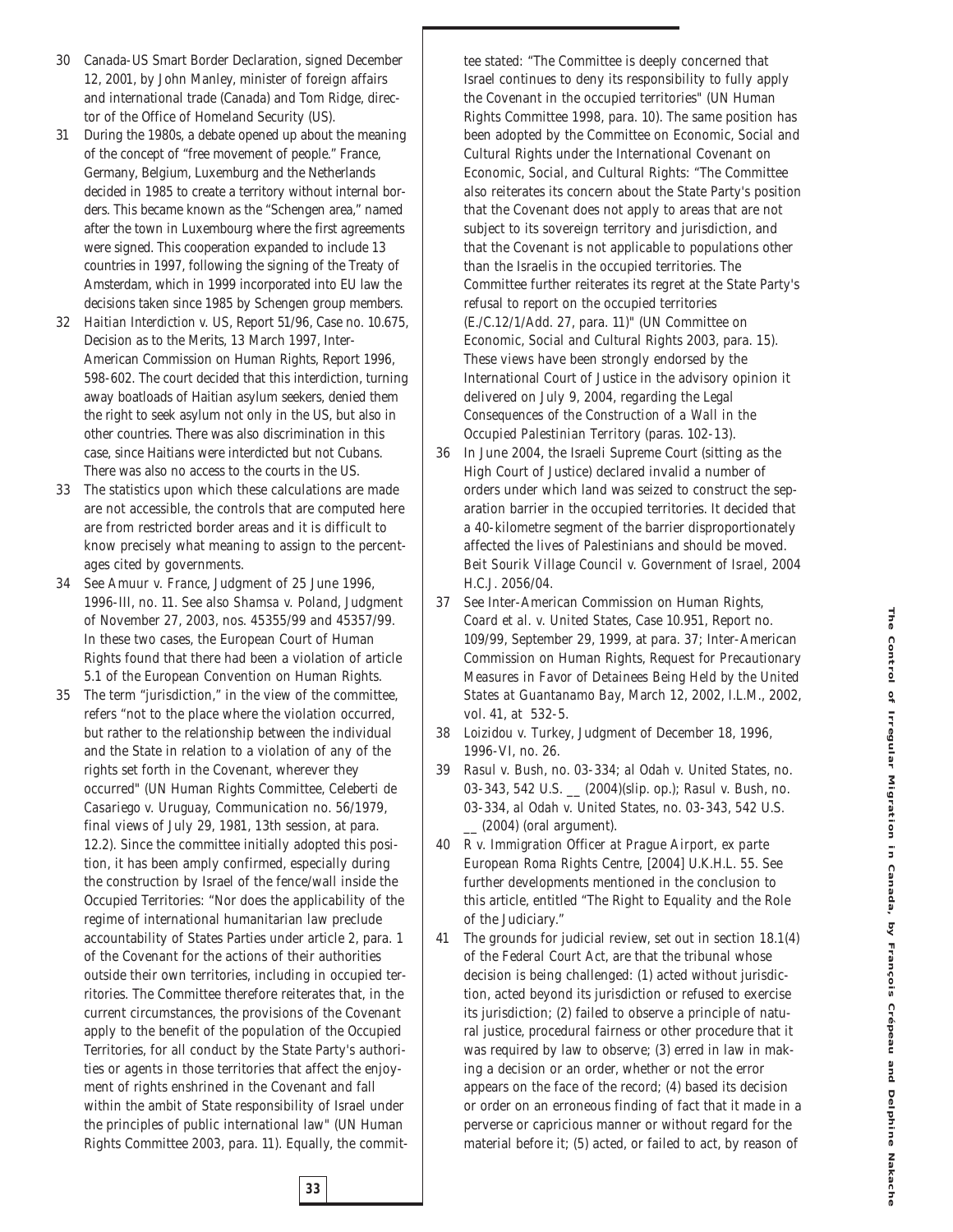fraud or perjured evidence; or (6) acted in any other way that was contrary to law.

- 42 In the US, detention is also automatic for "asylum applicants from nations where al-Qaeda, al-Qaeda sympathizers, and other terrorist groups are known to have operated…for the duration of their processing period" (Macklin 2003, 14). The US is also criticized for the prolonged detention of asylum-seekers in unacceptable conditions, such as detaining them with convicted criminals, as demonstrated in several Amnesty International reports of the past years (Crépeau and Jimenez 2004). Australia has been heavily criticized for its detention camps, like the one in Woomera (Crock 2002).
- 43 Details regarding the cooperation are found in the *IRPA* Regulations, s. 247. The regulations that accompany the *Immigration and Refugee Protection Act* have been finalized and were published in a special June 14, 2002, edition of the *Canada Gazette*. These regulations set out the details and procedures that Citizenship and Immigration needs to administer the new Act.
- 44 A gender-based analysis of the *IRPA* by Citizenship and Immigration Canada reveals that women and children (that is, vulnerable groups of asylum-seekers) are the most unlikely to be provided with identity documents because of prevailing traditions and cultural norms, the administrative inefficiency of source countries, remote geographical locations, overtly discriminatory practices and persecution, or the destruction of documents through wars or armed conflicts. The study then concludes: "Proposals that place a priority on documentation, and that base credibility assessments on documentation, without weighing this kind of evidence against other forms of validation, could have disproportionate and negative impacts on women" (CIC 2002).
- 45 This 1995 agreement included a series of measures to improve cooperation between customs and immigration officials in both countries.
- 46 Canada–US Smart Border Declaration, signed December 12, 2001, by John Manley, minister of foreign affairs and international trade (Canada) and Tom Ridge, director of the Office of Homeland Security (US) http://www.dfait-maeci.gc.ca/anti-terrorism/ declaration-en.asp (accessed January 13, 2006).
- 47 *Act to Amend the Aeronautics Act*, S.C. 2001, c. 38 (Bill C-44), assented December 18, 2001.
- 48 Statement by the privacy commissioner of Canada, George Radwanski. Press release, April 9, 2003. http://www.privcom. gc.ca/media/nr-c/2003/02\_ 05\_b\_030408\_e.asp (accessed January 13, 2006).
- 49 See "EU Signs Security Deal with Canada," Canadian Press, October 3, 2005.
- 50 The task force was created to enhance security, but there are four other spheres of policy in which greater cooperation is needed: deepening economic integration, reducing the development gap, harmonizing regulatory policy, and devising better institutions to manage conflicts that inevitably arise from integration

and exploit opportunities for collaboration (Manley et al. 2005; Canadian Council of Chief Executives 2005).

- 51 *REAL ID Act* of 2005 (H.R. 418). The *REAL ID Act* was put on the floor of the House on January 26, 2005 to expand the *USA PATRIOT Act*. See National Immigration Forum (n.d.). For a comparison between Canada and the US, see the Canadian Council for Refugees (2005a).
- 52 *USA PATRIOT Act (Uniting and Strengthening America by Providing Appropriate Tools Required to Intercept and Obstruct Terrorism Act )*, H.R. 3162 R.D.S., (October 24, 2001); *Anti-terrorism Act*, S.C. 2001, c. 41.
- 53 The Supreme Court indeed explicitly mentioned that this term must be interpreted broadly and is not to be limited to "direct threats" to Canada. *Suresh v. Canada*, [2002] 1 S.C.R. 3, at paras. 87-8.
- 54 *Chiau v. Canada*, [2001] 2 F.C. 207 (C.A.).
- 55 *R. v. Jacques*, [1996] 3 S.C.R. 312.
- 56 Factors to be considered in determining whether a person is a threat to national security are set out in section 34 of the *IRPA*. They include past, present or future engagement in espionage or acts of subversion against a democratic government, institution or process; or instigation or the subversion by force of any government; engagement in terrorism; constituting a danger to the security of Canada; engaging in acts of violence; or holding membership in a group planning the subversion of a democracy. Factors to be considered in assessing violations of human or international rights, and serious or organized criminality are set out in sections 35-7 of the *IRPA.*
- 57 Section 78(e) of the *IRPA* provides that at the government's request, "the judge shall hear all or part of the information or evidence in the absence of the permanent resident or the foreign national named in the certificate and their counsel if, in the opinion of the judge, its disclosure would be injurious to national security or to the safety of any person." Section 78(h) provides that "the judge shall provide the permanent resident or the foreign national with a summary of the information or evidence that enables them to be reasonably informed of the circumstances giving rise to the certificate, but that does not include anything that in the opinion of the judge would be injurious to national security or to the safety of any person if disclosed."
- 58 *Chiarelli v. Canada (Minister of Employment and Immigration)*, [1992] 1 S.C.R. 711.
- 59 *Jaballah v. Canada (Minister of Citizenship and Immigration),* [2004] F.C.J. no. 420.

**34**

60 The court did not indicate, however, what exceptional circumstances might justify deportation to torture or address the situation of those who may be subject to continued detention because their removal would not be constitutional. Determinations are at the discretion of the minister and the minister's exercise of discretion is given judicial deference. *Suresh v. Canada (Minister of Citizenship and Immigration),* [2002] 1 S.C.R.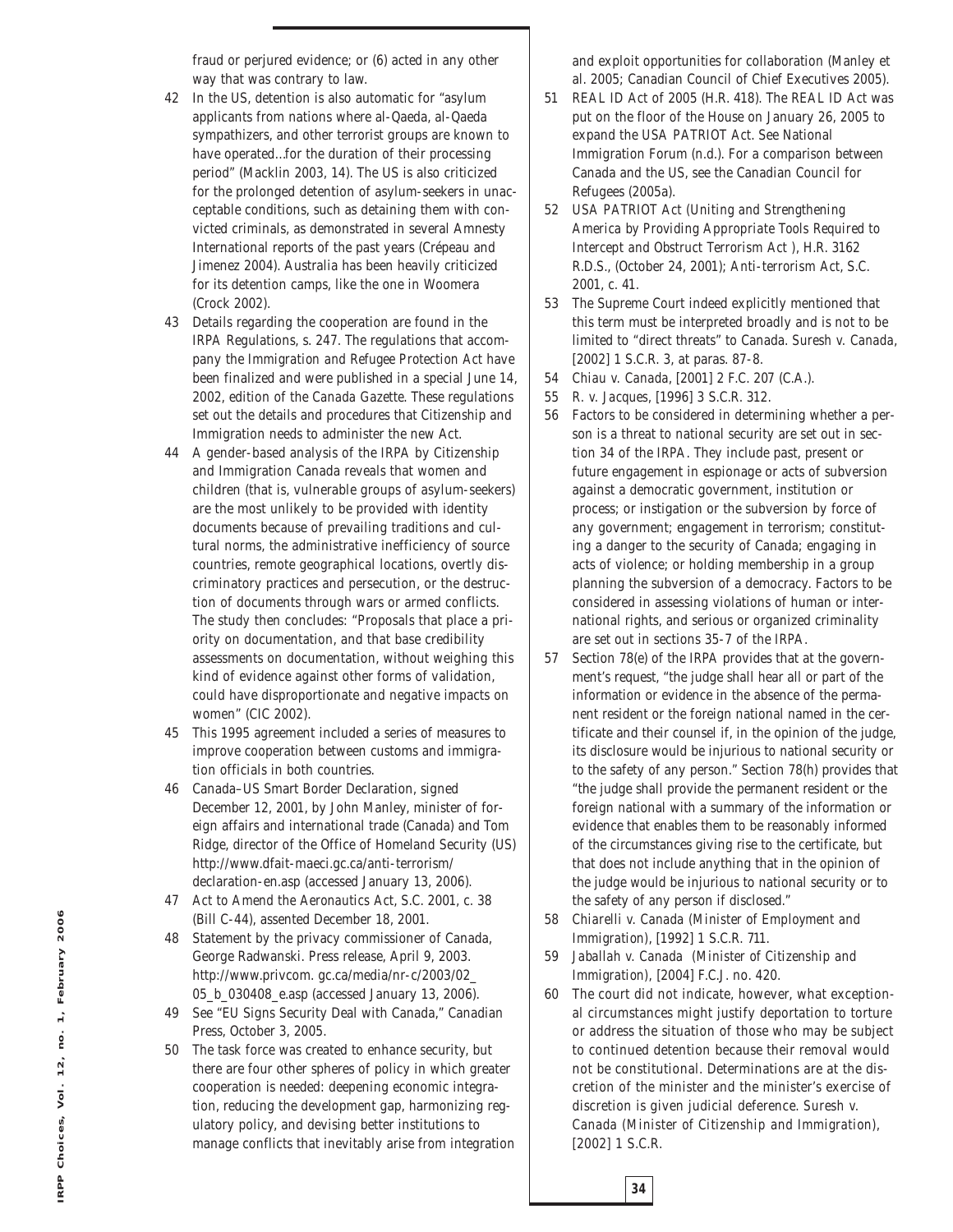- 61 *Ahani v. Canada* (T.D.), [1995] 3 F.C. 669. The United Nations Human Rights Committee subsequently indicated that the deportation of Ahani before it had decided the complaint violated Canada's obligations under the International Covenant on Civil and Political Rights and reaffirmed the absolute prohibition on torture under international law. *Mansour Ahani v. Canada,* Communication no. 1051/2002, U.N. Doc. C.C.P.R./C/80/D/1051/2002 (2004).
- 62 *Ahani v. Canada* (T.D.), [1995] 3 F.C. 669; *Charkaoui (Re)* [2003] F.C. 1419; *Charkaoui (Re) [*2004] F.C.A. 421. See above, part I.B.2.a. ("Section 7: Fundamental Justice Is Owed to Foreigners").
- 63 Section 15(1) of the Canadian Charter states: "Every individual is equal before and under the law and has the right to equal protection and benefit of the law without discrimination and, in particular, without discrimination based on race, national or ethnic origin, colour, religion, sex, age, or mental or physical disability."
- 64 *A (F.C.) and Others (F.C.) (Appellants) v. Secretary of State for the Home Department (Respondent)*, [2004] U.K.H.L. 56.
- 65 In 1998, the UK incorporated the European Convention on Human Rights into its domestic law. More precisely, the British human rights legislation creates a mechanism for the courts to bring to Parliament's attention situations where there is a breach or potential breach of human rights in primary legislation. Under article 5(1) of the European Convention on Human Rights, the specific circumstances under which a state may deprive persons of their liberty include the detention of a person with a view to bringing him or her before a court on charges of having committed a criminal offence and the detention of an individual with a view to deportation. The powers of detention in the *Anti-Terrorism, Crime and Security Act* (*ATCSA*) were not grounded upon reasonable suspicion of a criminal offence with a view to prosecution, nor were they grounded upon detaining persons with a view to deportation. Article 15 of the European Convention on Human Rights only permits a contracting party to derogate from its obligations under the convention "in time of war or public emergency threatening the life of the nation." Any derogating measures must be limited to "the extent strictly required by the exigencies of the situation" and must be consistent with the state's other obligations under international law.
- 66 *A (F.C.) and Others (F.C.) (Appellants) v. Secretary of State for the Home Department (Respondent)*, [2004] U.K.H.L. 56, at para. 97.
- 67 *R v. Immigration Officer at Prague Airport, ex parte European Roma Rights Centre*, [2004] U.K.H.L. 55. Lord Steyn precisely referred to article 2 of the UN Convention on the Elimination of All Forms of Racial Discrimination (CERD), to article 26 of the International Covenant on Civil and Political Rights, and to the customary international law rule of nondiscrimination (see paras. 44-6).
- 68 *R v. Immigration Officer at Prague Airport, ex parte European Roma Rights Centre* [2004] U.K.H.L. 55., at para. 103.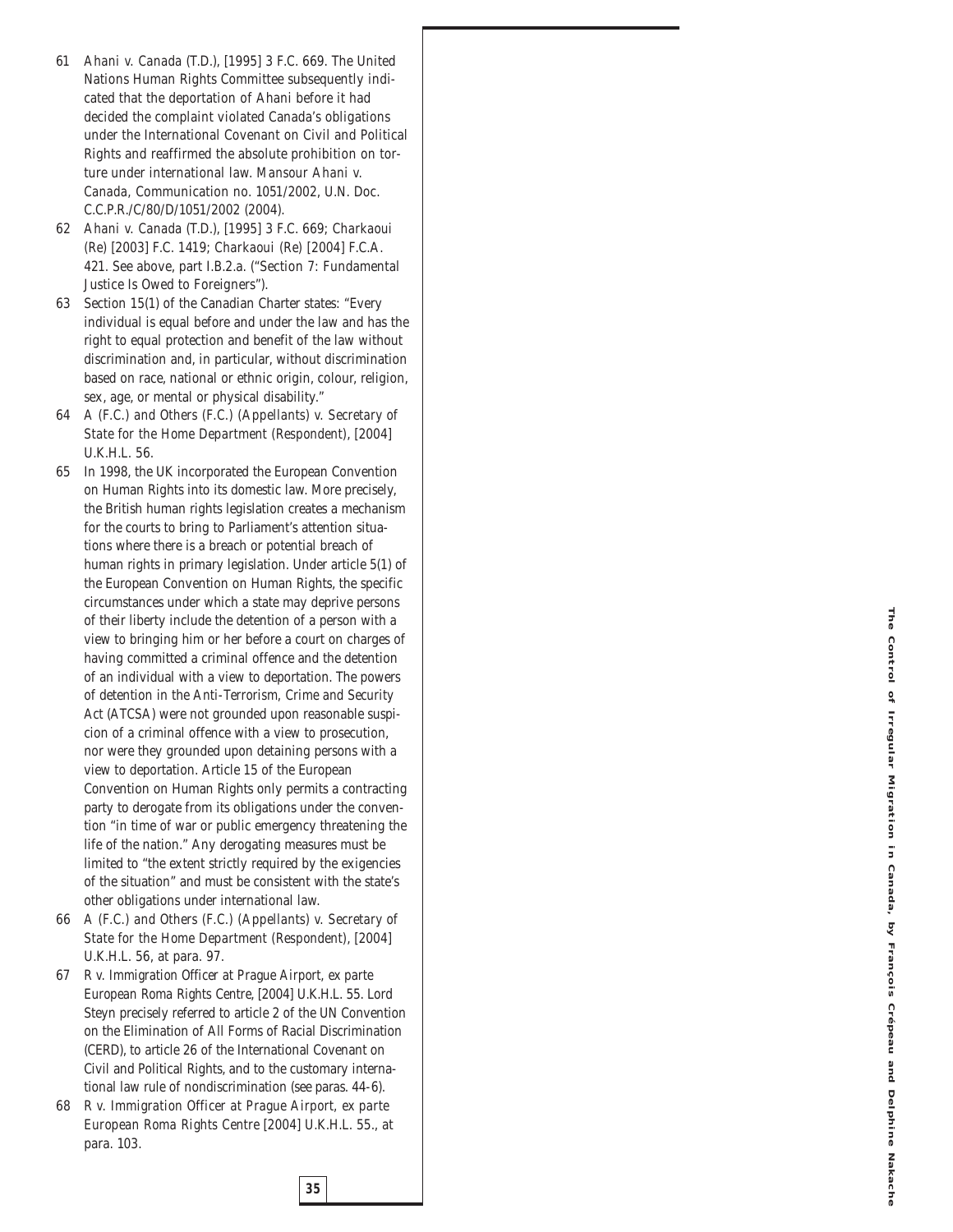#### **References**

- Adelman, Howard. 2002. "Refugees and Border Security Post-September 11." *Refuge* 20 (4):5-14.
- Aradau, Claudia. 2001. "Migration: The Spiral of (In)Security." *Rubikon* (March).
- http://venus.ci.uw.edu.pl/~rubikon/forum/claudia1.htm Asylum Aid and Bail for Immigrants Detainees. 2005.
- *Justice Denied: Asylum and Immigration Legal Aid — A System in Crisis*. London: Asylum Aid and Bail for Immigrants Detainees. http://www.asylumaid.org.uk/ Publications/Justicedenied.pdf
- Bastarache, Michel. 2001. "The Interpretation of Human Rights: The Challenge." *University of New Brunswick Law Journal* 50 (3).
- Berry, La Verle, Glenn E. Curtis, John N. Gibbs, Rex A. Hudson, Tara Karacan, Nina Kollars, and Ramón Miró. 2003. "Nations Hospitable to Organized Crime and Terrorism." Washington, DC: Federal Research Division, Library of Congress.
- Bhabha, Jacqueline. 2005. "Trafficking, Smuggling, and Human Rights." *Migration Information Source* (March). Accessed January 16, 2006. http://www.migrationin formation.org/Feature/display.cfm?ID=294
- Bigo, Didier. 1994. "The European Internal Security Field: Stakes and Rivalries in a Newly Developing Area of Police Intervention." In *Policing across National Boundaries*, edited by Malcolm Anderson and Monica den Boer. London: Pinter.
- ——. 1998. "L'Europe de la sécurité intérieure: penser autrement la sécurité." In *Entre Union et Nations*, edited by Anne-Marie Le Gloannec. Paris: Presses de la Fondation Nationale des Sciences Politiques.
- ——. 2002. "Security and Immigration: Toward a Critique of the Governmentality of Unease." *Alternatives* 27 (special issue):63-92.
- Brouwer, Andrew, and Judith Kumin. 2003. "Interception and Asylum: When Migration Control and Human Rights Collide." *Refuge* 21 (4):6-24.
- Buergental, Thomas. 1995. *International Human Rights*, 2nd ed. St. Paul, MN: West Publishing.
- Buzan, Barry, Ole Waever, and J. De Wilde 1998. *Security: A New Framework for Analysis*. London: Lynne Rienner.
- Canada Border Services Agency (CBSA). 2004. "Departmental Performance Report for the Canada Border Services Agency." October 20. http://www.tbs-sct.gc.ca
- Canada. Standing Committee on Citizenship and Immigration. 2001. "Hands across the Border: Working Together at Our Shared Border and Abroad to Ensure Safety, Security and Efficiency." *Report of the Standing Committee on Citizenship and Immigration*. Ottawa.
- ——. 2002. "The Safe Third Country Regulations." *Report of the Standing Committee on Citizenship and Immigration*. Ottawa. http:// www.parl.gc.ca/Info ComDoc/37/2/ CIMM/Studies/Reports/cimmrp01/ 03-cov-e.htm
- Canadian Council of Chief Executives. 2005. "Task Force Report Emphasizes Need for Urgent Action on North American Security and Prosperity." May 17. Accessed

January 13, 2006. http://www.ceocouncil. ca/en/view/?document\_id=415

- Canadian Council for Refugees (CCR). 2003. "CCR Denounces Detention Based on Suspicion." Press release. September 2. Accessed January 13, 2006. http://www.web.net/%7Eccr/20detained.html
- ——. 2005a. "Safe Third Country Agreement: Impact On Refugee Claimants; Frequently Asked Questions." Accessed January 13, 2006. http://www.web.net/~ccr/ s3cFAQ.html
- ——. 2005b. "The Refugee Appeal: Is No One Listening?" *Backgrounder*, March 31. Accessed January 4, 2006. http://www.web.net/~ccr/refugeeappeal.pdf
- Canadian Embassy. 2005. "Public Safety and Emergency Preparedness. Canada's Position: Consolidating Security Resources; Protecting the Public." February. http://www.canadianembassy.org
- Canadian Heritage. 2005. "Multilateral Human Rights Treaties to Which Canada Is a Party." Human Rights Program. Accessed January 13, 2006. http://www.canadianheritage.gc.ca/progs/pdphrp/docs/treat-trait/index\_e.cfm
- Chimni, B.S. 1998. "The Geopolitics of Refugee Studies: A View from the South." *Journal of Refugee Studies* 11 (4).
- Citizenship and Immigration Canada (CIC). 2001. "Strengthened Immigration Measures to Counter Terrorism." Press release. October 12. Accessed March 12, 2005. http:// www.cic.gc.ca/english/press/01/0119-pre.html
- ——. 2002. "Bill C-11, *Immigration and Refugee Protection Act* — Gender-Based Analysis Chart." February. http://www.cic.gc.ca/english/irpa/c11-gender.html
- ——. 2003. "Reports on and, if Necessary, Detention of Individuals Who Have Contravened the *Immigration and Refugee Protection Act*." In *Performance Report for the Period Ending 31 March 2003*, s. 3, 47. Accessed January 16, 2006. http://www.tbssct.gc.ca/rma/dpr/02-03/CIC-CIC/CIC-CIC03D-PR\_e.asp?printable=True
- ——. 2005. "ENF 20: Detention." In *CIC Enforcement Manual*. http://www.cic.gc.ca/manuals-uides/english/ enf/enf20e.pdf
- Clark, Tom, and François Crépeau. 1999. "Mainstreaming Refugee Rights — The 1951 Refugee Convention and International Human Rights Law." *Netherlands Quarterly of Human Rights* 17 (4): 389-410.
- Clark, Tom, and Jan Niessan. 1998. "Equality Rights and Noncitizens in Europe and America: The Promise, the Practice and Some Remaining Issues." *Netherlands Quarterly of Human Rights* 14 (3):245-75.
- Corlett, David. 2000. "Politics, Symbolism, and the Asylum-Seekers Issue." *UNSW Law Journal* 23 (3).
- Council of Europe. Commissioner for Human Rights. 2001. "Recommendation of the Commissioner for Human Rights Concerning the Rights of Aliens Wishing to Enter a Council of Europe Member State and the Enforcement of Expulsion Orders." September 19. CommDH/Rec(2001) 1. Accessed January 16, 2006. http://www.coe.int/T/E/ Commissioner\_H.R/Communication\_Unit/Documents/Com mDH-Rec(2001)1\_E.asp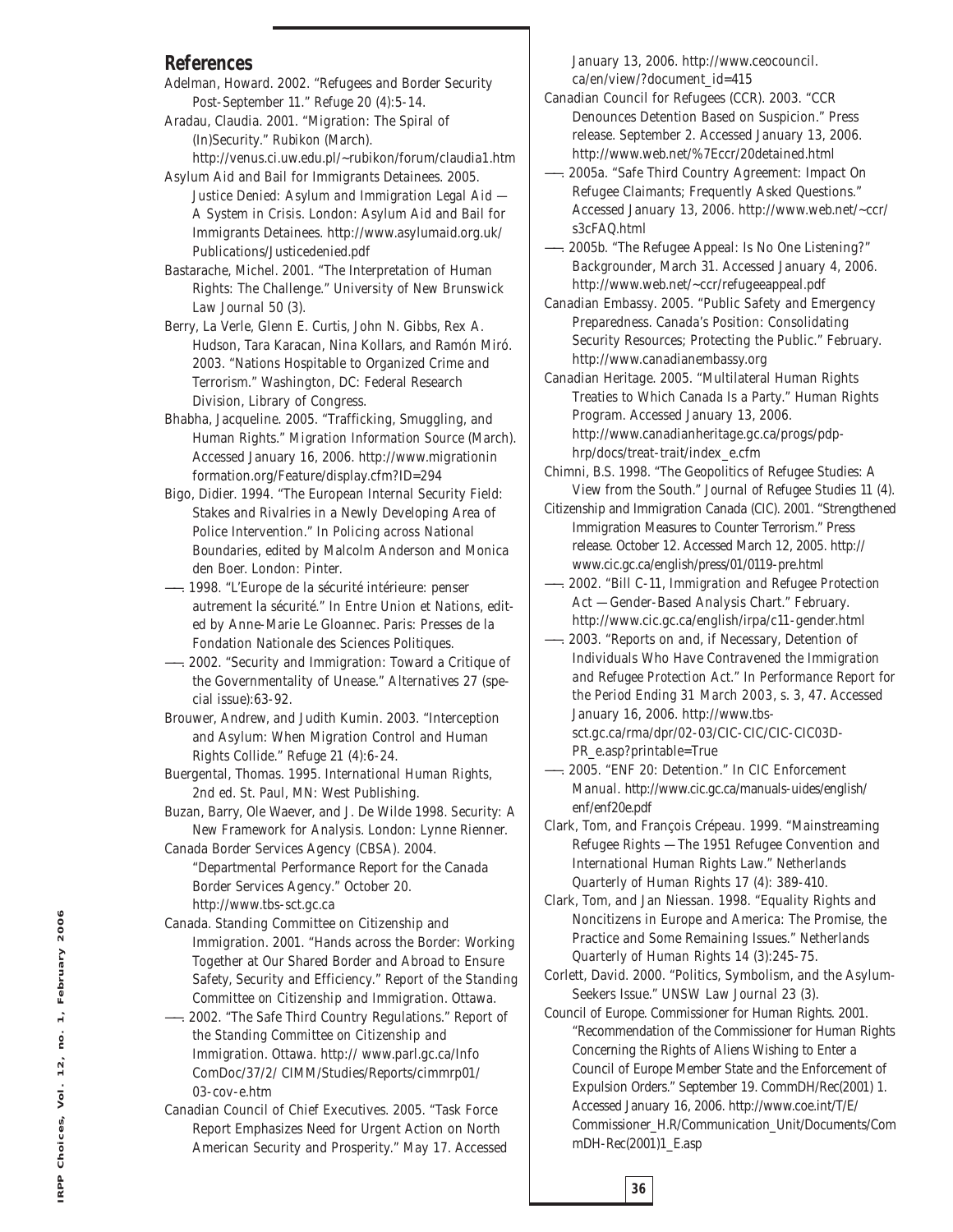Council on Foreign Relations. 2005. "Building a North American Community." Report of the Independent Task Force on the Future of North America.

Crawford, J. 2002. *The International Law Commission's Articles on State Responsibility.* Cambridge: Cambridge University Press.

Crépeau, François. 1995. *Droit d'asile: de l'hospitalité aux contrôles migratoires*. Bruxelles: Bruylant.

- Crépeau, François, and Estibalitz Jimenez. 2004. "Foreigners and the Right to Justice in the Aftermath of 9/11." *International Journal of Law and Psychiatry* 27 (6):609-26.
- Criminal Intelligence Service Canada (CISC). 2004. *2004 Annual Report on Organized Crime in Canada.*
- Crock, Mary. 2002. "You Have to Be Stronger than Razor Wire: Legal Issues Relating to the Detention of Refugees and Asylum-Seekers." Article prepared for the International Association of Refugee Law Judges "Stemming the Tide or Keeping the Balance —The Role of the Judiciary." Wellington, NZ.
- Danish Refugee Council. 2001. "The Dublin Convention — Study on Its Implementation in the 15 States of the European Union." Copenhagen: Danish Refugee Council. Accessed February 3, 2005. http://www.flygtning.dk/publikationer/rapporter/ dublin/dublin.pdf
- Dauvergne, Catherine. 2004. "Sovereignty, Migration and the Rule of Law in Global Times." *Modern Law Review* 67 (4):588-615.
- Den Tandt, Michael, and Brian Laghi. 2005. "CSIS Wanted Arar Kept in Syria, Memo Shows." *The Globe and Mail*, June 4.
- Dench, Janet. 2004. "Consequences on Citizenship, Immigration and Refugee Policies in Canada." Presentation at the Forum of the International Civil Liberties Monitoring Group (ICLMG), Ottawa.
- Department of Foreign Affairs and International Trade (DFAIT). 2003. *Backgrounder*. "Canada's Actions against Terrorism since September 11." http://www.dfait-maeci.gc.ca/anti-terrorism/ canadaactions-en.asp

——. 2004. "Smart Border Action Plan Status Report." December 17. Accessed April 3, 2005. http://www.dfaitmaeci.gc.ca/can-am/main/border/status-en.asp

Dunn, Tim, and Jose Palafox. 2000. "Border Militarization and Beyond: The Widening War on Drugs." *Border Lines* 8 (4).

Dyzenhaus, David. 2001. "Evan Fox-Decent: Rethinking the Process/Substance Distinction: *Baker v. Canada.*" *University of Toronto Law Journal* 51:193.

Egan, Timothy. 2005. "Wanted: Border Hoppers. And Some Excitement, Too." *New York Times*, April 1.

Eliadis, F. Pearl. 1995. "The Swing from *Singh*: The Narrowing Application of the Charter in Immigration Law." *Immigration Law Review* 2:131.

European Union 2002. "Council Framework Decision of 13 June 2002 on Combating Terrorism (2002/475/JHA)." *Official Journal* L 164 (June 22). Accessed January 16, 2006. http://europa.eu.int/eur-lex/lex/ JOHtml.do? uri=OJ:L:2002:164:SOM:EN:HTML

Faist, Thomas. 2004. "The Migration-Security Nexus. International Migration and Security before and after 9/11." Malmö University School of International Migration and Ethnic Relations, Willy Brandt Working Papers. Accessed April 5, 2005.

http://www.mah.se/default\_\_\_\_ 12978.aspx Feller, Erika. 2001. "The Evolution of the International Refugee Protection Regime." *Journal of Law and Policy* 5:129.

- Fitzpatrick, Joan. 2003. "The Human Rights of Migrants." In *Migration and International Legal Norms*, edited by Alex Aleinikoff and Vincent Chetail. The Hague: T.M.C. Anser Press.
- Frecker, John, Pierre Duquette, Donald Galloway, Fernand Gauthier, William Jackson, and Gregory James. 2002. "Representation for Immigrants and Refugee Claimants." Study Report. Accessed March 23, 2005. http://canada. justice.gc.ca/en/ps/rs/rep/2003/rr03lars-16/
- Galloway, Donald. 1994. "Strangers and Members: Equality in an Immigration Setting." *Canadian Journal of Law and Jurisprudence* 7:149-72.
- Gauvreau, Catherine, and Glynis Williams. 2002. "Detention in Canada: Are We on the Slippery Slope?" *Refuge* 20 (3):68-70.
- Gibney, Mathew J. 2003. "The State of Asylum: Democratisation, Judicialisation and Evolution of Refugee Policy." In *The Refugee Convention 50 Years On: Globalization and International Law,* edited by Susan Kneebone. Aldershot, England; Burlington, VT: Ashgate.
- Gibney, Matthew J., and Elizabeth Colson. 2005. "Beyond the Bounds of Responsibility: Western States and Measures to Prevent the Arrival of Refugees." *Global Migration Perspectives* 22.
- Gibney, Matthew J., and Randall Hansen. 2003. "Asylum Policy in the West: Past Trends, Future Possibilities." WIDER Discussion Papers DP2003/68. World Institute for Development Economics Research. Accessed March 5, 2005. http://www.unu.edu/hq/library/collection/ PDF\_files/WIDER/WIDERdp2003.68.pdf
- Gorlick, Brian. 2000. "Human Rights and Refugees: Enhancing Protection through International Human Rights Law." *Nordic Journal of International Law* 69 (2):117-77.

Grant, Stefanie. 2005. "Migrants' Human Rights: From the Margins to the Mainstream." *Migration Information Source* (March). Accessed March 15, 2005. http://www.migrationinformation.org

Guild, Elspeth. 2004. "Who Is an Irregular Migrant?" In *Irregular Migration and Human Rights: Theoretical, European and International Perspectives,* edited by Barbara Bogusz, Ryszard Cholewinski, Adam Cygan, and Erika Szyszczak. Leiden: Brill Academic Publishers.

Harrington, Joanna. 2003. "International Human Rights Law in Canada's Courts: The *Ahani* Case." *Canadian Council on International Law Bulletin* 29 (2):7-8. http://www.ccil-crdi.ca/bulletin/ahani.pdf

- Harvey, Colin. 2000. *Seeking Asylum in the UK Problems and Prospects*. London: Butterworths.
- Heckman, Gerald P. 2003. "Securing Procedural Safeguards for Asylum-Seekers in Canadian Law: An Expanding Role for International Human Rights Law?" *International Journal of Refugee Law* 15:212-53.

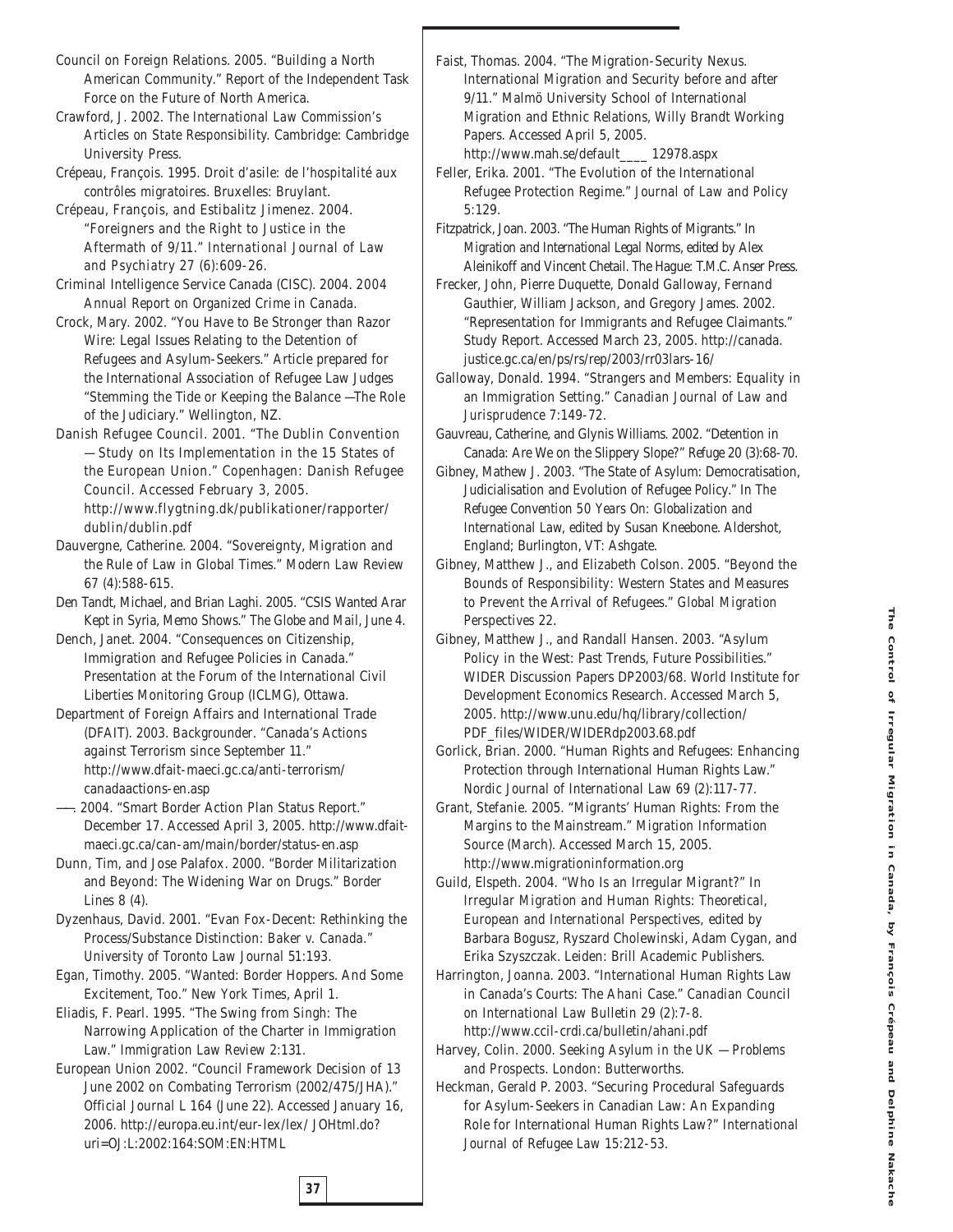- Hugessen, J.K. 2002. "Watching the Watchers: Democratic Oversight." In *Terrorism, Law and Democracy. How Is Canada Changing Following September 11*? edited by D. Daubney et al. Montreal: Canadian Institute for the Administration of Justice.
- Huysmans, Jef. 1995. "Migrants as a Security Problem: Dangers of 'Securitizing' Societal Issues." In *Migration and European Integration: The Dynamics of Inclusion and Exclusion*, edited by Robert Miles and Dietrich Thränhardt. London: Pinter.
- International Law Commission. 2001. "Draft Articles on Responsibility of States for Internationally Wrongful Acts." *Report of the International Law Commission on the Work of Its Fifty-third Session*. Official records of the General Assembly, 56th Sess., Supp. no. 10 (A/56/10, chap. I.V.E.1.).
- International Organization for Migration (IOM). 2003. *World Migration 2003: Managing Migration — Challenges and Responses for People on the Move*. Geneva: International Organization for Migration.
- Kostakopoulou, Kora. 2004. "Irregular Migration and Migration Theory." In *Irregular Migration and Human Rights: Theoretical, European and International Perspectives*, edited by Barbara Bogusz, Ryszard Cholewinski, Adam Cygan, and Erika Szyszczak. Leiden: Brill Academic Publishers.
- Krause, Karl, and M.C. Williams. 1996. "Broadening the Agenda of Security Studies? Politics and Methods." *Mershton International Studies Review* 40:229
- La Forest, V.G. 1996. "The Expanding Role of the Supreme Court of Canada in International Law Issues." *Canadian Yearbook of International Law 34:89-101*.
- Lauterpacht, E., and D. Bethlehem. 2003. "The Scope and Content of the Principle of Nonrefoulement." In *Refugee Protection in International Law: UNHCR's Global Consultations on International Protection*, edited by Erika Feller, Volker Türk, and Frances Nicholson. Cambridge: Cambridge University Press.
- Léonard, Sarah. 2004. "Studying Migration as a Security Issue: Conceptual and Methodological Challenges." Paper presented at the SGIR Fifth Pan-European International Relations Conference, The Hague.
- McAdam, Jane. 2004. "Part III Rights and Remedies: The Convention against Torture. Alternative Asylum Mechanisms: The Convention against Torture and Other Cruel, Inhuman or Degrading Treatment or Punishment." *International Journal of Law Psychiatry* 27 (6):627-43.
- Macklin, Audrey. 2001. "Borderline Security." In *The Security of Freedom: Essays on Canada's Anti-terrorism Bill,* edited by Ronald J. Daniels, Patrick Macklem, and Kent Roach. Toronto: University of Toronto Press.
- ——. 2002. "The Application of International Human Rights Law by Administrative Decision-Makers." In *Citizenship and Citizen Participation in the Administration of Justice*, edited by Stephen G. Coughlan and Dawn Russell. Montreal: Éditions Thémis.
- ——. 2003. *The Values of the Canada-US Safe Third Country Agreement.* Ottawa: Caledon Institute of Social Policy.

——. 2004. Introduction. *Journal of Law and Equality* 3:1.

- Manley, The Hon. John. 2001. Speech of the minister of foreign affairs to the Public Policy Forum conference "Managing our Border with the United States." November 28, 2001, Toronto. Accessed March 12, 2005. http://webapps.dfait-maeci.gc.ca/minpub/ Publication.asp?publication\_id=378840&Language=E
- Manley, John P., Pedro Aspe, and William F. Weld (cochairs): Thomas P. D'Aquino, Andres Rozental, and Robert A. Pastor (vice chairs). 2005. *Building a North American Community: Report of the Independent Task Force on the Future of North America*. Washington and New York: Council on Foreign Relations Press. May.
- Martin, Susan F. 2001. "Heavy Traffic: International Migration in an Era of Globalization." *Brookings Review* 19 (4):41-4.
- Martin, Susan, David Fisher, and Andrew Schoenholtz. 2003. "Migration and Security in International Law." In *Migration and International Legal Norms*, edited by T. Alexander Aleinikoff and Vincent Chetail. Cambridge: Cambridge University Press.
- Morris, Jessica C. 2003. "The Spaces in Between: American and Australian Interdiction Policies and Their Implications for the Refugee Protection Regime." *Refuge* 21 (4): 51-62.
- Morrison, John, and Beth Crosland. 2001. "The Trafficking and Smuggling of Refugees: The End Game of European Asylum Policy?" Independent Expert Report/UNHCR Working Paper 38.
- Nakache, Delphine. 2002. "La détention des demandeurs d'asile au Canada." Master's thesis, UQAM.
- National Immigration Forum. n.d. "The Wrong Direction for Immigration Enforcement: Targeting Immigrant Workers and Asylum Seekers." Accessed January 13, 2006. http://www.immigrationforum.org/Desktop Default.aspx?tabid=701
- Novak, Manfred. 1993. *UN Covenant on Political and Civil Rights — CCPR Commentary*. Kehl am Rhein: N.P. Engel.
- Office of the Auditor General of Canada. 2003. "Citizenship and Immigration Canada, Control and Enforcement," chap. 5. *Report of the Auditor General of Canada*. Accessed March 12, 2005. http://www.oag-bvg.gc.ca/ domino/reports.nsf/ html/20030405ce.html
- Pacurar, Andi. 2003. "Smuggling, Detention and Expulsion of Irregular Migrants: A Study on International Legal Norms, Standards and Practices." *European Journal of Migration and Law* 5 (2):259-83.

Parliament of Australia. 2004. "Inquiry into Legal Aid and Access to Justice." Senate Legal and Constitutional Committee. Accessed June 10, 2005. http://www.aph.gov.au/senate/committee/legcon\_ ctte/completed\_inquiries/2002-04/legalaidjustice/ index.htm

Pellonpää, Matti. 1984. *Expulsion in International Law*. Helsinki: Suomalainen Tiedeakatemia.

**38**

Ramraj, Victor V. 2002. "The Emerging Security Paradigm in the West: A Perspective from Southeast Asia." Paper presented at the ISRCL 16th International Conference, Charleston, SC.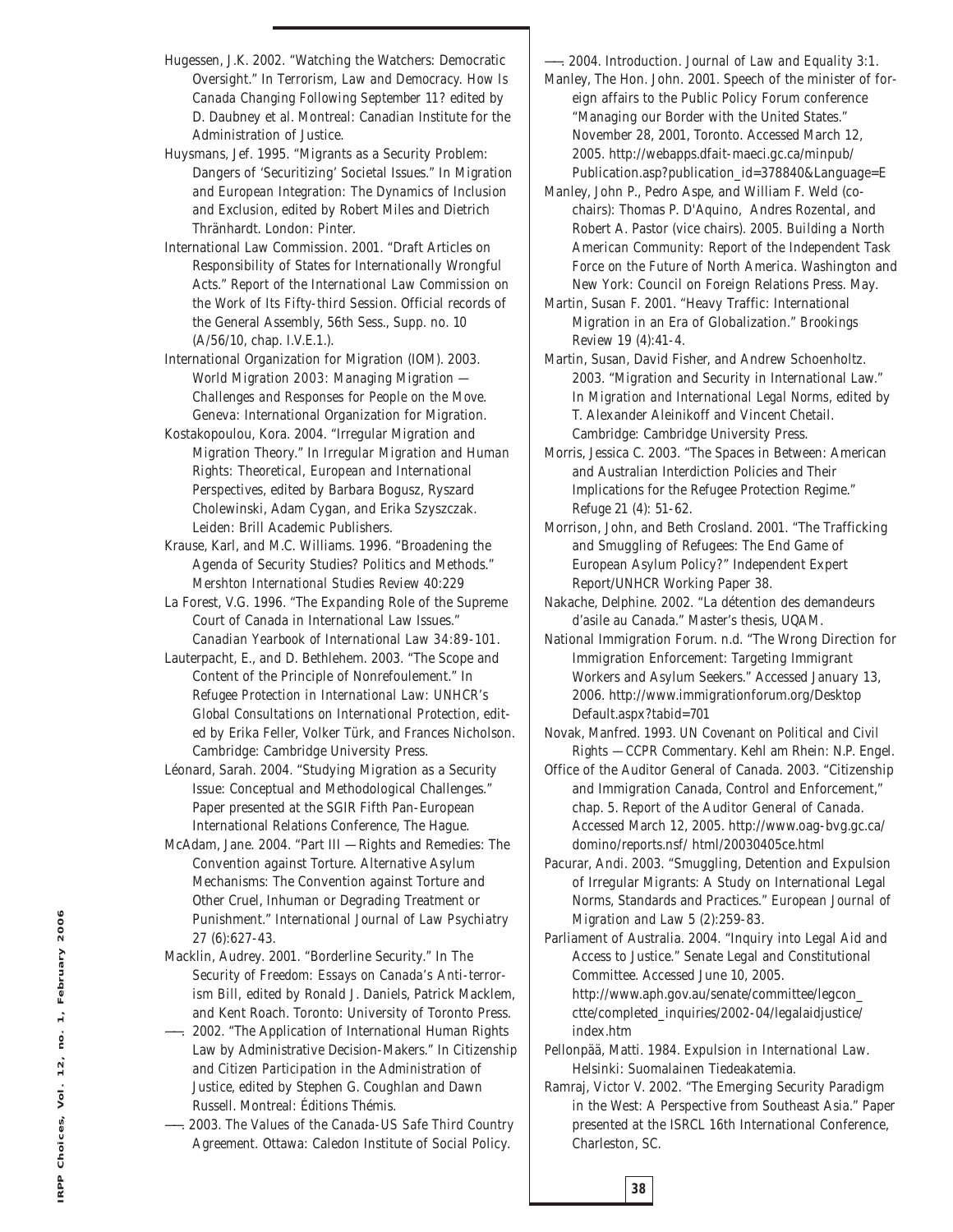Richard, John D. 2002. "The Role of the Judiciary in Times of Crisis." Speech presented at the Canadian Judges' Forum, annual meeting of the Canadian Bar Association, London, ON.

Richmond, Anthony H. 2002. "Globalization: Implications for Immigrants and Refugees." *Ethnic and Racial Studies* 25 (5):707-27.

Roach, Kent. 2004. "Constitutional, Remedial and International Dialogues about Rights: The Canadian Experience." University of Toronto Public Law Research Paper 04-13.

——. 2005. "Canada's Response to Terrorism." In *Global Anti-terrorism Law and Policy*, edited by Victor Ramraj, Michael Hor, and Kent Roach. Oxford: Cambridge University Press.

Robin-Olivier, Sophie. 2005. "Citizens and Noncitizens in Europe: European Union Measures against Terrorism after September 11." *Boston College Third World Law Journal* 25 (1):197.

Rogers, Nicolas. 2003. "Immigration and the European Convention on Human Rights: Are New Principles Emerging?" *European Human Rights Law Review* 1:53-64.

Rudolph, Christopher. 2004. "Homeland Security and International Migration: Toward a North American Security Perimeter?" Paper presented at the IRPP conference "North American Integration: Migration, Trade and Security." Ottawa, April 1-2.

Stackhouse, Max L. 1984. *Creeds, Society and Human Rights: A Study in Three Cultures*. Grand Rapids, MI: William B. Eerdmans Publishing.

Thomas, Rebeka. 2005. "Biometrics, Migrants and Human Rights." *Migration Information Source* (March). Migration Policy Institute. Accessed January 17, 2006. http://www.migrationinformation.org/Feature/ display.cfm?id=289

UN Commission on Human Rights. 2002. "Civil and Political Rights, Including the Questions of Torture and Detention: Report of the Newly Appointed Special Rapporteur on Torture, Mr. Theo van Boven." UN Doc. E/CN.4/2002/137.

——. 2003. "Report of the Special Rapporteur on the Question of Torture Submitted in Accordance with Commission Resolution 2002/38." UN Doc. E/CN.4/2003/68.

UN Committee on Economic, Social and Cultural Rights. 2003. "Concluding Observations of the Committee on Economic, Social and Cultural Rights: Israel." UN Doc. E/C.12/1/Add.90.

UN Committee on the Elimination of Racial Discrimination. 2003. "Concluding Observations of the Committee on the Elimination of Racial Discrimnation: United Kingdom of Great Britain and Northern Ireland." 63rd Sess. UN Doc. CERD/CC/63/CO/11.

——. 2004. "General Recommendation 30, Discrimination against Noncitizens." 64th Sess. UN Doc. CERD/C/64/Misc.11/rev.3.

UN Committee against Torture. 2005. "Consideration of Reports Submitted by States Parties under Article 19 of the Convention — Conclusions and Recommendations on Canada's Report." UN Doc.

**39**

#### CAT/C/CO/34/CAN.

- UN High Commission for Refugees (UNHCR). 2005. "UNHCR: Asylum Claims Fall to Lowest Level since 1988." Press Release. March 31. http://www.unhcr.ch.
- UN Human Rights Committee. 1986. "General Comment 15 (27) on the Position of Aliens under the Covenant."  $27<sup>th</sup>$ Sess. Reprinted in *Compilation of General Comments and General Recommendations Adopted by Human Rights Treaty Bodies*. UN Doc. HRI/GEN/1/Rev.6 at 140 (2003).
	- 1989. "General Comment 18: Non-Discrimination." 37<sup>th</sup> Sess. Reprinted in *Compilation of General Comments and General Recommendations Adopted by Human Rights Treaty Bodies*. UN Doc. HRI/GEN/1/Rev.6 at 146 (2003).
- ——. 1992. "General Comment 20: Replaces General Comment 7 Concerning Prohibition of Torture and Cruel Treatment or Punishment." 44th Sess. Reprinted in *Compilation of General Comments and General Recommendations Adopted by Human Rights Treaty Bodies*. UN Doc. HRI/GEN/1/Rev.6 at 151 (2003).
- ——. 1998. "Concluding Observations of the Human Rights Committee: Israel." UN Doc. CCPR/C/79/ Add. 93.
- ——. 2003. "Concluding Observations of the Human Rights Committee: Israel." UN Doc. CCPR/CO/78/ISR.
- ——. 2004. "General Comment on Article 2: The Nature of the General Obligation Imposed on States Parties to the Covenant. UN Doc. CCPR/C/74/CRP.4/Rev.6/.
- US Committee for Refugees and Immigrants. 2003. *World Refugee Survey 2003*. Washington, DC: US Committee for Refugees. Accessed January 16, 2006. http://www.refugees.org/article.aspx?id=1406
- US National Commission on Terrorist Attacks upon the United States. 2004. *The 9/11 Commission Report*. Washington, DC: US Government Printing Office.
- US State Department. 2004. "Country Narratives." *Trafficking In Persons Report*, chap. 4. Office to Monitor and Combat Trafficking in Persons. Accessed December 15, 2005. http://www.state.gov/g/tip/rls/tiprpt/2004/ 33192.htm
- Waldman, L. 1992. *Immigration Law and Practice*. Toronto: Butterworths.
- Whitaker, R. 1998. "Refugees: The Security Dimension." *Citizenship Studies* 2:413.
- White House. 2006. "Department of Homeland Security." In *Budget of the United States Government: Fiscal Year 2006: Appendix.* Accessed January 16, 2006. http://www.whitehouse.gov/omb/budget/fy2006/pdf/ appendix/dhs.pdf

Yau, Jennifer. 2005. "Promise and Prospects of the UN's Convention on Migrant Workers." *Migration Information Source* (March 1). Migration Policy Institute. Accessed January 16, 2006.

http://www.migrationinformation.org/Feature/ display.cfm?ID=288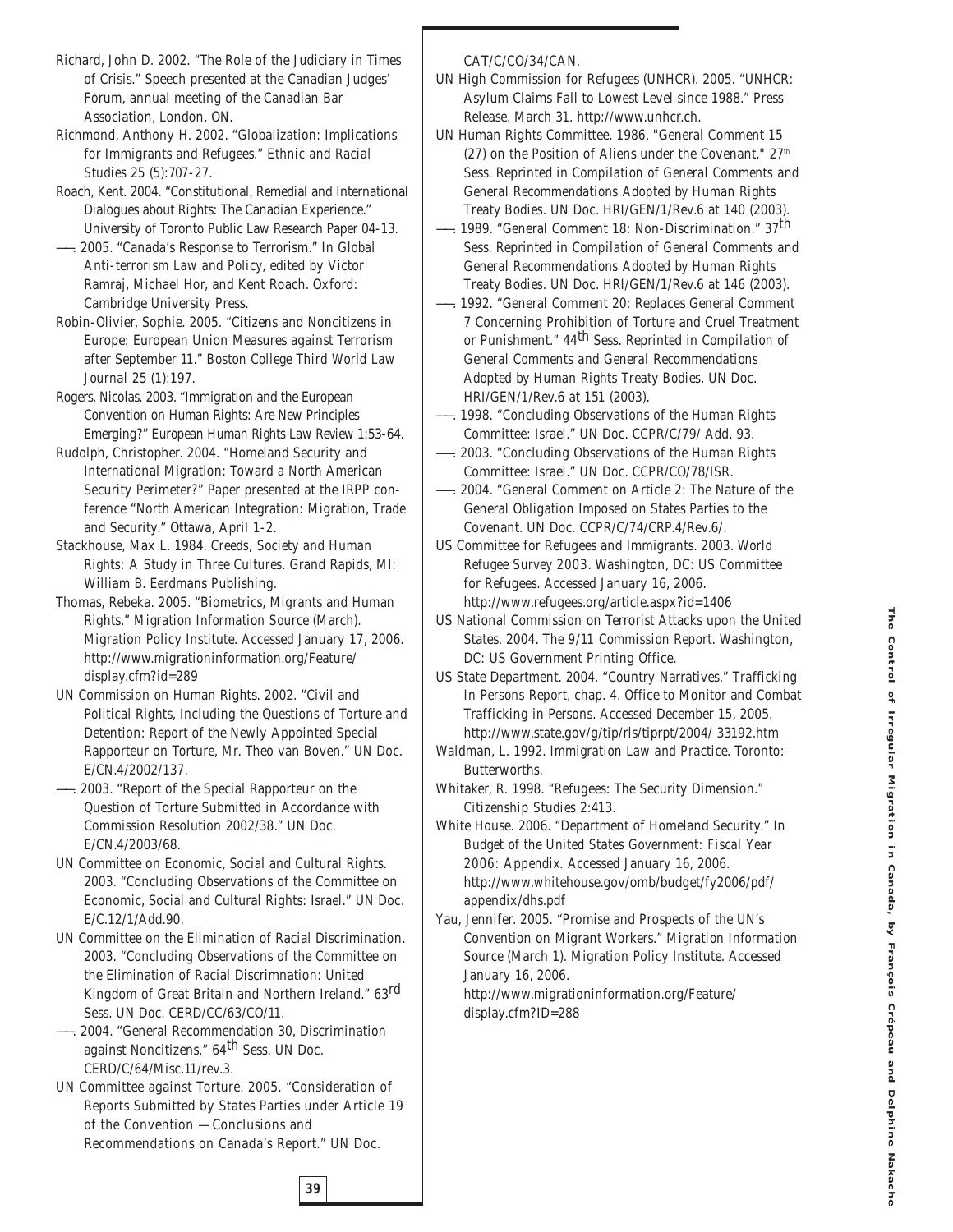# choices

Shaping Canada's Future: Immigration and Refugee Policy Bâtir l'avenir : la politique relative à l'immigration et aux réfugiés

# Études publiées / Studies Published

"The Discounting of Immigrants' Skills in Canada: Evidence and Policy Recommendations" Naomi Alboim, Ross Finnie, Ronald Meng *Choices*, February 2005

"Tapping Immigrants' Skills: New Directions for Canadian Immigration Policy in the Knowledge Economy" Jeffey Reitz *Choices*, January 2005

"Beyond Harmonization: How US Immigration Rules Would Have Worked in Canada" Alan G. Green *Policy Matters*, July 2004

"Economic Integration and Security: New Key Factors in Managing International Migration" Hélène Pellerin *Choices*, July 2004

"Intégration économique et sécurité : nouveaux facteurs déterminants de la gestion de la migration internationale" Hélène Pellerin *Choices*, April 2004

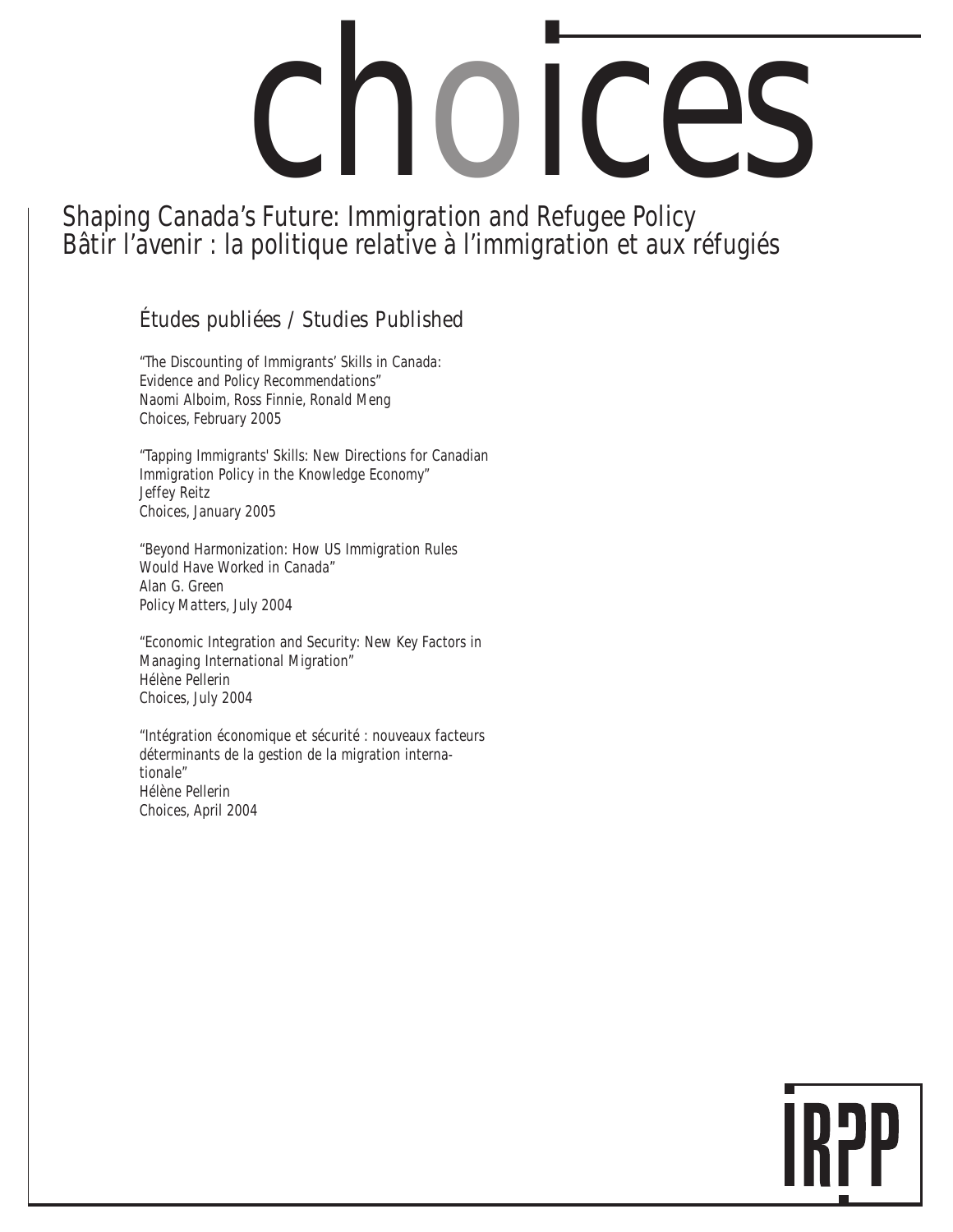Controlling Irregular Migration in Canada<br>
iling Security Concerns with Human Rights Protection<br>  $\mathsf{R}$ ésum $\hat{\Theta}$ Reconciling Security Concerns with Human Rights Protection *François Crépeau and Delphine Nakache*

l'immigration préoccupe de plus en plus les<br>ciens, les décideurs et les citoyens du mond<br>l'essentiel de ces craintes concernant l'impa<br>économique et l'intégration sociale des nouveaux 'immigration préoccupe de plus en plus les politiciens, les décideurs et les citoyens du monde entier, l'essentiel de ces craintes concernant l'impact arrivants. Les auteurs de cette étude, François Crépeau et Delphine Nakache, examinent cependant une question souvent passée sous silence : le cadre juridique servant à l'accueil des nouveaux arrivants, qu'ils soient légitimes ou clandestins. Plus précisément, ils s'intéressent au régime migratoire canadien et aux écarts entre les mesures étatiques de contrôle de la migration (paradigme de la souveraineté étatique) et les dispositions nationales et internationales concernant la protection des droits fondamentaux (paradigme des droits de la personne). Ils proposent des moyens de concilier ces deux paradigmes apparemment contradictoires afin d'assurer aux migrants une réelle protection de leurs droits individuels.

Les auteurs montrent tout d'abord que les migrants (y compris les irréguliers, définis comme vivant dans un pays ou tentant d'y entrer sans les autorisations légales) ont bénéficié depuis la Seconde Guerre mondiale de meilleures protections. Le droit d'asile, le principe de non-refoulement, le droit procédural ainsi que les principes d'équité et de non-discrimination ont tous trouvé une force ou une expression nouvelle dans les régimes constitutionnels modernes et internationaux fondés sur les droits de la personne. Au Canada, la jurisprudence liée à la Charte des droits et libertés a sensiblement étendu la protection des droits et libertés individuels des citoyens comme des étrangers, surtout en vertu des articles 7 (droit à la sécurité des personnes) et 15 (droit à l'égalité).

Mais paradoxalement, expliquent les auteurs, les droits des migrants ont dans les faits reculé en Occident depuis deux décennies, leur traitement étant de plus en plus considéré comme une question intérieure de sécurité des frontières. Des exigences de visas, des sanctions pour les transporteurs, des mécanismes d'interdiction et d'interception ont été adoptés pour empêcher les sans-papiers de traverser nos frontières. Diverses mesures comme la suppression de l'appel pour les réfugiés, la réduction de l'aide juridique, l'augmentation des détentions et les peines infligées aux passeurs de clandestins ont aussi transmis à l'étranger un message décourageant l'immigration irrégulière. Sans compter l'effet dissuasif et préventif d'initiatives internationales comme l'Entente Canada–États-Unis sur les tiers pays sûrs.

**41**

Depuis le 11 septembre 2001, les droits des migrants ont été encore plus érodés. L'immigration irrégulière est devenue la cible du nouveau paradigme de sécurité mondiale légitimant de nombreuses mesures qu'on aurait auparavant jugées inappropriées. Par exemple, le Plan d'action Canada–États-Unis pour une frontière intelligente prévoit la transmission d'informations sur les passagers, l'utilisation de la biométrie et une coopération renforcée sur la sécurité bilatérale. Des mesures ciblant les migrants ont aussi été définies, notamment l'interdiction de territoire pour raisons de craintes en matière de sécurité, la détention prolongée des suspects et la création de certificats de sécurité.

Il reviendra aux tribunaux canadiens, comme l'ont déjà fait ceux de la Grande-Bretagne, de décider si l'on peut à long terme maintenir une distinction entre les droits des citoyens et des étrangers dans un régime fondé sur les droits de la personne. Autrement dit, nous devons déterminer si le traitement des immigrants irréguliers comme « citoyens de seconde zone » est compatible avec nos valeurs fondamentales. Les auteurs Crépeau et Nakache estiment que, pour trancher la question, nous devons d'abord reconnaître que le principe de souveraineté territoriale ne peut justifier aucune violation systémique durable des droits et libertés individuels. Ils recommandent de s'inspirer des mécanismes et structures du système national et international des droits de la personne pour réexaminer les mesures en usage au Canada et éclairer les politiques futures.

En ce qui concerne la nouvelle loi canadienne sur la sécurité et l'immigration, ils jugent que les tribunaux doivent continuer de tenir le Parlement responsable de l'application des normes rigoureuses de la Charte sur le droit à la vie, à la liberté et à la sécurité des personnes ainsi que sur le droit à la liberté de religion, d'association et d'expression. Le Parlement devra aussi être tenu responsable de l'application des dispositions sur l'égalité.

À l'heure où médias et politiciens alarmistes préconisent le resserrement des contrôles frontaliers, la détention des demandeurs d'asile, la déportation des clandestins et autres mesures de sécurité supplémentaires, les tribunaux ont un rôle critique à jouer pour faire comprendre aux citoyens qu'une égalité véritable nécessite de protéger aussi bien les étrangers que les citoyens contre les atteintes aux droits de la personne.